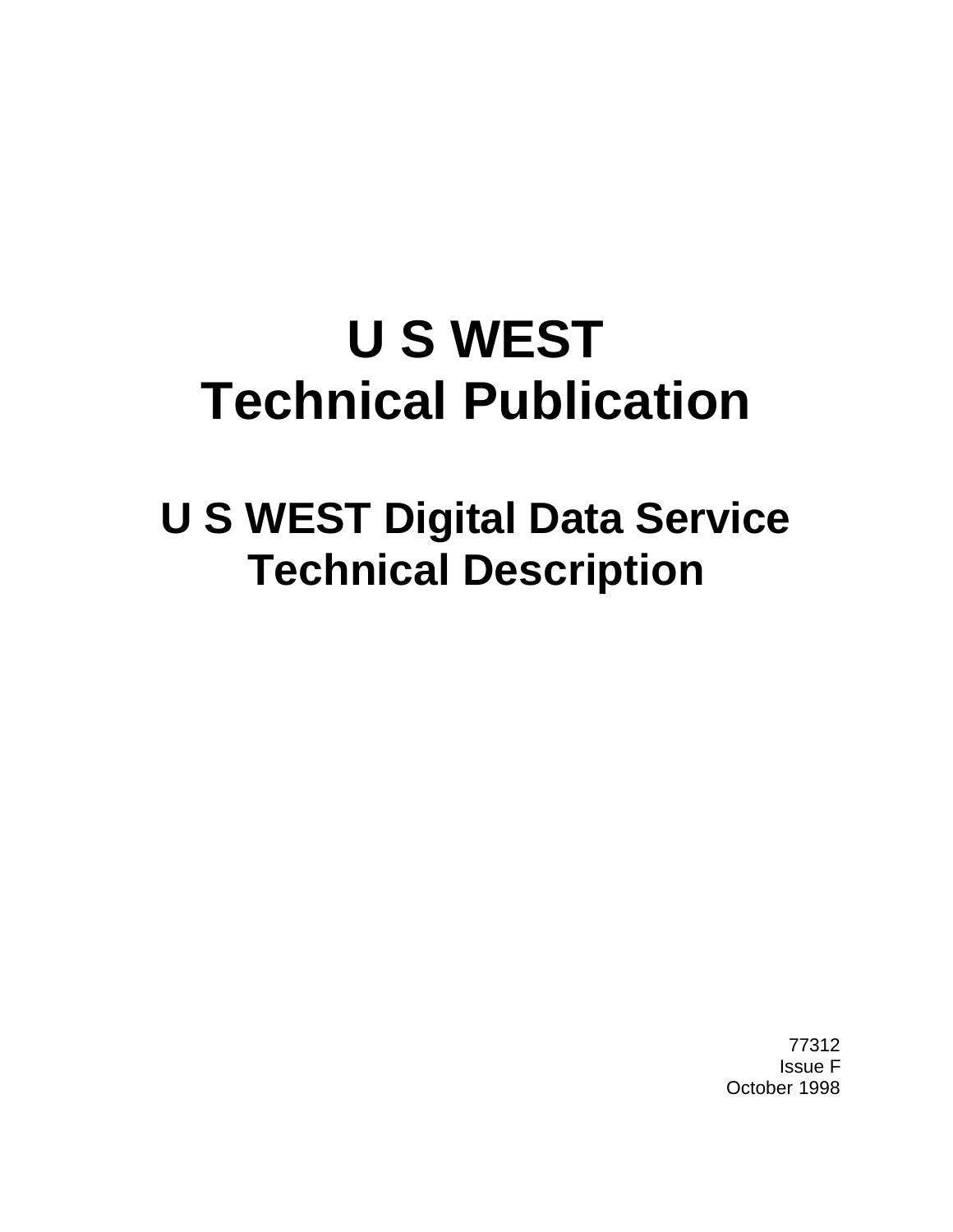# **U S WEST Technical Publication**

## **U S WEST Digital Data Service Technical Description**

**Copyright 1989, 1990, 1992, 1994, 1997, 1998 Printed in U.S.A. Issue F All Rights Reserved Contract Contract Contract Contract Contract Contract Contract Contract Contract Contract Contract Contract Contract Contract Contract Contract Contract Contract Contract Contract Contract Contract C** 

77312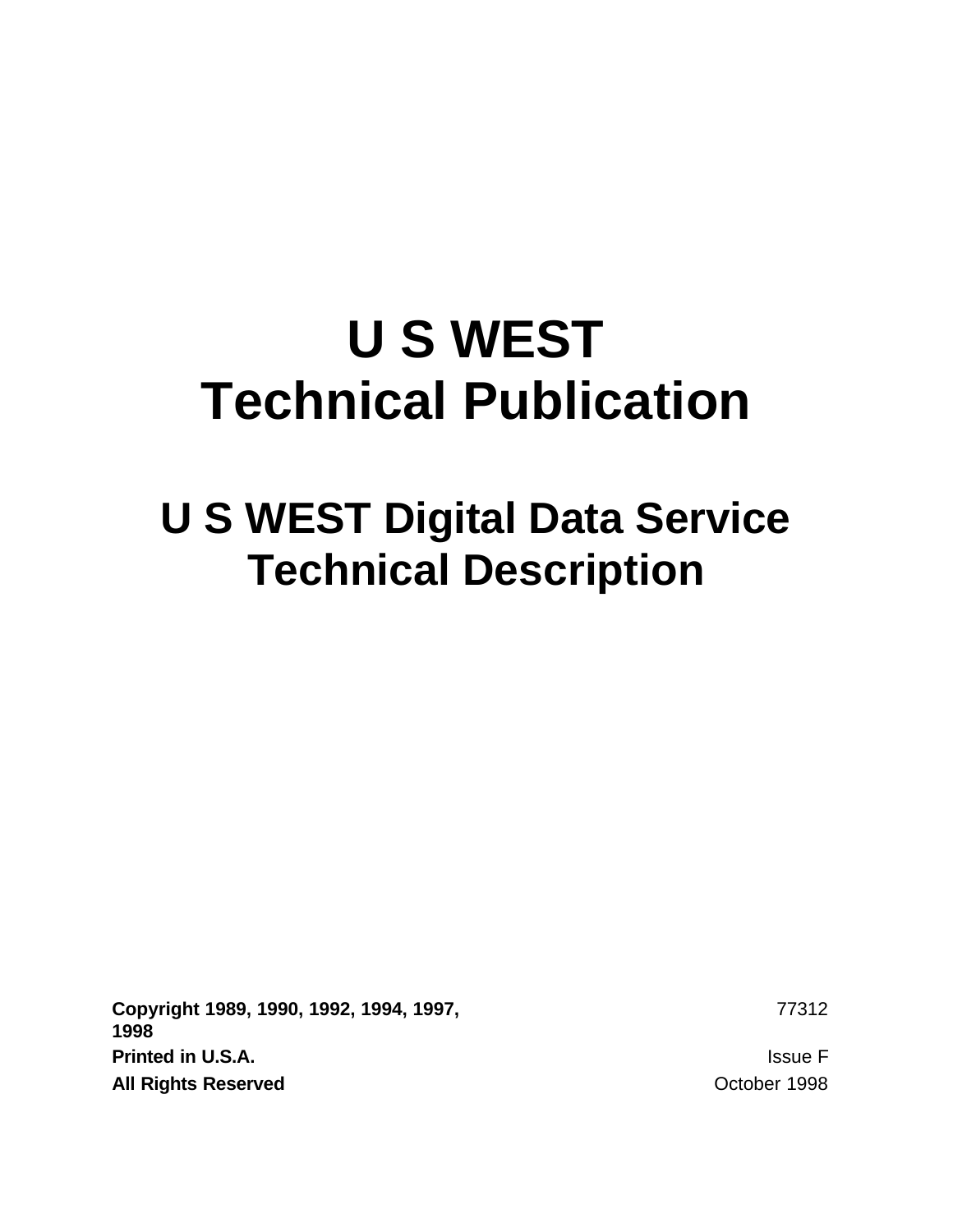#### NOTICE

This publication provides technical disclosure information for the Network Channel Interfaces used with the U S WEST Digital Data Service. Included are the electrical interfaces at both customer premises and at U S WEST central offices. This publication supports the U S WEST Digital Data Service as described in the U S WEST Service Publication 77204, *U S WEST Digital Data Service Product Description, Applications, and Interface Combinations.*

U S WEST reserves the right to revise this document for any reason, including but not limited to, conformity with standards promulgated by various governmental or regulatory agencies; utilization of advances in the state of the technical arts; or to reflect changes in the design of equipment, techniques, or procedures described or referred to herein.

Liability to anyone arising out of use or reliance upon any information set forth herein is expressly disclaimed, and no representation or warranties, expressed or implied, are made with respect to the accuracy or utility of any information set forth herein.

This document is not to be construed as a suggestion to any manufacturer to modify or change any of its products, nor does this publication represent any commitment by U S WEST to purchase any specific products. Further, conformance to this publication does not constitute a guarantee of a given supplier's equipment and/or its associated documentation.

Future issues of Technical Publication 77312 will be announced to the industry at least 45 days prior to the issuance date. This notice, which will come through our standard customer notification channels, will allow the customer time to comment on the proposed revisions.

Ordering information for U S WEST Publications can be obtained from the Reference Section of this document.

If further information is required, please contact:

U S WEST Manager - Writing Services 700 W. Mineral Ave., Rm IA-B13.34 Littleton, CO 80120 (303) 707-7454 E-Mail: sromano@uswest.com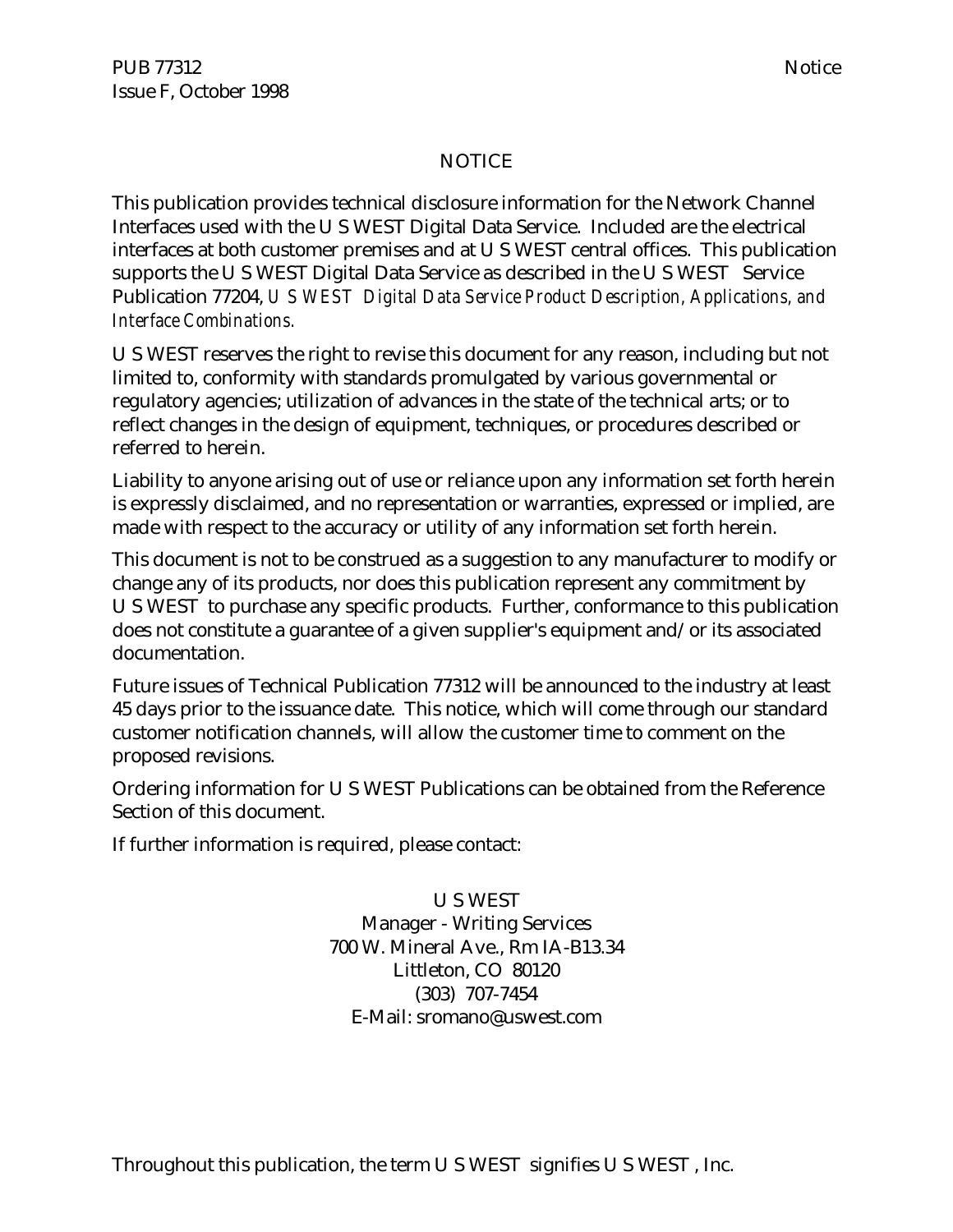#### COMMENTS PLEASE TEAR OUT AND SEND YOUR COMMENTS/SUGGESTIONS TO:

#### U S WEST Manager - Writing Services 700 W. Mineral Ave., Rm IA-B13.34 Littleton, CO 80120 (303) 707-7454 E-Mail: sromano@uswest.com

Information from you helps us to improve our Publications. Please take a few moments to answer the following questions and return to the above address.

| Was this Publication valuable to you in determining<br>our requirements?                                                                                |                   | $YES$ NO $\qquad$ |
|---------------------------------------------------------------------------------------------------------------------------------------------------------|-------------------|-------------------|
| Was the information accurate and up-to-date?                                                                                                            |                   | YES NO            |
| Was the information easily understood?                                                                                                                  | $YES$ NO $\qquad$ |                   |
| Were the contents logically sequenced?                                                                                                                  | YES NO            |                   |
| Were the printed pages legible?                                                                                                                         |                   | $YES$ NO $\qquad$ |
| Do you feel the description in the Catalog of Technical<br>Information and/or Digest of Technical Information<br>adequately described this Publication? | YES NO            |                   |

If you answered NO to any of the questions and/or if you have any other comments or suggestions, please explain:

\_\_\_\_\_\_\_\_\_\_\_\_\_\_\_\_\_\_\_\_\_\_\_\_\_\_\_\_\_\_\_\_\_\_\_\_\_\_\_\_\_\_\_\_\_\_\_\_\_\_\_\_\_\_\_\_\_\_\_\_\_\_\_\_\_\_\_\_\_\_\_\_\_\_\_\_\_

| (Attach additional sheet, if necessary) |  |  |  |
|-----------------------------------------|--|--|--|
|                                         |  |  |  |
|                                         |  |  |  |
|                                         |  |  |  |
|                                         |  |  |  |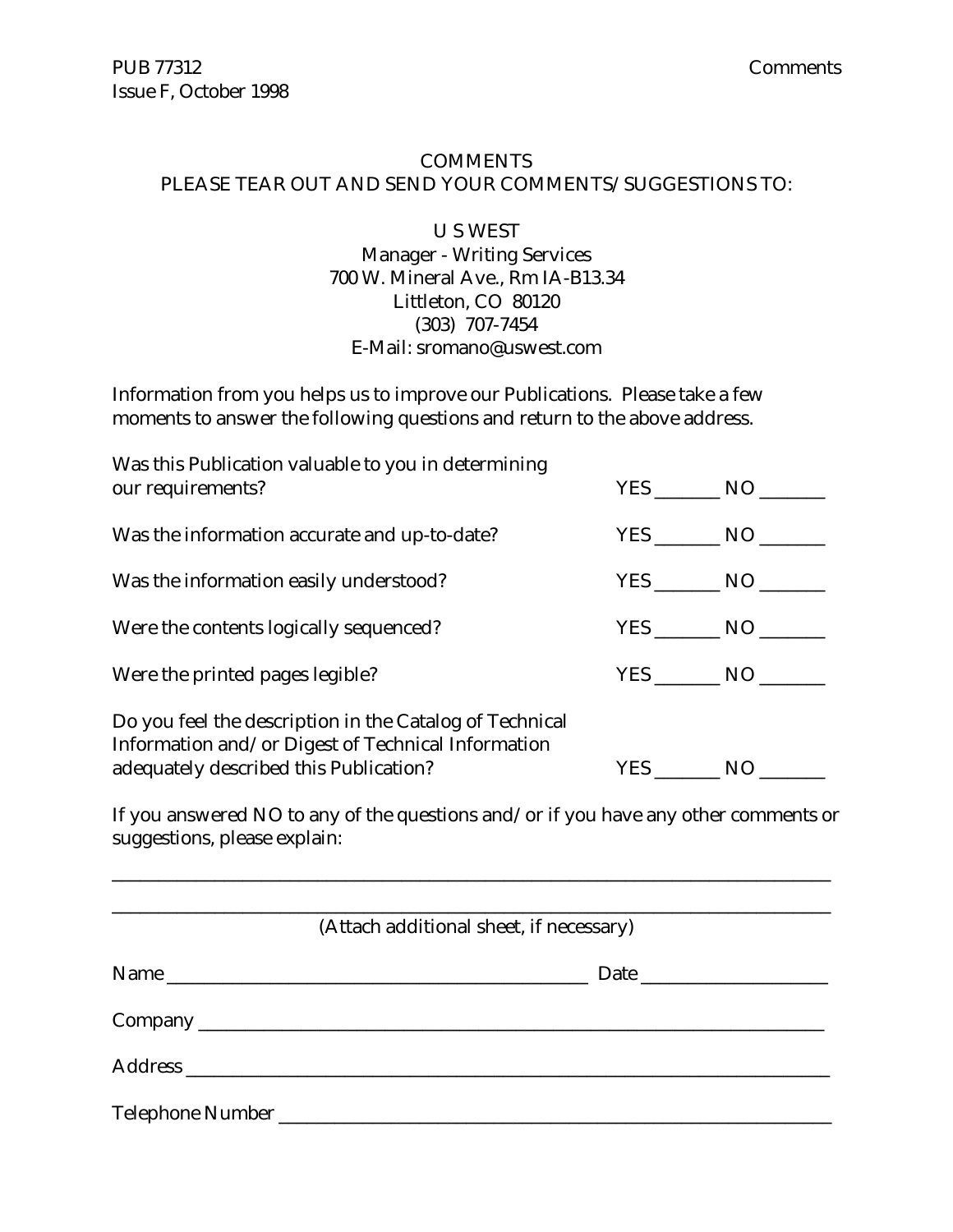#### **CONTENTS**

#### **Chapter and Section**

#### Page

| 1. |     |                                                             | $1 - 1$ |
|----|-----|-------------------------------------------------------------|---------|
|    | 1.1 |                                                             | $1 - 1$ |
|    | 1.2 |                                                             | $1 - 1$ |
|    | 1.3 |                                                             | $1 - 1$ |
|    | 1.4 |                                                             | $1 - 1$ |
|    | 1.5 |                                                             | $1 - 2$ |
|    | 1.6 |                                                             | $1 - 2$ |
|    | 1.7 |                                                             | $1 - 2$ |
|    | 1.8 |                                                             | $1 - 3$ |
| 2. |     |                                                             | $2 - 1$ |
|    | 2.1 |                                                             | $2 - 1$ |
|    | 2.2 |                                                             | $2 - 1$ |
|    |     | 2.2.1                                                       | $2 - 1$ |
|    |     |                                                             | $2 - 1$ |
|    |     |                                                             | $2 - 1$ |
|    |     |                                                             | $2 - 2$ |
|    | 2.3 |                                                             |         |
| 3. |     |                                                             | $3 - 1$ |
|    | 3.1 |                                                             | $3 - 1$ |
|    | 3.2 |                                                             | $3 - 1$ |
|    |     |                                                             |         |
|    |     |                                                             |         |
|    | 3.3 |                                                             | $3 - 2$ |
| 4. |     |                                                             | $4 - 1$ |
|    | 4.1 |                                                             | $4 - 1$ |
|    |     | 4.1.1                                                       | $4 - 1$ |
|    |     |                                                             | $4 - 2$ |
|    |     |                                                             | $4 - 2$ |
|    |     | 4.1.4 Special Issues for Direct Digital Access Line Service | $4 - 3$ |
|    | 4.2 |                                                             | $4 - 3$ |
|    | 4.3 |                                                             | $4 - 4$ |
|    | 4.4 |                                                             | $4 - 4$ |
|    |     |                                                             | $4 - 5$ |
|    |     |                                                             | $4 - 5$ |
|    |     |                                                             | $4 - 5$ |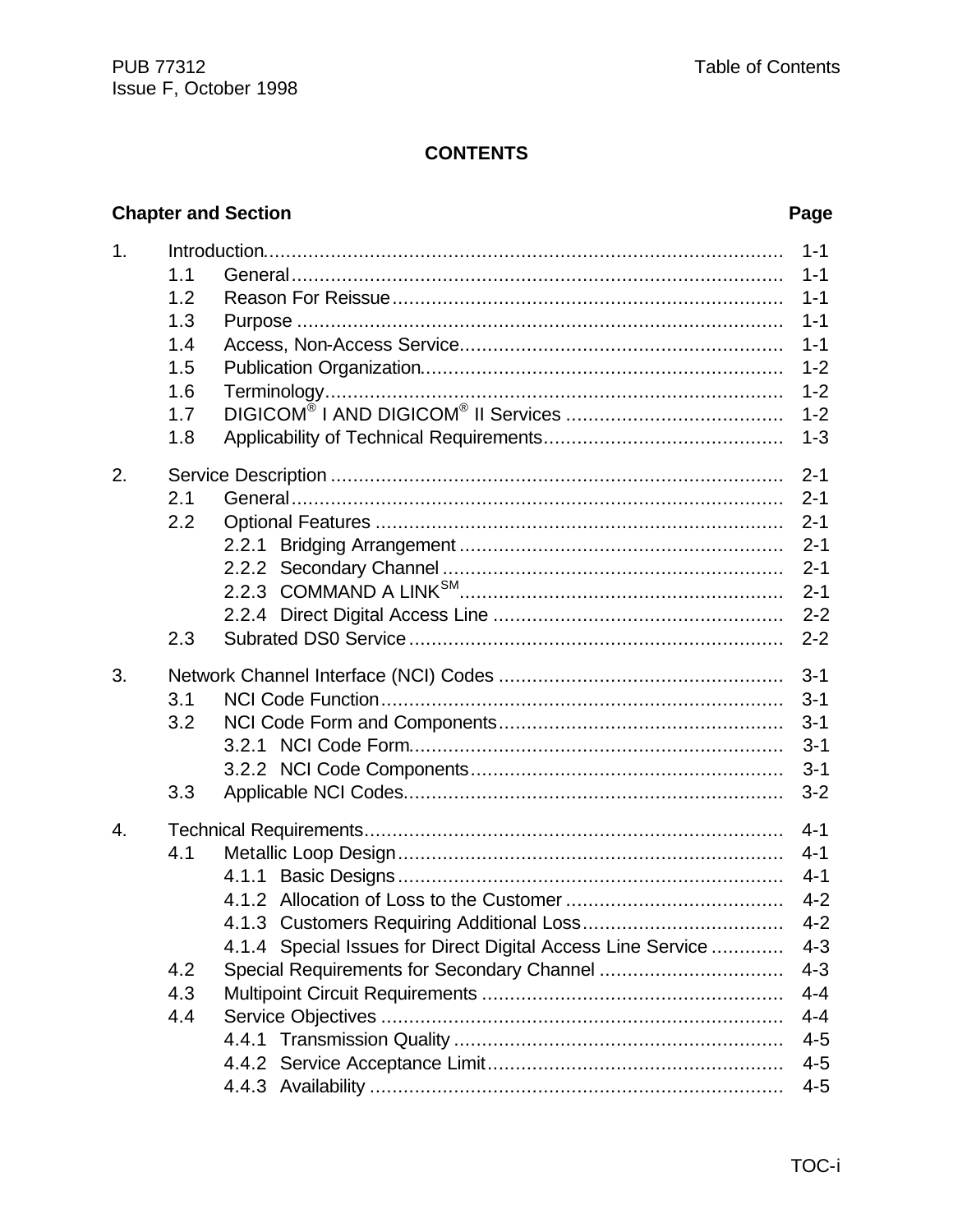## **CONTENTS (Continued)**

#### **Chapter and Section**

#### Page

|    | 4.5<br>4.6<br>4.7<br>4.8<br>4.9<br>4.10<br>4.11             | Digital Data Service (DDS) Hub/Node Functions      | $4 - 6$<br>$4 - 6$<br>$4 - 9$<br>$4 - 9$<br>$4 - 10$<br>$4 - 10$<br>$4 - 10$<br>$4 - 11$<br>$4 - 13$<br>$4 - 14$                                                 |
|----|-------------------------------------------------------------|----------------------------------------------------|------------------------------------------------------------------------------------------------------------------------------------------------------------------|
|    | 4.12                                                        | Connections With Certified Local Exchange Carriers | $4 - 15$                                                                                                                                                         |
| 5. | 5.1<br>5.2<br>5.3<br>5.4<br>5.5<br>5.6<br>5.7<br>5.8<br>5.9 | Standard 04DU5 Interface With Secondary Channel    | $5 - 1$<br>$5 - 1$<br>$5 - 3$<br>$5 - 3$<br>$5 - 4$<br>$5-5$<br>$5 - 7$<br>$5 - 8$<br>$5-9$<br>$5-9$<br>$5 - 10$<br>$5 - 11$<br>$5 - 11$<br>$5 - 11$<br>$5 - 11$ |
| 6. | 6.1<br>6.2                                                  |                                                    | $6 - 1$<br>$6 - 1$<br>$6 - 2$                                                                                                                                    |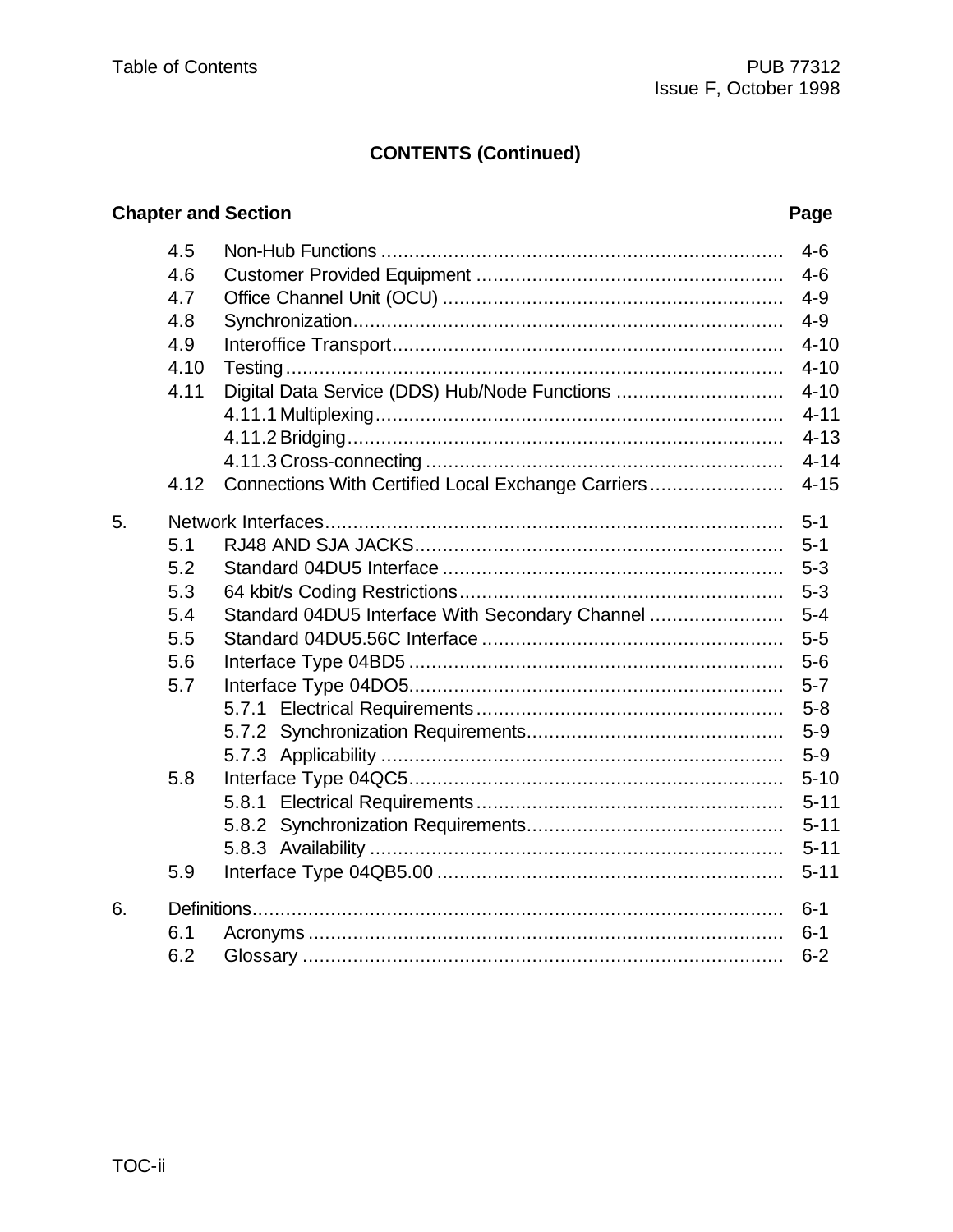## **CONTENTS (Continued)**

#### **Chapter and Section** *Page*

#### **Appendix**

| Α. |  |  |  |
|----|--|--|--|
|----|--|--|--|

#### **Figures**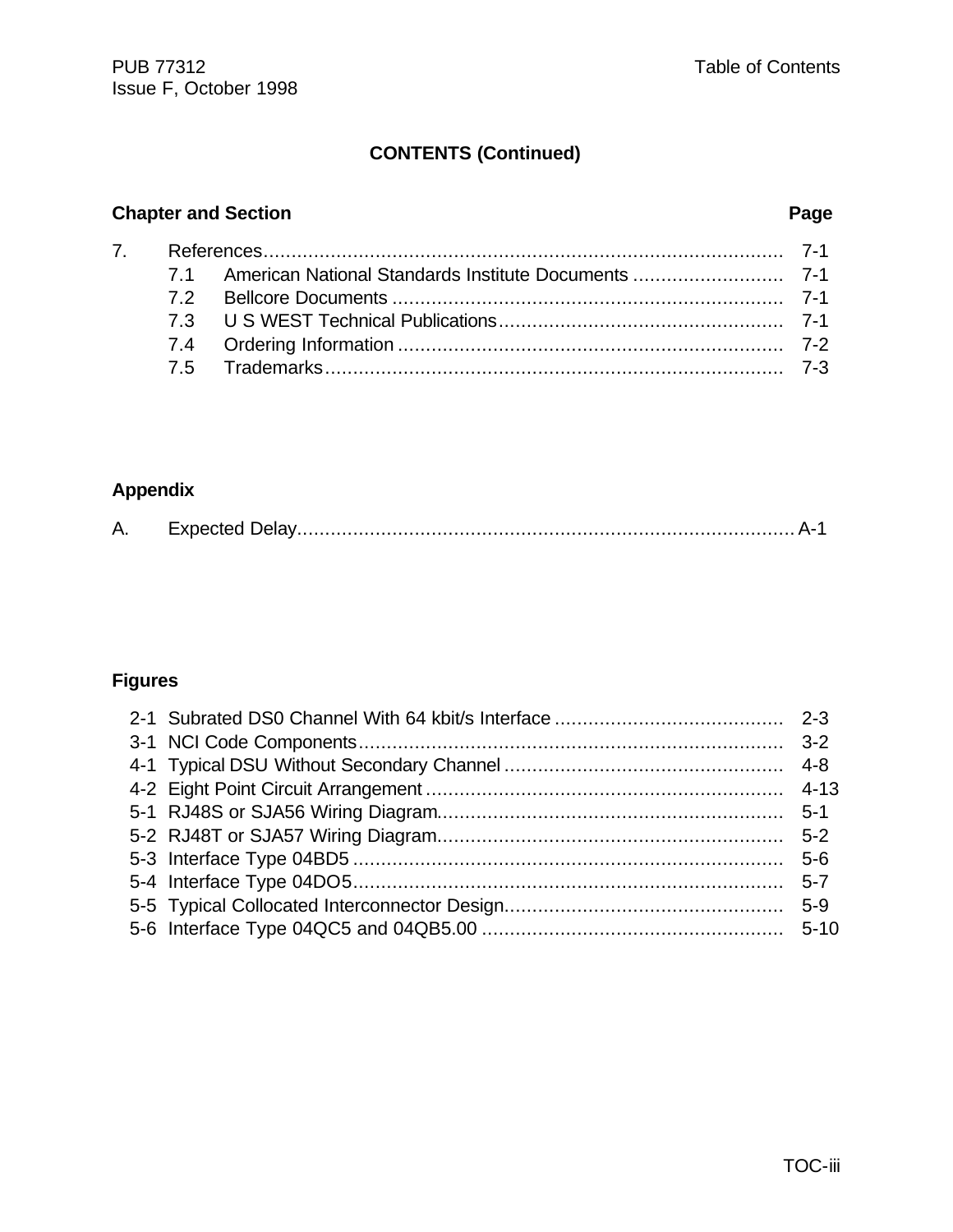## **CONTENTS (Continued)**

#### **Tables Page**

| 4-3 Multiplexing Encountered With U S WEST Digital Data Service  4-12 |          |
|-----------------------------------------------------------------------|----------|
|                                                                       | $4 - 14$ |
|                                                                       |          |
|                                                                       |          |
|                                                                       |          |
|                                                                       |          |
|                                                                       |          |
|                                                                       |          |
|                                                                       |          |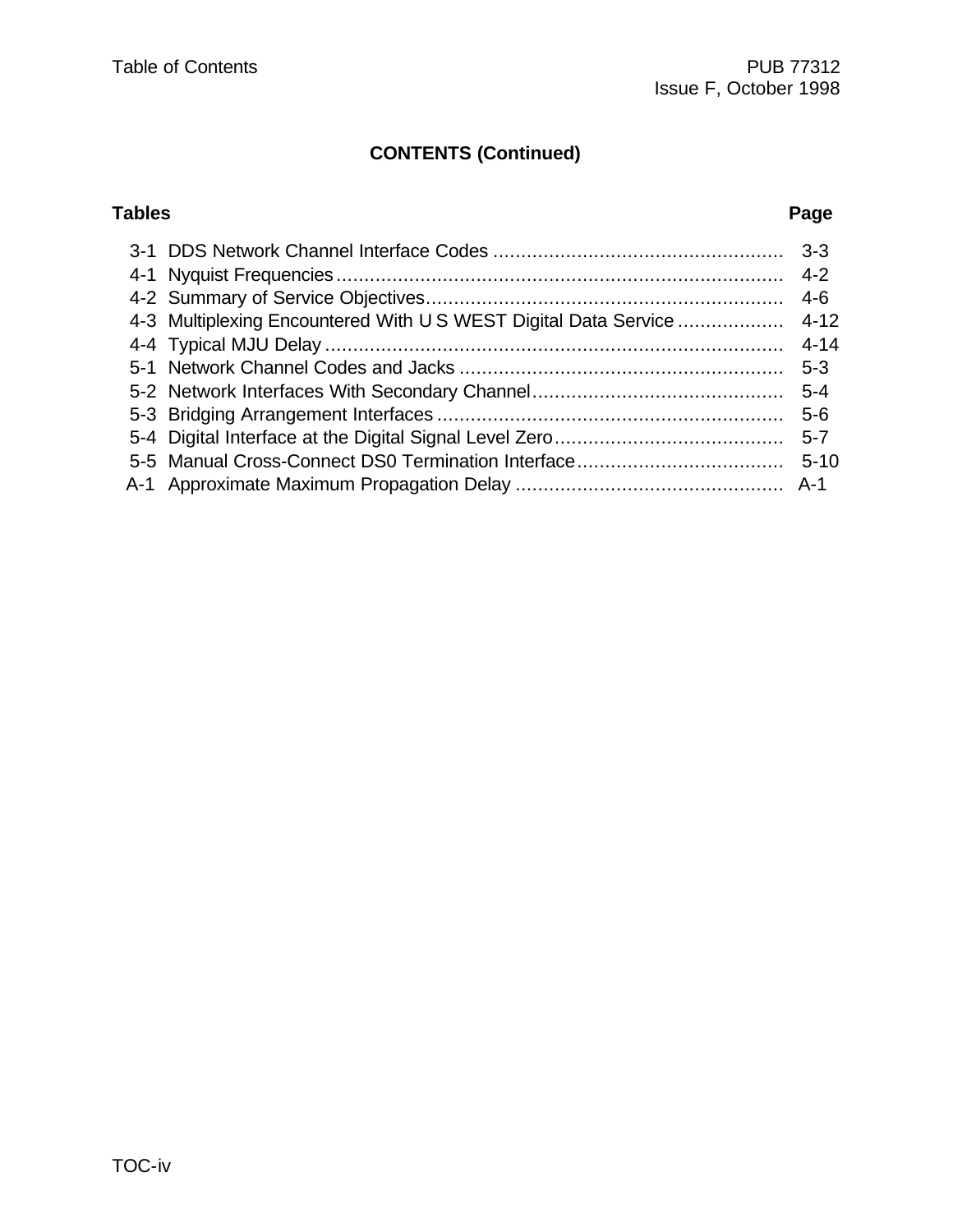#### **CONTENTS**

#### **Chapter and Section**

 $1.$ 

#### Page

| 1.4 |  |
|-----|--|
|     |  |
|     |  |
|     |  |
| 1.8 |  |
|     |  |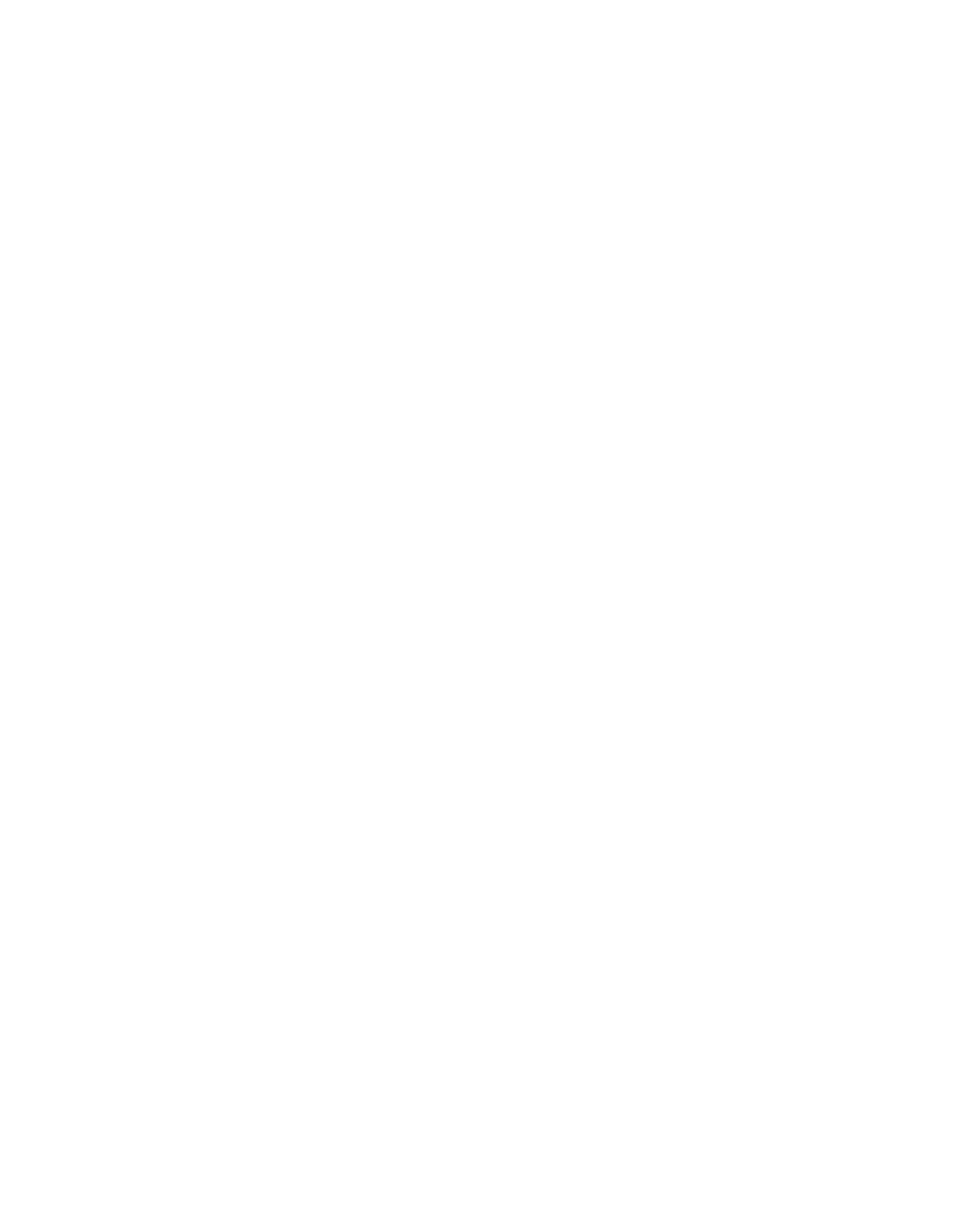#### **1. Introduction**

#### **1.1 General**

This publication provides technical disclosure information for the Network Channel Interfaces used with the U S WEST Digital Data Service. Included are the electrical interfaces at both customer premises and at U S WEST central offices. This publication supports the U S WEST Digital Data Service as described in the U S WEST Service Publication 77204, *U S WEST Digital Data Service Product Description, Applications, and Interface Combinations.*

#### **1.2 Reason For Reissue**

This publication is being reissued to:

- Update the information about Network Interfaces with Certified Local Exchange Carriers (Chapter 4).
- Update the References (Chapter 7).

#### **1.3 Purpose**

This publication defines interfaces and technical requirements for the U S WEST Digital Data Service for both Special Access and Non-Access. The publication provides quantitative and qualitative descriptive information along with references to other publications. Descriptions of the Carrier, End-User, and U S WEST central office interfaces are included.

#### **1.4 Access, Non-Access Service**

The reader needs a partial understanding of the differences between Access and Non-Access to understand the contents of this publication.

Access service is available in the interstate Federal Communications Commission (FCC) Tariff number Five (#5, formerly FCC #1) and in the various state tariffs or price catalogs. However, Non-Access service is available only in the intrastate jurisdiction.

The U S WEST Access Service may be used for Intra Local Access and Transport Area (IntraLATA) applications or as access to another Carrier. The service may go between various combinations of End-Users or Carriers. A carrier may be a Local Exchange Carrier or an Interexchange Carrier. State tariff or catalogs often refer to Access as "End-Link" or "Mid-Link" as opposed to "End-to-End".

Non-Access applies to intraLATA applications only. Normally, an Interexchange Carrier is not involved. The circuits would connect either two End-Users or a U S WEST Interface and an End-User. State tariffs or catalogs usually refer to non-access as "Endto-End".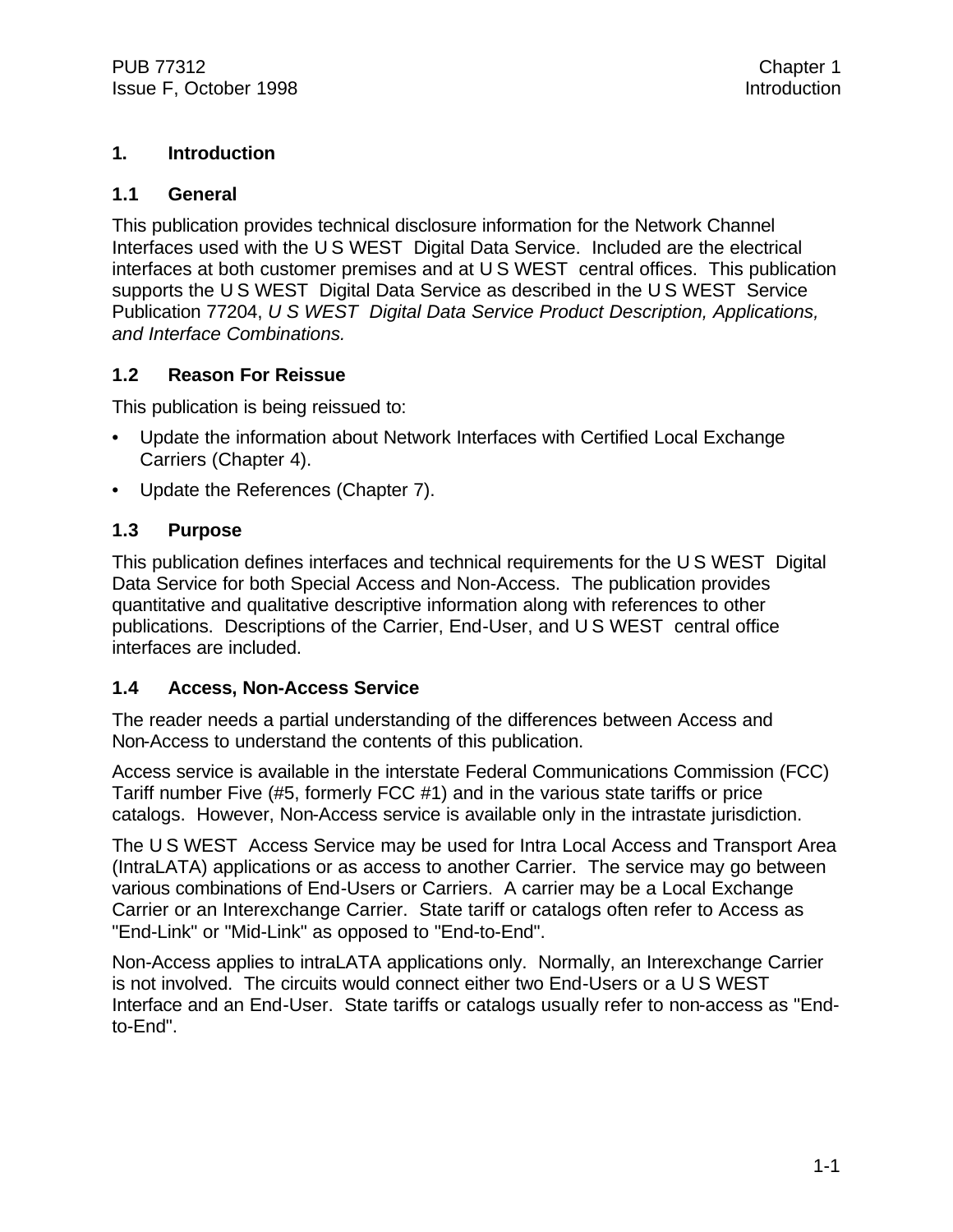#### **1.5 Publication Organization**

This publication is organized as follows:

Chapter Contents

- 1 General information about this document.
- 2 A brief description of the U S WEST Digital Data Service.
- 3 Network Channel Interface (NCI) codes used with U S WEST Digital Data **Service**
- 4 Technical requirements, service objectives, and technical descriptions of the service and it's options.
- 5 The Network Interfaces as described by the NCI codes.
- 6 Definitions including acronyms and a glossary.
- 7 References, ordering and copyright information.

#### **1.6 Terminology**

In this publication, the term "End Office" shall mean a DDS End Office. The reader should not confuse the term with definitions used with switched service applications which refer to a switch. DDS is a non-switched service.

#### **1.7 DIGICOM® I AND DIGICOM® II Services**

The US WEST Digital Data Service is replacing two older services, DIGICOM $^{\circledR}$  I and DIGICOM<sup>®</sup> II. These older services may still be available in some state jurisdictions. The new service parameters generally match those of the former DIGICOM<sup>®</sup> II offering. DIGICOM<sup>®</sup> I may differ slightly with the descriptions in this publication. This document or the respective state tariff should note any differences. The descriptions of the Network Interfaces in this document apply to both DIGICOM® services unless otherwise noted.

#### **1.8 Applicability of Technical Requirements**

This publication supersedes the contents of Section VII of the U S WEST Technical Publication 77320, *U S WEST Private Line Services.*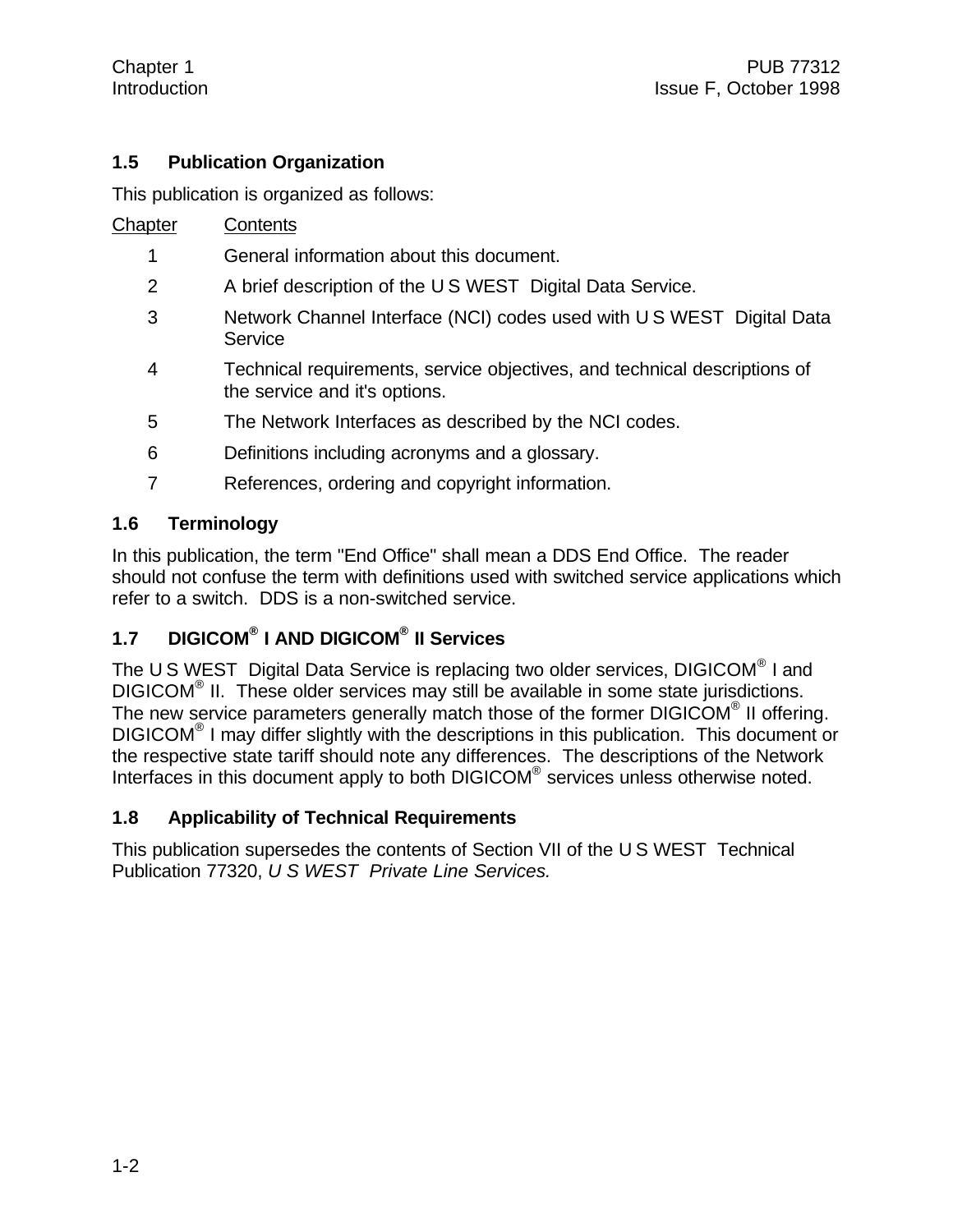#### **CONTENTS**

#### **Chapter and Section Page**

| 2.             |                |  |
|----------------|----------------|--|
|                | 2 <sub>1</sub> |  |
|                |                |  |
|                |                |  |
|                |                |  |
|                |                |  |
|                |                |  |
|                | 23             |  |
| <b>Figures</b> |                |  |

|--|--|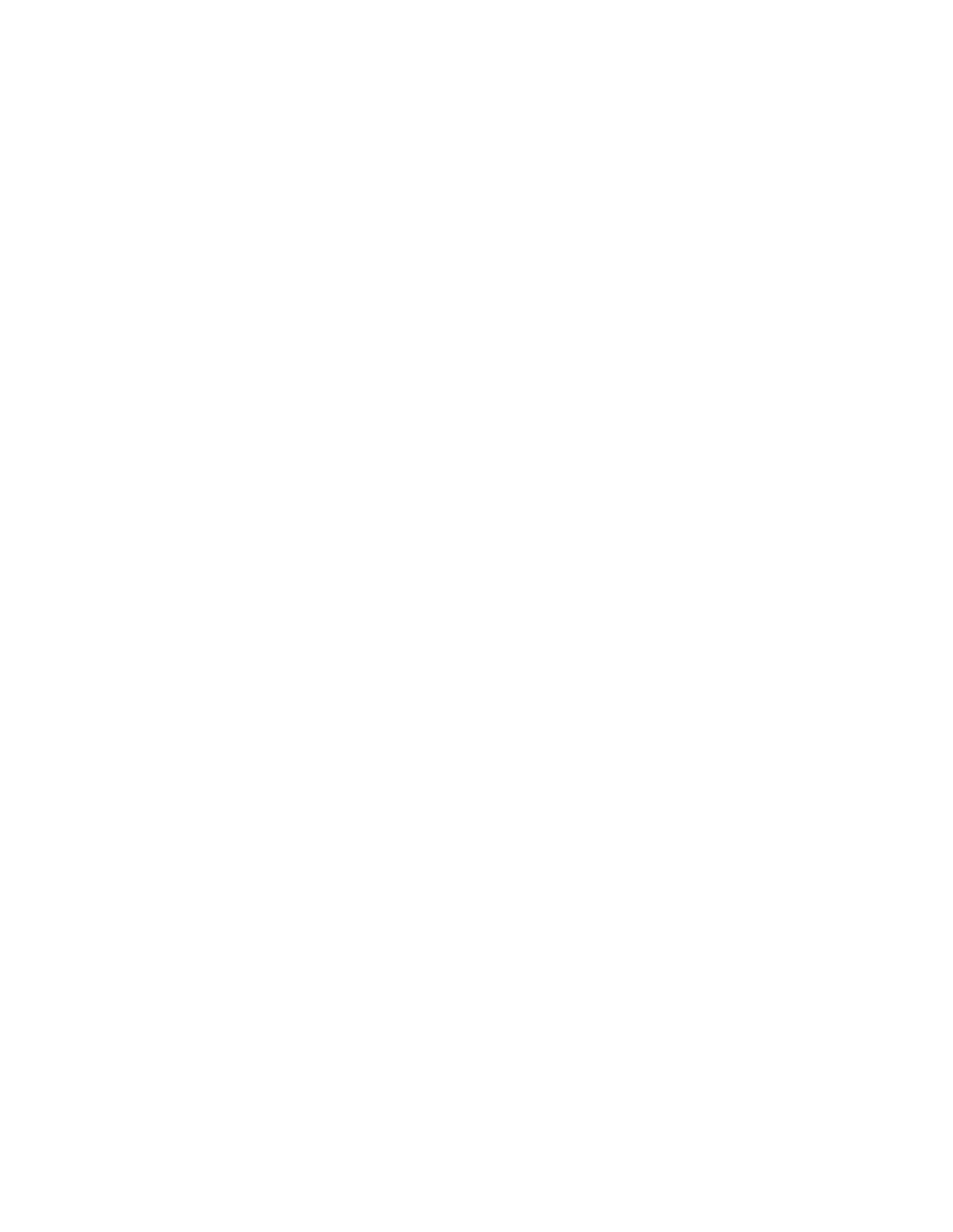#### **2. Service Description**

#### **2.1 General**

This chapter contains a brief description of the U S WEST Digital Data Service. Service Publication 77204 contains additional information about the service.

The U S WEST Digital Data Service provides a channel with the capability of transmitting digital data. The available data rates are 2.4, 4.8, 9.6, 19.2, 56 and 64 kbit/s. The 19.2 and 64 kbit/s data rates may not be available in all jurisdictions.

The service provides full-duplex 4-Wire transmission of synchronous serial data between two End-Users or between an End-User and another carrier. U S WEST provides timing for this service through facilities to the End-User on the received bit stream. Digital Data Service (DDS) is only available between locations connectable through compatible digital facilities.

#### **2.2 Optional Features**

The following is a list of the optional service features of U S WEST Digital Data Service.

#### **2.2.1 Bridging Arrangement**

A bridging arrangement is used for multipoint circuits. The option is available only at selected offices identified in Federal Communications Commission (FCC) #4 National Exchange Carrier Association tariff as a "DDS Hub". Additional bridging locations are available in some states (for intrastate applications only) in offices identified as "DDS Nodes".

#### **2.2.2 Secondary Channel**

Secondary Channel provides an independent lower-data rate channel that the customer may use to control or monitor their own network. The specific application is dependent on the customer owned Channel Service Unit/Data Service Unit (CSU/DSU). This option is available at the 2.4 through 56.0 kbit/s data rates. See ANSI T1.410-1992, *Carrier-to-Customer Metallic Interface -- Digital Data at 64 kbit/s and Subrates,* for further information.

#### **2.2.3 COMMAND A LINKSM**

This feature allows the customer to control the reconfiguration of a network consisting of U S WEST Digital Data Service circuits on a near real-time basis. The reconfiguration is done by using an Intelligent Network Element such as a Digital Cross-connect System (DCS).

The circuits purchased to work with COMMAND A LINK<sup>SM</sup> go from a customer location to the COMMAND A LINK<sup>SM</sup> device located in a U S WEST central office. This service is available only at selected locations. See Technical Publication 77371, *COMMAND A LINKSM Technical Description And Interface Combinations,* for further information.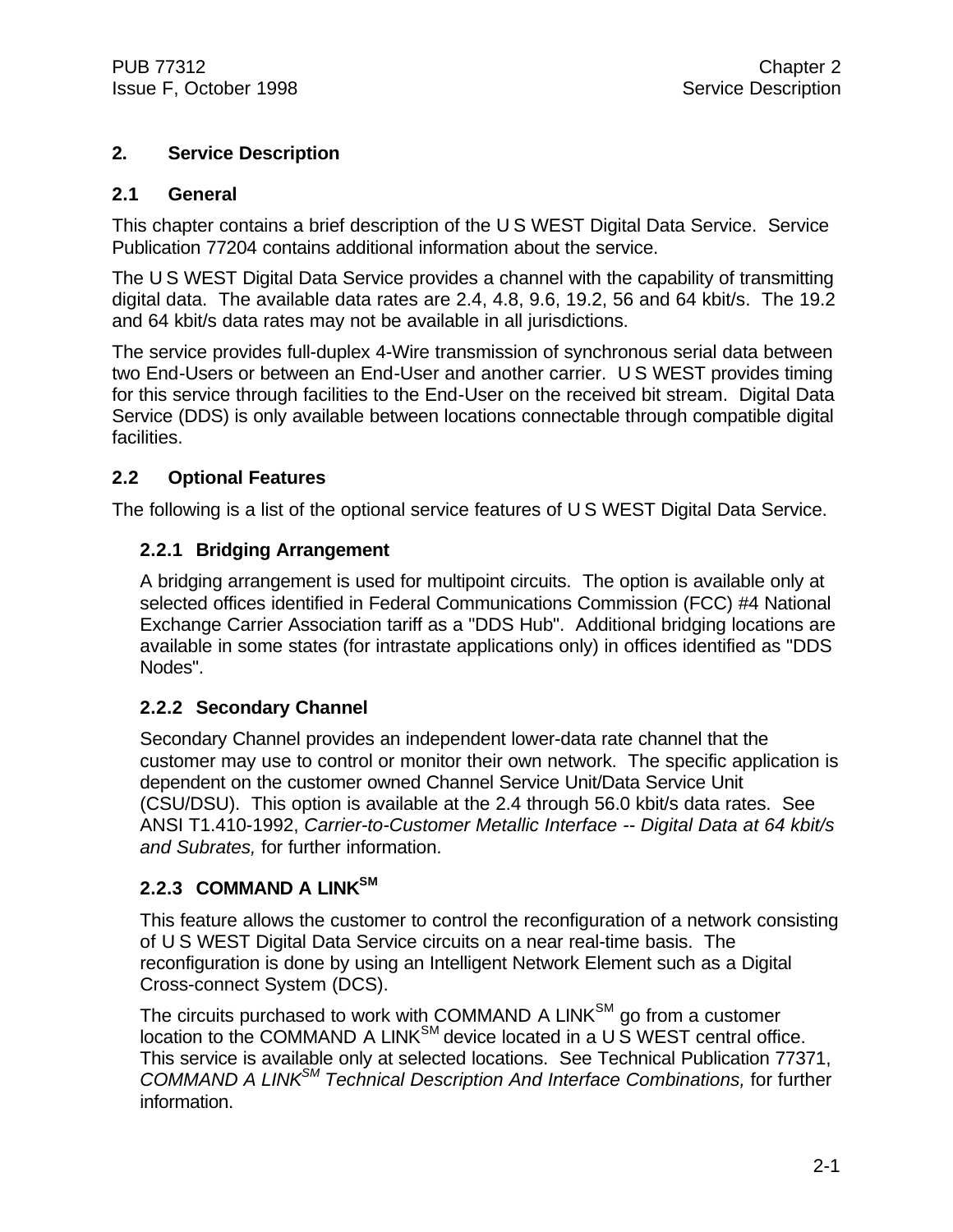#### **2.2.4 Direct Digital Access Line**

Public Switched Digital Service (PSDS) is a switched-service offering that provides the customer with the capability of establishing (by way of a PSDS network) a 56 kbit/s digital circuit.

U S WEST 's version of PSDS, SwitchNet  $56^{\circ}$ , is described in the U S WEST Technical Publication 77329, *SwitchNet 56® , Switched 56 kb/s Digital Service.* U S WEST provides the switch with SwitchNet  $56^{\circ}$ .

The Direct Digital Access Line (DDAL) DDS option provides a 56 kbit/s access channel with the added capability of carrying signaling for a PSDS circuit. A DDAL line may also be used with a private switched digital network. The switch will not be provided by U S WEST with DDAL.

The document ANSI/TIA/EIA 596-1992, *Network Channel Terminating Equipment for Public Switched Digital Service,* describes the PSDS service. The ANSI document identifies the DDAL option as "Type I."

Customers needing information about a specific PSDS service should contact their PSDS service provider.

#### **2.3 Subrated DS0 Service**

This service is used to provide DS0-to-Subrate (i.e., DS0-A-to-DS0-B) multiplexing and the interoffice transport of the DS0-B. The service is available in both interstate and intrastate jurisdictions. Subrate multiplexing is available only in a DDS Hub.

The Subrated DS0 service should not be confused with the newer 64 kbit/s DDS service. The DS0-B channel format is described in ANSI T1.107-1995, *Digital Hierarchy — Formats Specifications.* The DS0-B does not require a DS1 with Clear Channel Capabilities for interoffice transport.

A mileage element is available with the Subrated DS0 Service. The DS1-to-DS0 multiplexing might be done in one hub and the DS0-to-Subrate multiplexing could be done in a different (DDS) Hub. The mileage charge would apply between the Hubs.

A new option is available that allows a customer to order a Subrated DS0 Service with subrate multiplexing in a DDS Hub at one end. The other end would terminate at a customer location. The customer will provide the other subrate multiplexer on their premises. Figure 2-1 illustrates the application. This alternative was previously available only with DS1 or above interfaces.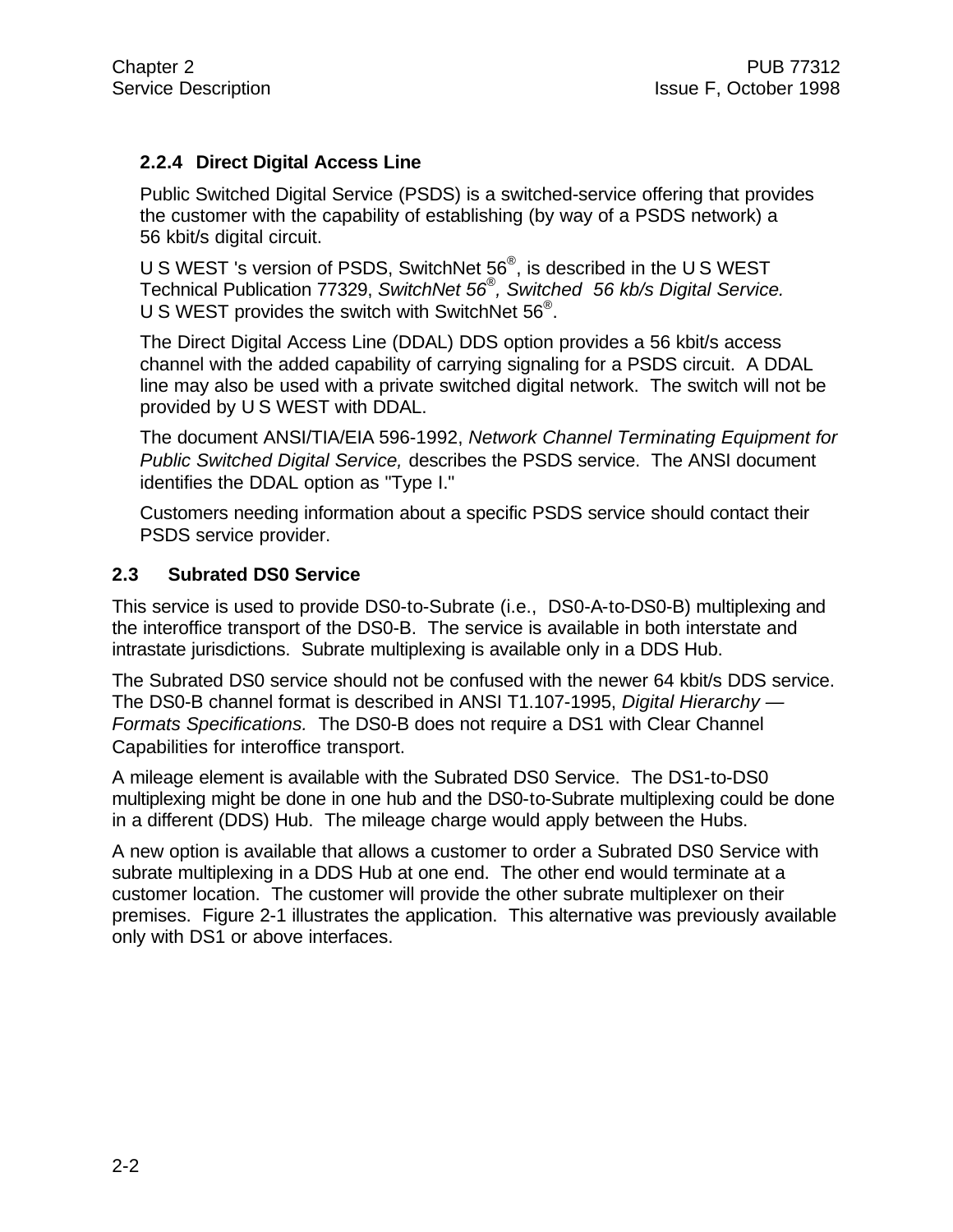

**Figure 2-1** Subrated DS0 Channel With 64 kbit/s Interface

The Network Interface will be the same interface used by the DDS 64 kbit/s channel. This interface, described by the Network Channel Interface (NCI) code 04DU5.64, is described in Chapter 5.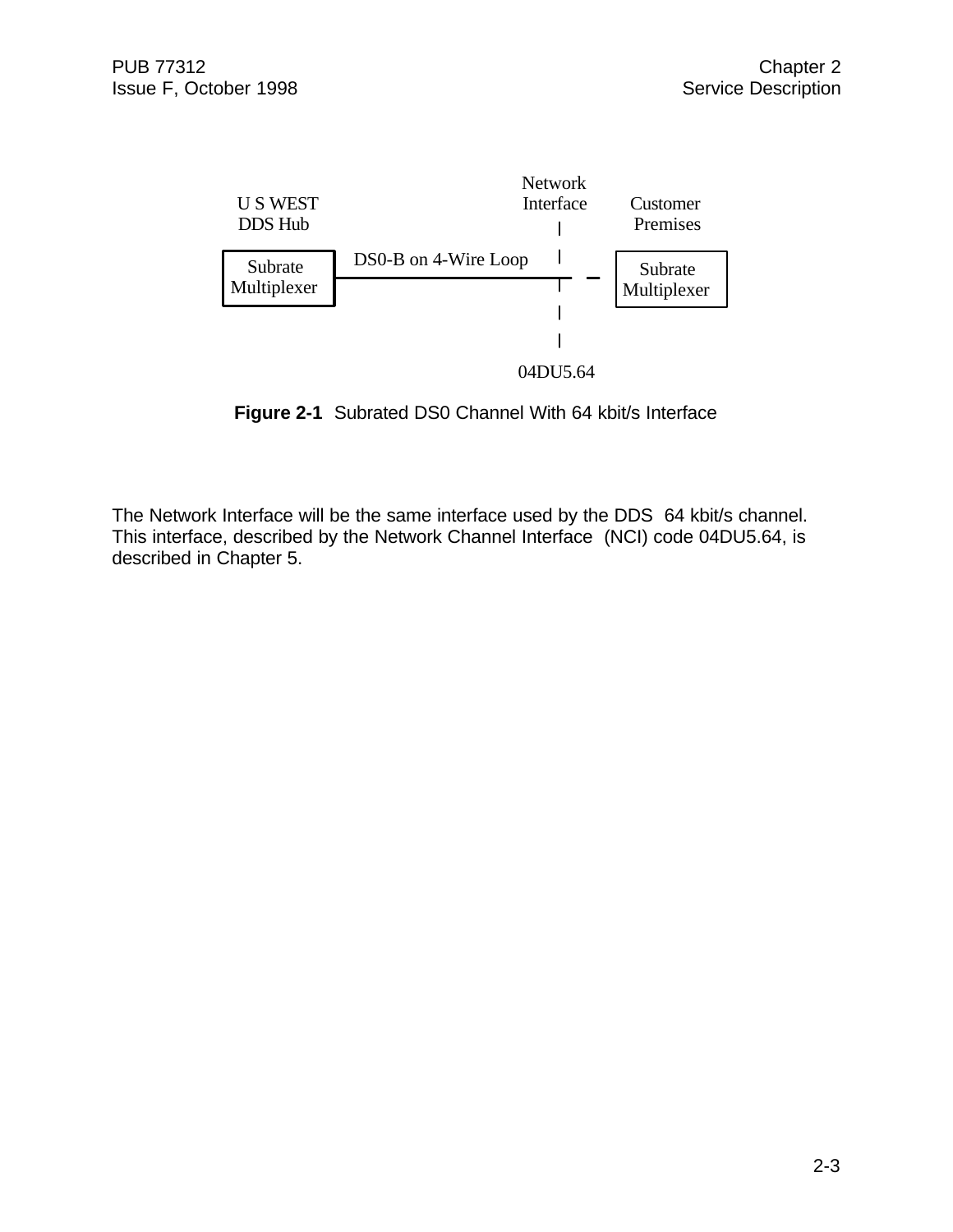#### **CONTENTS**

|                | <b>Chapter and Section</b><br>Page |  |         |
|----------------|------------------------------------|--|---------|
| 3.             |                                    |  | $3 - 1$ |
|                | 3.1                                |  | $3 - 1$ |
|                |                                    |  |         |
|                |                                    |  | $3 - 1$ |
|                |                                    |  |         |
|                | 3.3                                |  |         |
| <b>Figures</b> |                                    |  |         |
|                |                                    |  | $3-2$   |
| <b>Tables</b>  |                                    |  |         |
|                |                                    |  |         |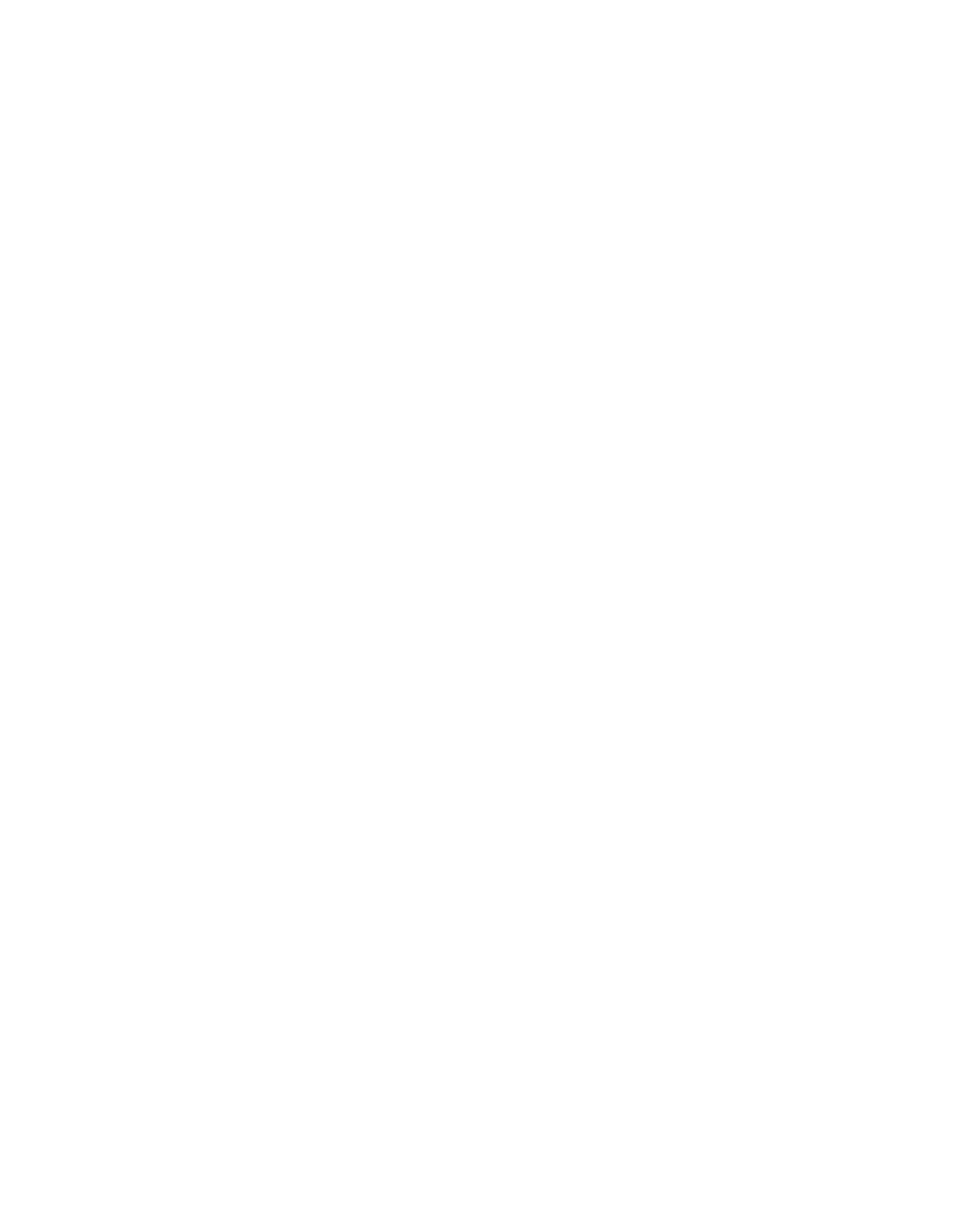#### **3. Network Channel Interface (NCI) Codes**

Electrical signal specifications at an interface are encoded into Network Channel Interface (NCI) codes. The DDS NCI codes describe the Network Interface located at a customer premise or in a U S WEST central office.

This chapter provides information about the DDS NCI codes. The technical specifications of each Network Interface represented by an NCI code are in Chapter 5.

Other NCI codes may be encountered when ordering DDS service. These codes may be DS1, DS3 or some other service. These codes are beyond the scope of this document. The companion document, Service Publication 77204, does include references to other commonly encountered NCI codes.

#### **3.1 NCI Code Function**

The optional functions described by the DDS NCI codes include:

At End-User interfaces:

- Data Rate (2.4, 4.8, 9.6, 19.2, 56 or 64 kbit/s)
- Secondary Channel

At U S WEST central office interfaces:

• Data Rate for Bridging

#### **3.2 NCI Code Form and Components**

This section gives a brief description of the NCI format. A complete description of the NCI codes can be found in ANSI T1.223-1997, *Information Interchange — Structure and Representation of Network Channel (NC) and Network Channel Interface (NCI) Codes for the North American Telecommunications System.*

#### **3.2.1 NCI Code Form**

The NCI code format has fields not used for digital services. Only those fields relevant to DDS interfaces are discussed here. A DDS NCI code has the form 04DU5.56. The period between the 5 and 56 is a delimiter used for improved clarity. It causes the Protocol Option Code, discussed later, to stand-out. An NCI code has no dashes (-).

#### **3.2.2 NCI Code Components**

A DDS NCI code has four components as illustrated in Figure 3-1.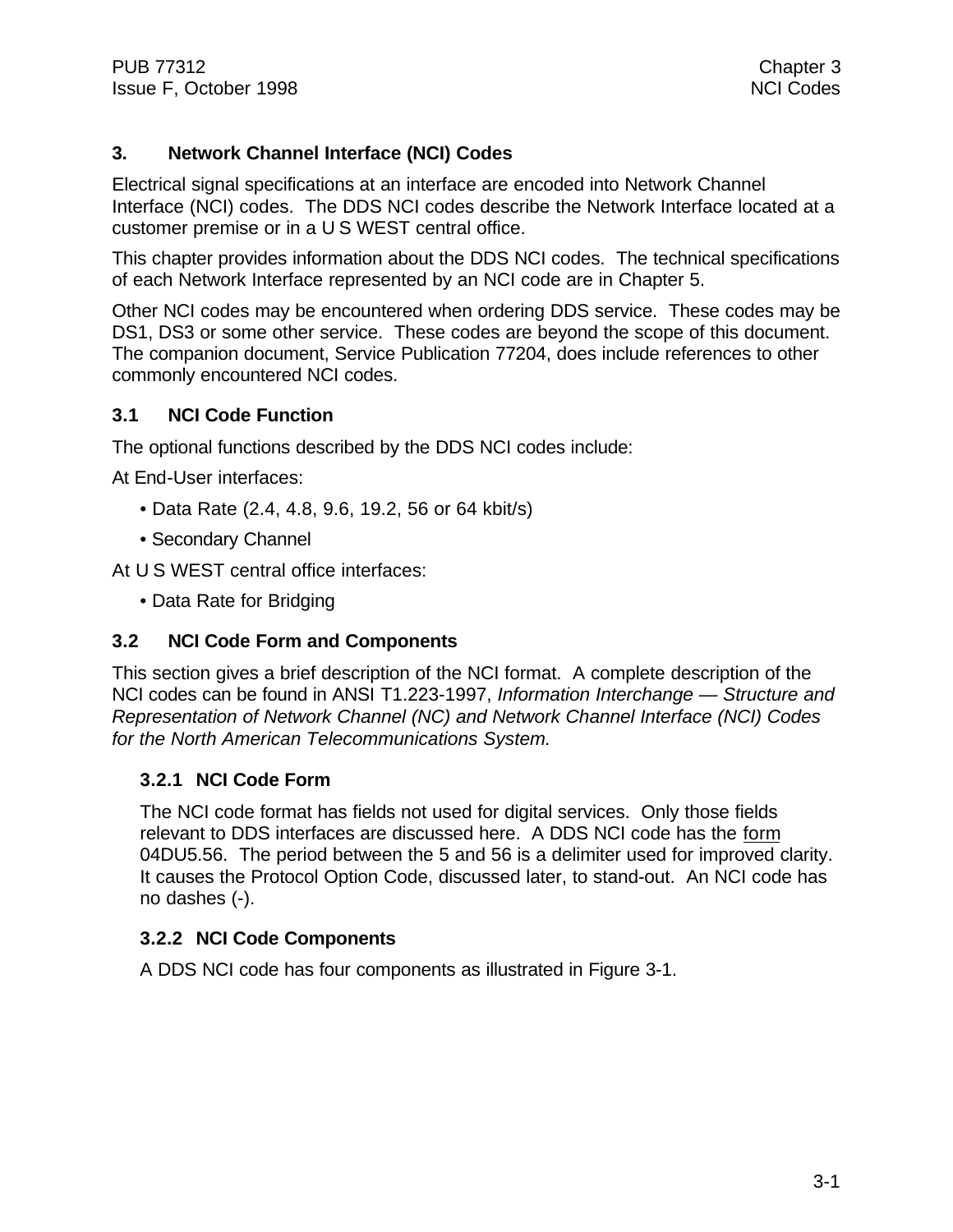This example of an NCI code is a DDS End-User standard 56 kbit/s interface.





#### **3.3 Applicable NCI Codes**

The NCI codes used with U S WEST Digital Data Service are listed in Table 3-1. The interface descriptions are in Chapter 5.

The End-User NCI codes (DU) are occasionally ordered at an Interexchange Carrier - Point of Termination (IC-POT). The DU interface code requires that the carrier provide a Channel Service Unit/Data Service Unit (CSU/DSU), or the functional equivalent, on their side of the Network Interface for proper usage. A carrier using the 04DU5 interface at the IC-POT would be treated like an End-User.

U S WEST does not currently use the 04BD5 NCI code. However, the code is included to identify the interface in Chapter 5. The code is also used in PUB 77204 to list the valid NC/NCI combinations.

There are no DS0 level Network Interfaces with an Access Customer available with DDS except for a Collocated Interconnector in a U S WEST wire center. All Access Customer interfaces are at the DS1 level or above. Descriptions of these interfaces is beyond the scope of this document.

Network Interfaces with Collocated Interconnectors are discussed in Chapter 4.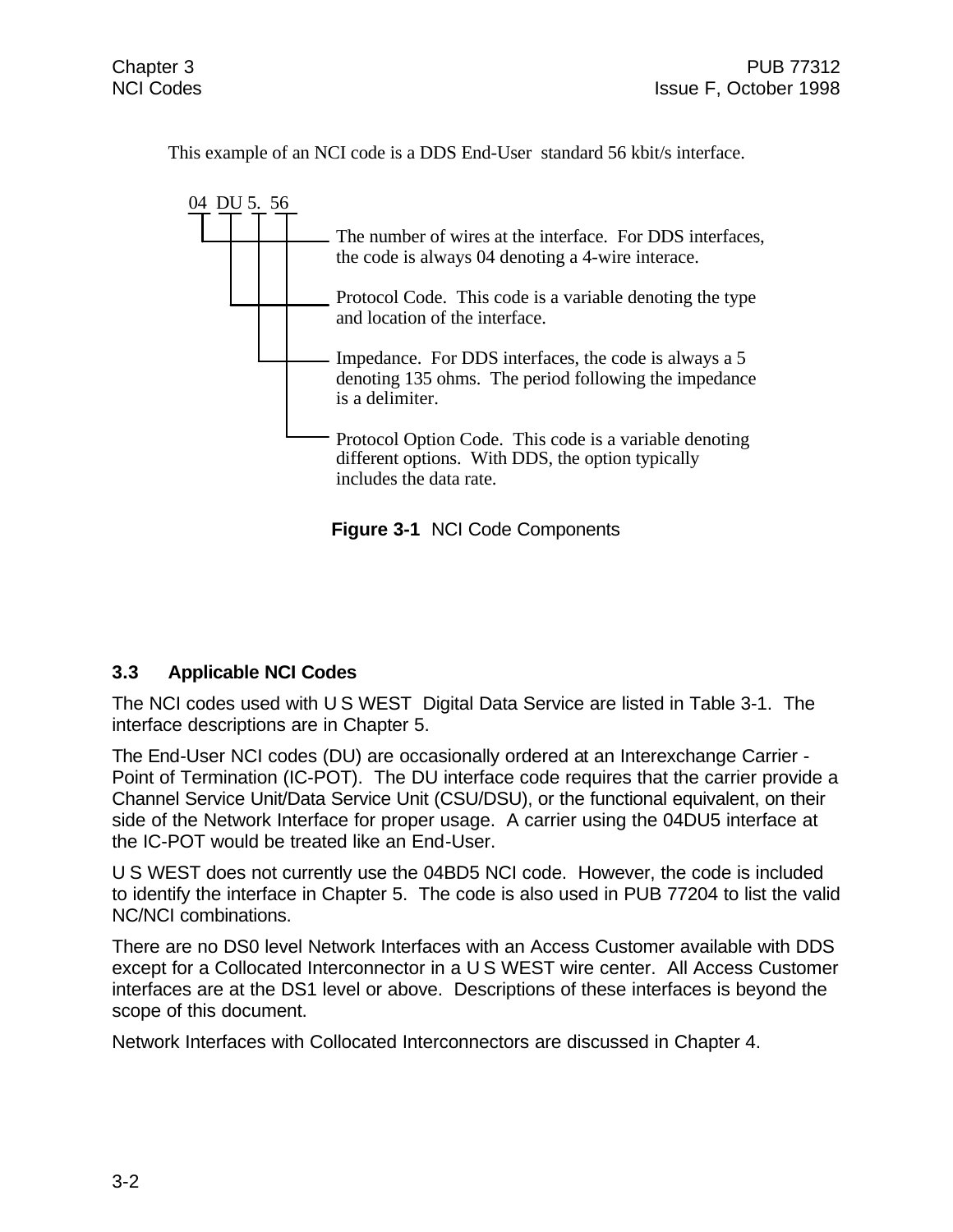| <b>NCI Code</b> | <b>Description</b>                                                                                                                                 |  |  |  |
|-----------------|----------------------------------------------------------------------------------------------------------------------------------------------------|--|--|--|
|                 | <b>End-User Interfaces</b>                                                                                                                         |  |  |  |
| 04DU5.24        | 2.4 kbit/s                                                                                                                                         |  |  |  |
| 04DU5.24S       | 2.4 kbit/s with Secondary Channel                                                                                                                  |  |  |  |
| 04DU5.48        | 4.8 kbit/s                                                                                                                                         |  |  |  |
| 04DU5.48S       | 4.8 kbit/s with Secondary Channel                                                                                                                  |  |  |  |
| 04DU5.96        | 9.6 kbit/s                                                                                                                                         |  |  |  |
| 04DU5.96S       | 9.6 kbit/s with Secondary Channel                                                                                                                  |  |  |  |
| 04DU5.19 *      | 19.2 kbit/s                                                                                                                                        |  |  |  |
| 04DU5.19S*      | 19.2 kbit/s with Secondary Channel                                                                                                                 |  |  |  |
| 04DU5.56        | 56.0 kbit/s                                                                                                                                        |  |  |  |
| 04DU5.56C *     | Non-U S WEST switched service (i.e., switched 56 kbit/s DDAL). U S WEST<br>performs call completion test from End-User premises Network Interface. |  |  |  |
| 04DU5.56S       | 56.0 kbit/s with Secondary Channel                                                                                                                 |  |  |  |
| 04DU5.64 *      | 64.0 kbit/s (Near Clear Channel if transported on DS1 with CCC)                                                                                    |  |  |  |
| 04DU5.64A *     | 64.0 kbit/s (Non-Clear Channel)                                                                                                                    |  |  |  |
|                 | U S WEST Central Office (CO) Interfaces                                                                                                            |  |  |  |
| 04BD5.24        | CO Bridging (MJU), 2.4 kbit/s                                                                                                                      |  |  |  |
| 04BD5.48        | CO Bridging (MJU), 4.8 kbit/s                                                                                                                      |  |  |  |
| 04BD5.96        | CO Bridging (MJU), 9.6 kbit/s                                                                                                                      |  |  |  |
| 04BD5.19        | CO Bridging (MJU), 19.2 kbit/s                                                                                                                     |  |  |  |
| 04BD5.56        | CO Bridging (MJU), 56.0 kbit/s                                                                                                                     |  |  |  |
| 04DO5.A +       | Digital Interface at Digital Signal Level Zero (DS0-A) - 2.4 kbit/s                                                                                |  |  |  |
| 04DO5.B +       | Digital Interface at Digital Signal Level Zero (DS0-A) - 4.8 kbit/s                                                                                |  |  |  |
| 04DO5.C +       | Digital Interface at Digital Signal Level Zero (DS0-A) - 9.6 kbit/s                                                                                |  |  |  |
| 04DO5.D +       | Digital Interface at Digital Signal Level Zero (DS0-A) - 19.2 kbit/s                                                                               |  |  |  |
| 04DO5.E +       | Digital Interface at Digital Signal Level Zero (DS0-A) - 56.0 kbit/s                                                                               |  |  |  |
| 04DO5.F +       | Digital Interface at Digital Signal Level Zero (DS0-A) - 64.0 kbit/s                                                                               |  |  |  |
| 04QC5.OOJ †     | Manual Cross-connect Termination - 2.4 kbit/s                                                                                                      |  |  |  |
| 04QC5.OOK +     | Manual Cross-connect Termination - 4.8 kbit/s                                                                                                      |  |  |  |
| 04QC5.OOL +     | Manual Cross-connect Termination - 9.6 kbit/s                                                                                                      |  |  |  |
| 04QC5.OOM +     | Manual Cross-connect Termination - 19.2 kbit/s                                                                                                     |  |  |  |
| 04QC5.OOP +     | Manual Cross-connect Termination - 56.0 kbit/s                                                                                                     |  |  |  |
| 04QC5.OOQ +     | Manual Cross-connect Termination - 64.0 kbit/s                                                                                                     |  |  |  |

|  | Table 3-1 DDS Network Channel Interface Codes |  |  |  |
|--|-----------------------------------------------|--|--|--|
|--|-----------------------------------------------|--|--|--|

\* Not available in all jurisdictions at the time of publication.

† See Section 4.12.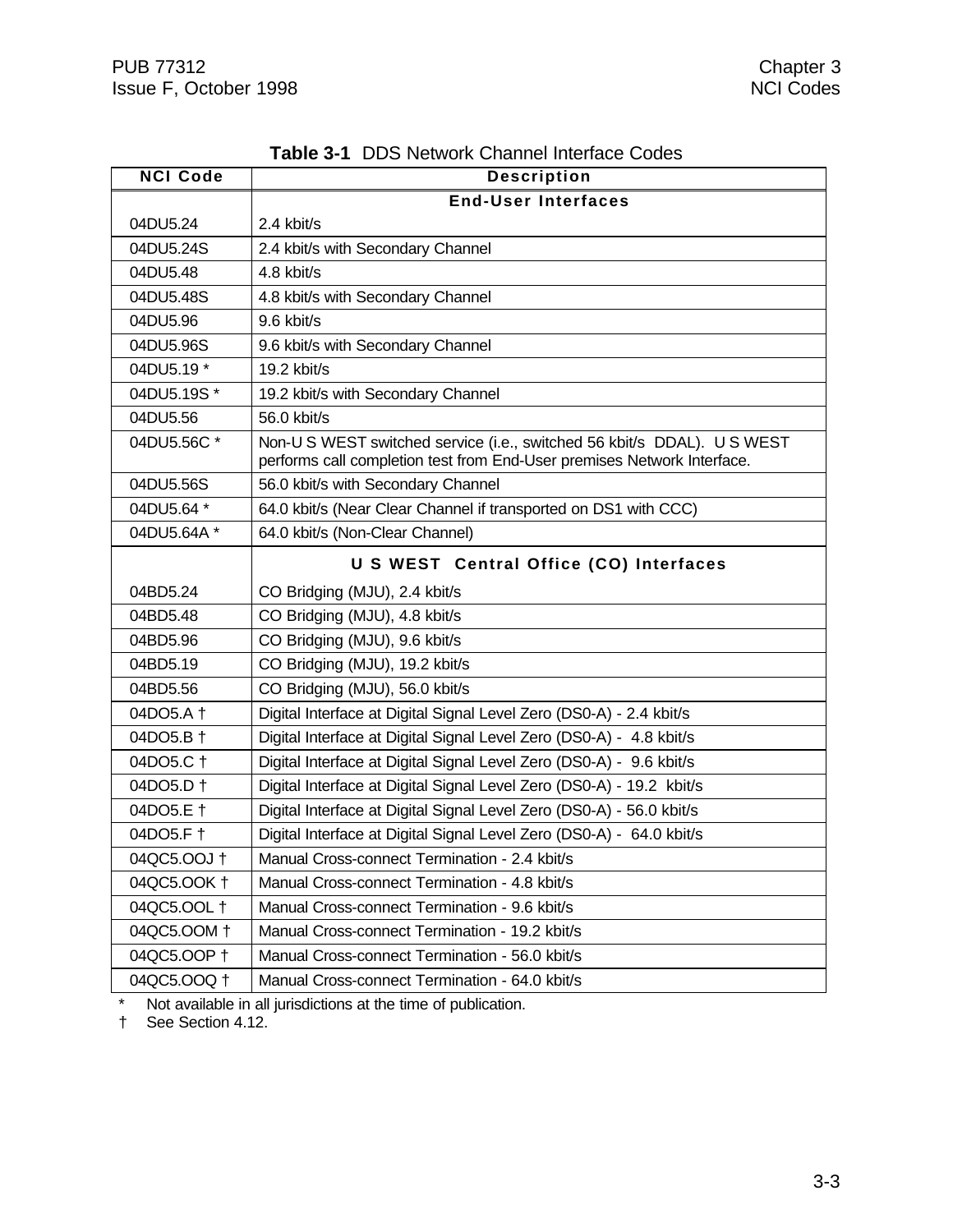#### **CONTENTS**

#### **Chapter and Section Page**

| 4. |      |                                                                  |          |
|----|------|------------------------------------------------------------------|----------|
|    | 4.1  |                                                                  | $4 - 1$  |
|    |      |                                                                  | $4 - 1$  |
|    |      |                                                                  | $4 - 2$  |
|    |      |                                                                  | $4 - 2$  |
|    |      | 4.1.4 Special Issues for Direct Digital Access Line Service  4-3 |          |
|    | 4.2  |                                                                  |          |
|    | 4.3  |                                                                  | $4 - 4$  |
|    | 4.4  |                                                                  | $4 - 4$  |
|    |      |                                                                  | $4 - 5$  |
|    |      |                                                                  |          |
|    |      |                                                                  | $4 - 5$  |
|    | 4.5  |                                                                  | $4 - 6$  |
|    | 4.6  |                                                                  | $4 - 6$  |
|    | 4.7  |                                                                  | $4 - 9$  |
|    | 4.8  |                                                                  | $4 - 9$  |
|    | 4.9  |                                                                  | $4 - 10$ |
|    | 4.10 |                                                                  | $4 - 10$ |
|    | 4.11 | Digital Data Service (DDS) Hub/Node Functions                    | $4 - 10$ |
|    |      |                                                                  | $4 - 11$ |
|    |      |                                                                  | $4 - 13$ |
|    |      |                                                                  | $4 - 14$ |
|    | 4.12 | Connections With Certified Local Exchange Carriers               | $4 - 15$ |
|    |      |                                                                  |          |

#### **Figures**

### **Tables**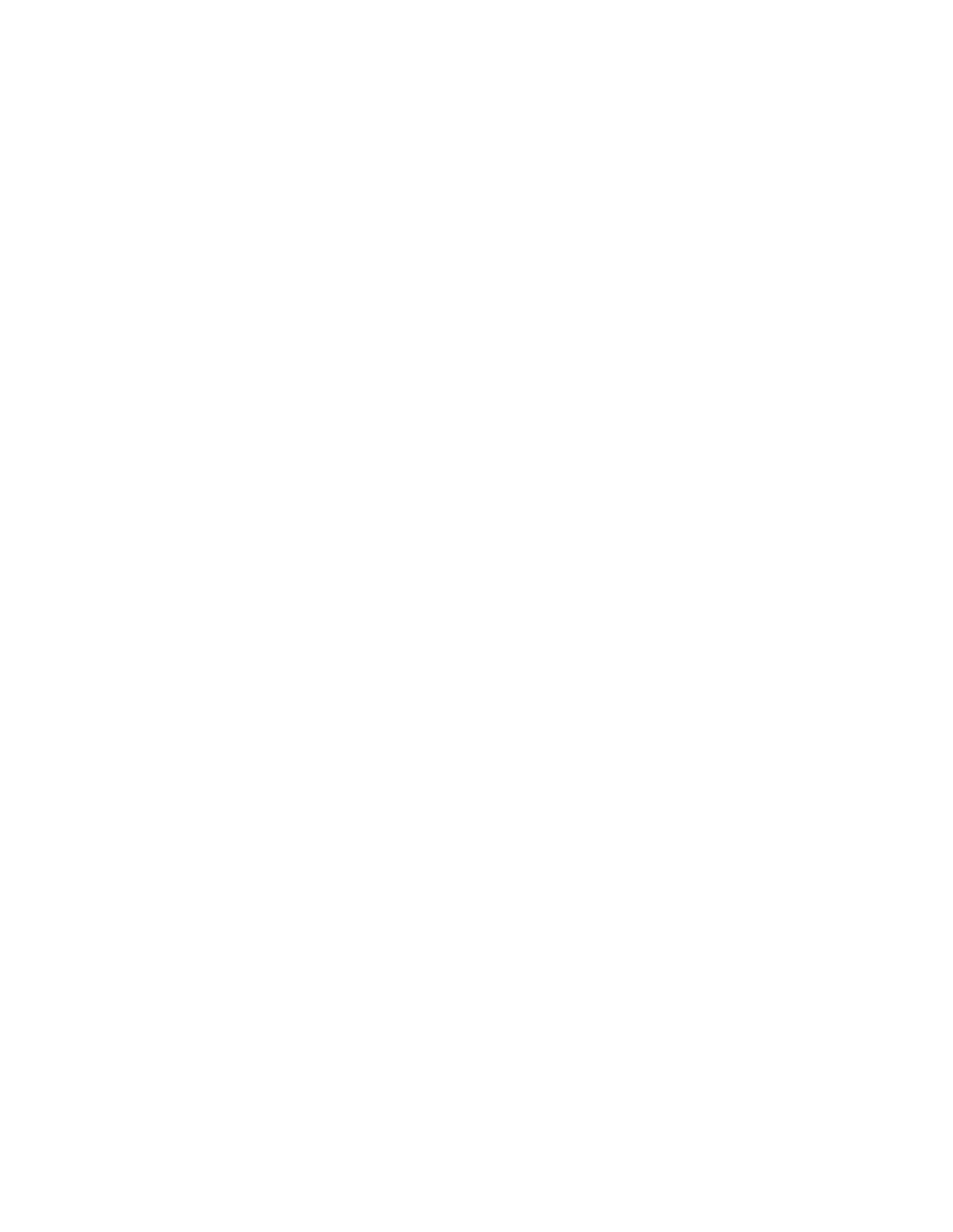#### **4. Technical Requirements**

This chapter contains information about the technical description of the U S WEST Digital Data Service (DDS). Two American National Standards Institute (ANSI) documents are now available to describe technical parameters of the service. The documents are:

| ANSI T1.107-1995 | Digital Hierarchy - Formats Specifications                                         |
|------------------|------------------------------------------------------------------------------------|
| ANSI T1.410-1992 | Carrier-to-Customer Metallic Interface - Digital Data at<br>64 kbit/s and Subrates |

The information in this chapter is in addition to the two documents. Some information may be repeated to reinforce certain key requirements. Appendix A contains some general information about delay.

#### **4.1 Metallic Loop Design**

#### **4.1.1 Basic Designs**

The local loop used with U S WEST Digital Data Service is a 4-Wire loop without inductive loading and with limited bridged tap.

Bridged tap is limited to a total of 1000 feet (with a maximum of 750 feet for the longest single bridge tap) for 56 and 72 kbit/s loop rates. The 72 kbit/s loop rate applies for 56 kbit/s with secondary channel and for 64 kbit/s data rates. The maximum bridged tap for other rates is 6000 feet. Customer's need to be aware that any bridged tap on their side of the NI will contribute to signal degradation.

The designed loop goes from an Office Channel Unit (OCU) located in the central office to the Data Service Unit (DSU). The DSU is customer provided equipment and is located on their side of the End-User Network Interface (NI). Customer provided equipment and wiring is also known as the Customer Installation. The NI at the customer's location is also known as the Customer Interface.

The DSU and the OCU must compensate for a wide range of cable conditions. Most of the technical issues concerning loop design and the related DSU and OCU are beyond the scope of this document. Those needing such information should refer to ANSI T1.410-1992.

Normal loop design limits the length of the loop to an Actual Measured Loss (AML) insertion loss of 34 dB at the Nyquist Frequency (see Table 4-1) measured using a 135 ohm termination between the OCU and the DSU.

Several options exist to serve a customer beyond 34 dB including Digital Loop Carrier (DLC), extended range OCUs, or baseband loop repeaters. These options will be used at U S WEST's discretion where available. DLC moves the OCU closer to the NI. There is no effect on the customer because of these options since the loop still appears to be 34 dB or less at the NI.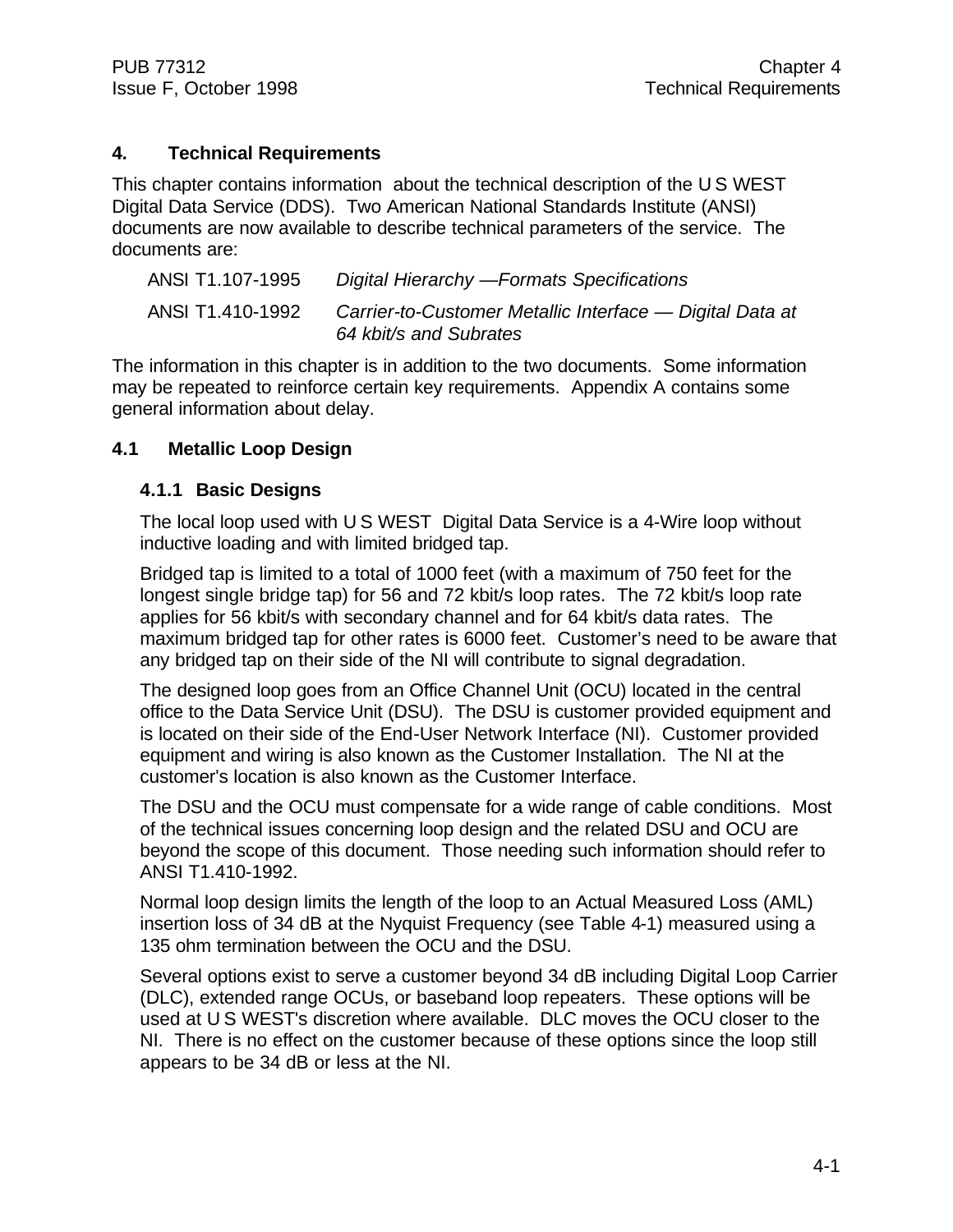#### **4.1.2 Allocation of Loss to the Customer**

Two (2.0) dB of the loop loss budget is allocated to the customer for their side of the NI. The balance of the total loss is allocated to U S WEST. This allocation should allow the customer to reach any DSU locations beyond the NI except in the largest buildings or in large campus environments at the higher data rates. Depending on the customer's cable gauge and type, lengths of 800 to 2200 feet should be acceptable at 19.2 kbit/s data rates and below. Cable lengths for 56 and 64 kbit/s data rates range from 800 to 1800 feet.

|                                                    | <b>Standard</b>                  |                                             | <b>With Secondary Channel</b>    |                                             |
|----------------------------------------------------|----------------------------------|---------------------------------------------|----------------------------------|---------------------------------------------|
| <b>Basic</b><br><b>Channel</b><br>Rate<br>(kbit/s) | Loop<br>Data<br>Rate<br>(kbit/s) | <b>Nyquist</b><br><b>Frequency</b><br>(kHz) | Loop<br>Data<br>Rate<br>(kbit/s) | <b>Nyquist</b><br><b>Frequency</b><br>(kHz) |
| 2.4                                                | 2.4                              | 1.2                                         | 3.2                              | 1.6                                         |
| 4.8                                                | 4.8                              | 2.4                                         | 6.4                              | 3.2                                         |
| 9.6                                                | 9.6                              | 4.8                                         | 12.8                             | 6.4                                         |
| 19.2                                               | 19.2                             | 9.6                                         | 25.6                             | 12.8                                        |
| 56.0                                               | 56.0                             | 28.0                                        | 72.0                             | 36.0                                        |
| 64.0                                               | 72.0                             | 36.0                                        | N/A                              | N/A                                         |

**Table 4-1** Nyquist Frequencies

#### **4.1.3 Customers Requiring Additional Loss**

There are several alternatives available for customers requiring more than 2 dB of the total loss budget.

The customer is welcome to use any unused portion of the loss budget available at no cost as long as there is no added cost to U S WEST. The customer will pay additional charges for any solutions (if available) requiring U S WEST to place additional equipment in the loop plant. Some long loop designs may preclude U S WEST placing any additional equipment on the loop plant.

The customer may also place one or more locally powered regenerators on their side of the NI. This alternative would not involve U S WEST except that an unexpected regenerator or a non-standard type of regenerator could cause confusion when testing the circuit.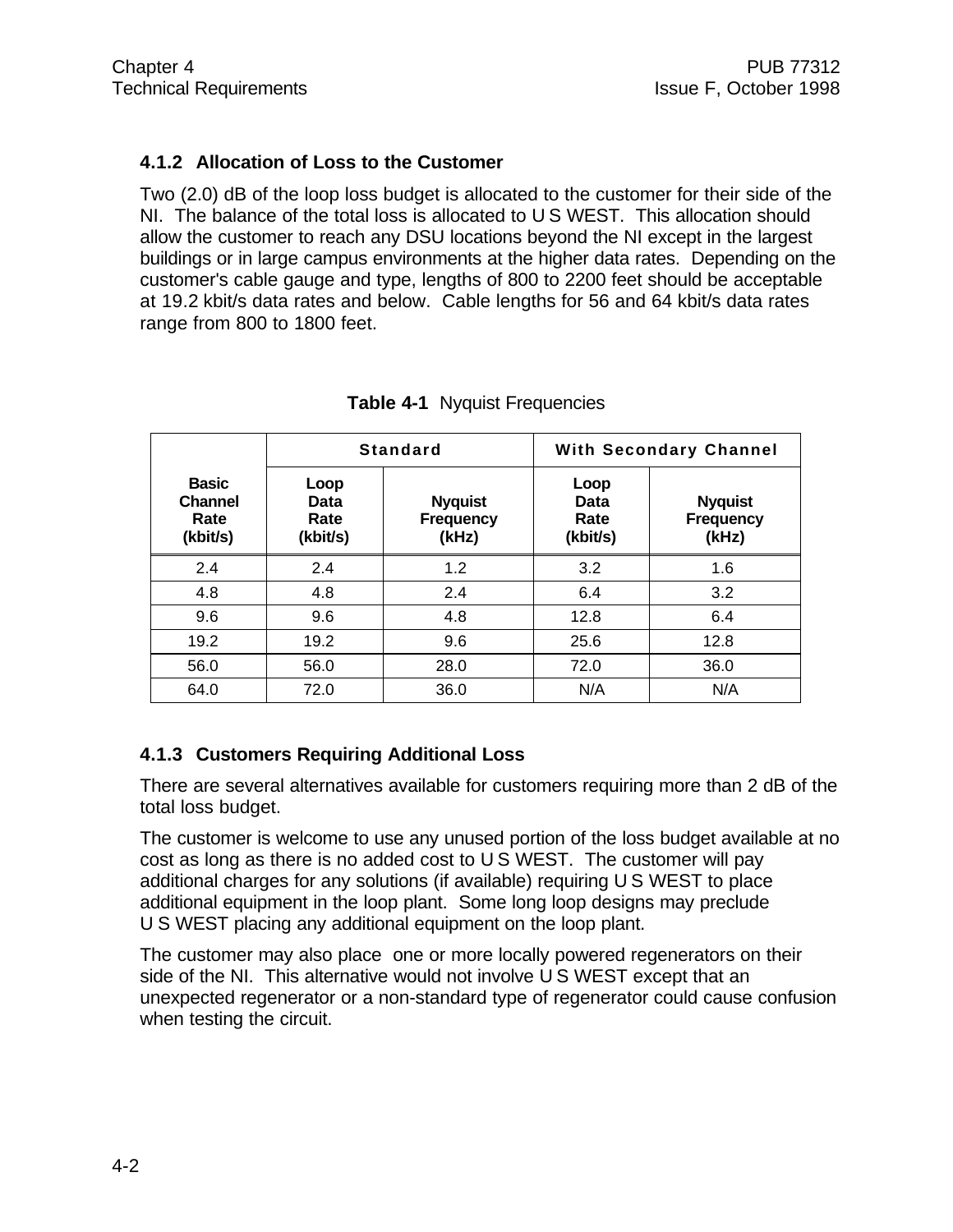#### **4.1.4 Special Issues for Direct Digital Access Line Service**

Due to equipment limitations, the maximum loop loss for the Direct Digital Access Line (DDAL) service may be limited to 40 dB in length including the 2 dB allocated to the customer.

#### **4.2 Special Requirements for Secondary Channel**

The document ANSI T1.410-1992 describes the coding protocols for secondary channel. Some key requirements are included in this section. There are two important requirements for 56 kbit/s with secondary channel. They are known as Coding restrictions A and B. The byte format at the NI of this type of channel is:

#### $D_1D_2D_3D_4D_5D_6D_7FC'$

where:  $D =$  Primary Channel Data Bits

 $F =$  Framing Bit (101100 repeated)

C' = (Secondary channel) Modulated carrier or network control sequence

Further information may be found in Section 8 of the ANSI document.

Multipoint 56 kbit/s circuits with Secondary Channel must meet the following restrictions:

- A station cannot transmit binary zeros in all seven D-bits of a byte.
- The interoffice portion of the master leg of such a circuit must be transported on a DS1 with Clear Channel Capability (CCC).

Two point 56 kbit/s circuits must meet either the above restrictions or the following:

• A station cannot transmit binary zeros in all seven D-bits while transmitting a C-bit of zero within the same byte.

These restrictions are to ensure that an all-zeros network byte does not occur. A DS1 terminal would overwrite the all zeros byte with the Unassigned Mux Code (UMC) and the original data would be lost.

Only one remote station can be active on the upstream secondary channel at any time. More than one would result in the unsatisfactory transmission of data. Polling procedures on the secondary channel should take no-zero differential delay between primary and secondary channels into account.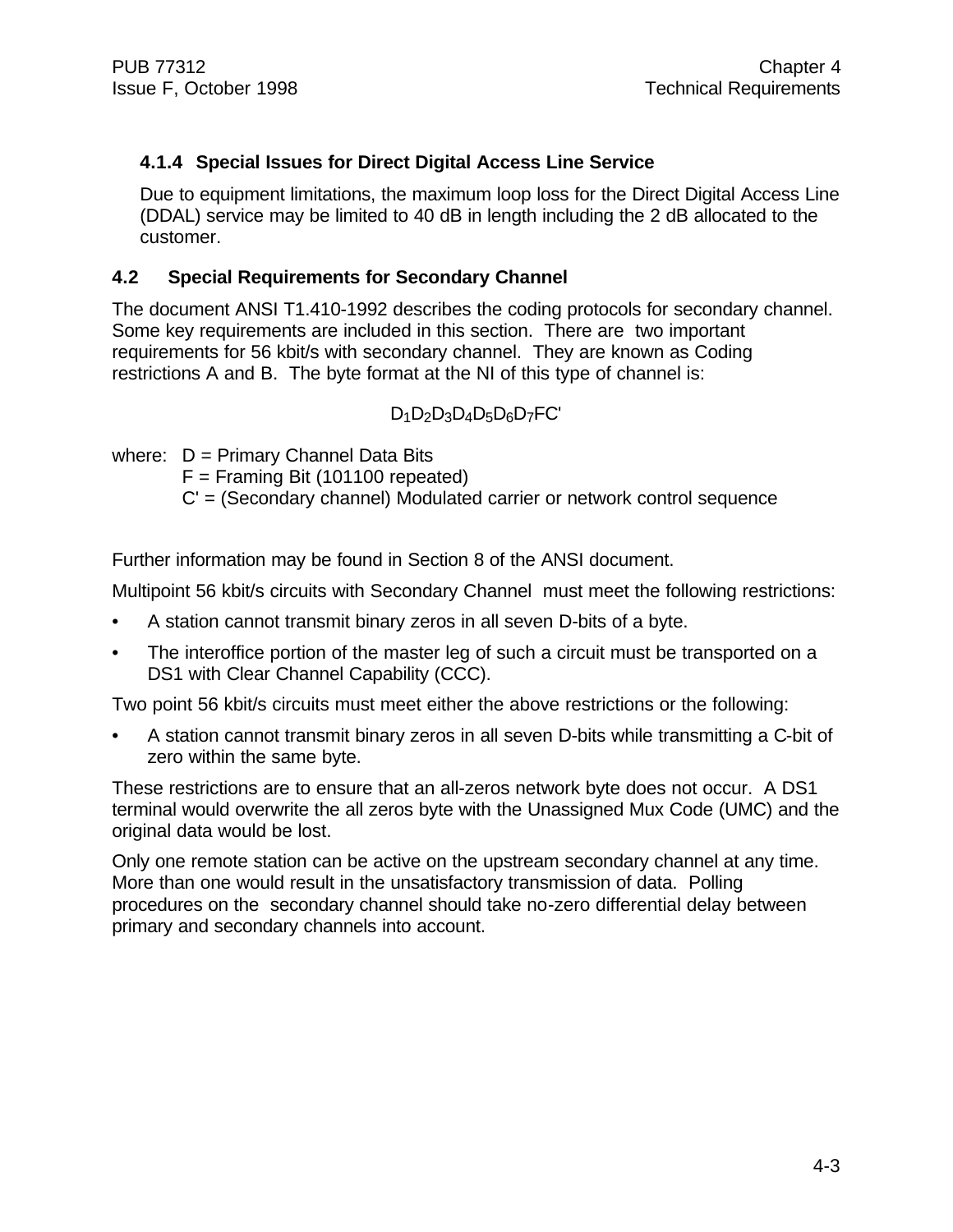#### **4.3 Multipoint Circuit Requirements**

Bridging is used to create multipoint circuits. The multipoint circuit is a full duplex system in which there is one master station (usually a computer) and two or more simultaneously connected remote stations. All stations operate at the same data rate. The circuit legs are bridged together with Multipoint Junction Units (MJUs). Bridging is provided only in a "DDS Hub" or, in the case of an intrastate circuit in some states, in a "DDS Node".

The control or master station broadcasts downstream to the remote offices while the remote offices transmit upstream to the control station. Since each remote station receives the same signal, the master station must provide coding for address identification. This is necessary to prevent simultaneous transmission from more than one remote station back to the master station at any given time. The result of multiple transmissions would be garble since the MJU functions as an adder.

Bridging is available, with or without secondary channel, at all data rates except 64 kbit/s.

The interoffice portion of a master leg of a 56 kbit/s with secondary channel multipoint circuit must be transported on a DS1 with CCC. This is necessary to avoid potential errors in the upstream direction if the independent primary and secondary channels from the different remote stations are both all zeros at the same time.

#### **4.4 Service Objectives**

The U S WEST Digital Data Service is a high quality and reliable service. Service objectives have been established to maintain the quality and reliability.

Two primary service objectives that address transmission requirements are accuracy and availability. The accuracy objective is a measure of the number of errors that might be introduced by the transmission facility between Network Interfaces. Availability is a measure of how much time the circuit is available for use.

These objectives are comparable in the Access and Non-Access jurisdictions even through numerically different. The End-User should observe no difference between the U S WEST provided non-access end-to-end service and the end-to-end access service provided by an Interexchange Carrier, U S WEST, and another Local Exchange Carrier (which could also be U S WEST). Section 1.4 in Chapter 1 contained a discussion of Access and Non-Access.

Overall performance of the circuits is dependent on the equipment provided by both U S WEST and the customer. The required standards for Customer Provided Equipment (CPE) are briefly addressed in Section 4.6.

Each leg, either to a control station or a remote station, of a multipoint circuit is considered a single circuit for the purposes of these service objectives. The objectives do not apply to an entire multi-legged circuit.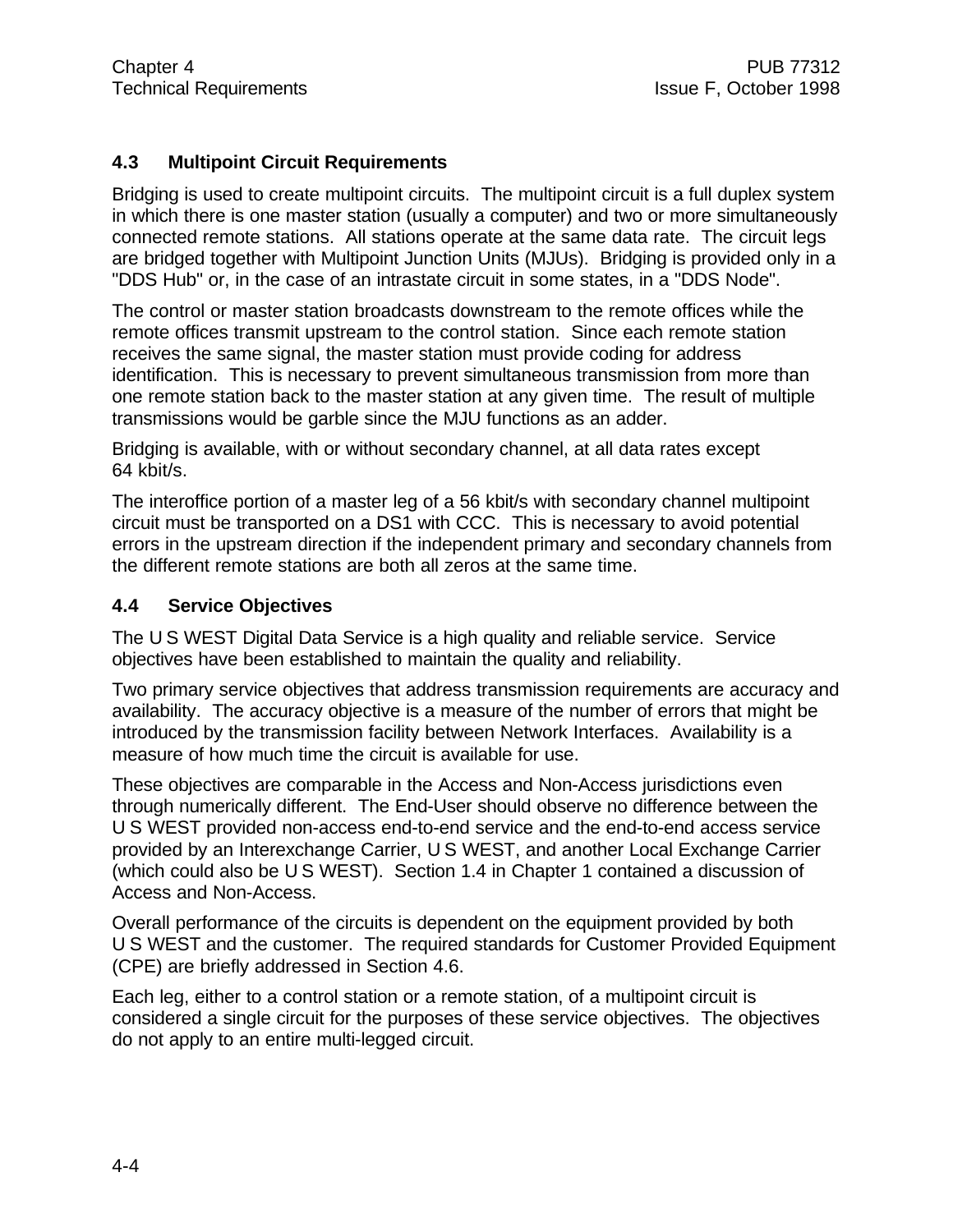The primary measure of transmission quality is Error Free Seconds (EFS). An EFS is one second during which there are no errors.

#### **4.4.1 Transmission Quality**

The parameter EFS is used with digital data rather than the Bit Error Ratio. The EFS objective is used with DDS since the errors tend to occur in bursts. The Bit Error Ratio approach, used with analog data, assumes that errors are completely independent and random. This is not normally the case with DDS. An Automatic Protection Switch, for example, would cause a brief burst of errors when switching. These protection switches are often used on high capacity transmission systems (including the modern fiber-cable based systems) to improve availability.

The U S WEST Digital Data Service is designed to provide an average performance exceeding 99.9 percent EFS for Special Access (i.e., End-User to Carrier) applications. The objectives for non-access, 99.8 percent EFS, will apply when U S WEST has End-User to End-User responsibility for a channel.

The service EFS objective for Access (End-User to Carrier) is, while in service, the channel will perform at a monthly average level equal to or greater than 99.9 percent EFS.

The end-to-end (access or non-access service) EFS objective is that, while in service, the channel will perform at a monthly average level equal to or greater than 99.8 percent EFS. This assumes that there are two access links and one transit link.

#### **4.4.2 Service Acceptance Limit**

U S WEST Digital Data Service circuits will be considered acceptable for service turnup when zero (0) errors are observed during a 15 minute channel loopback test or, if one (1) error occurs in the first 15 minutes and the test is continued for an additional 15-minute period and there are no more than two (2) errors in the total time of 30 minutes.

#### **4.4.3 Availability**

The availability of a circuit is a measure of the time the service is usable by a customer. Availability is expressed as a percent of the time that the channel is both connected through and meeting the above limits over a rolling twelve (12) month period. This percentage is expressed as:

> Availability  $%$  = (Total Time - Outage Time) x 100 Total Time

A circuit is assumed to be unavailable when the Bit Error Ratio in each second is worse than  $10^{-3}$  for a period of ten (10) consecutive seconds.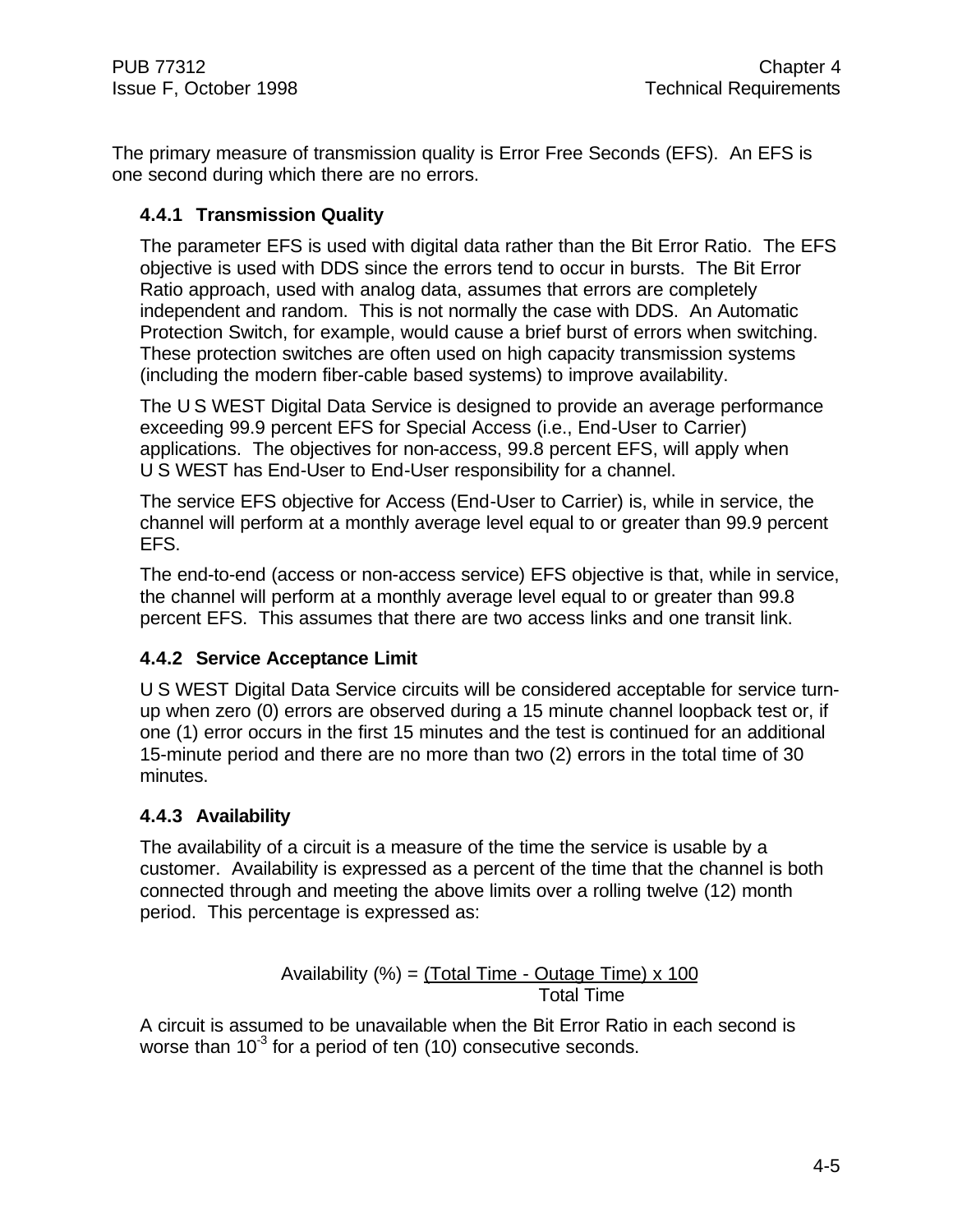The total time is 12 months and the outage time is expressed in similar units. The non-access availability objective is 99.65 percent. The corresponding access value is 99.9 percent.

| Objective    | Access<br>(End Link/Mid Link) | Non-Access<br>(End-To-End) |  |  |
|--------------|-------------------------------|----------------------------|--|--|
| <b>EFS</b>   | 99.9%                         | 99.8%                      |  |  |
| Availability | 999%                          | 99.65%                     |  |  |

| <b>Table 4-2</b> Summary of Service Objectives |  |  |
|------------------------------------------------|--|--|
|                                                |  |  |

#### **4.5 Non-Hub Functions**

All digital circuits provided in the U S WEST Digital Data Service have certain minimum required functions or characteristics.

- A customer provided DSU (or the functional equivalent) at both ends of a two point circuit or on each leg of a multipoint circuit. This function/equipment is also known by several other names including the combined CSU/DSU name.
- A facility from the Central Office (CO) to the customer premise (EU-POT).
- An OCU in the CO, or in the remote terminal of a Digital Loop Carrier (DLC) system, to each metallic loop.
- Interoffice facilities as required.
- External synchronization to time all equipment from the same clock source (see Section 4.9).
- Test access on the circuit, preferably remote test access, for both analog loop tests and overall digital circuit tests.

Other functions may be required and are normally provided only at a Hub. Hub functions are described in Section 4.12. The above non-Hub functions will also be provided in a Hub.

#### **4.6 Customer Provided Equipment**

The customer must provide the digital Network Channel Terminating Equipment (NCTE) on the customer side of the NI at the EU-POT. This will be a Channel Service Unit/Data Serviced Unit (CSU/DSU) combined equipment or the functional equivalent. The functions required to insure compatible operation include: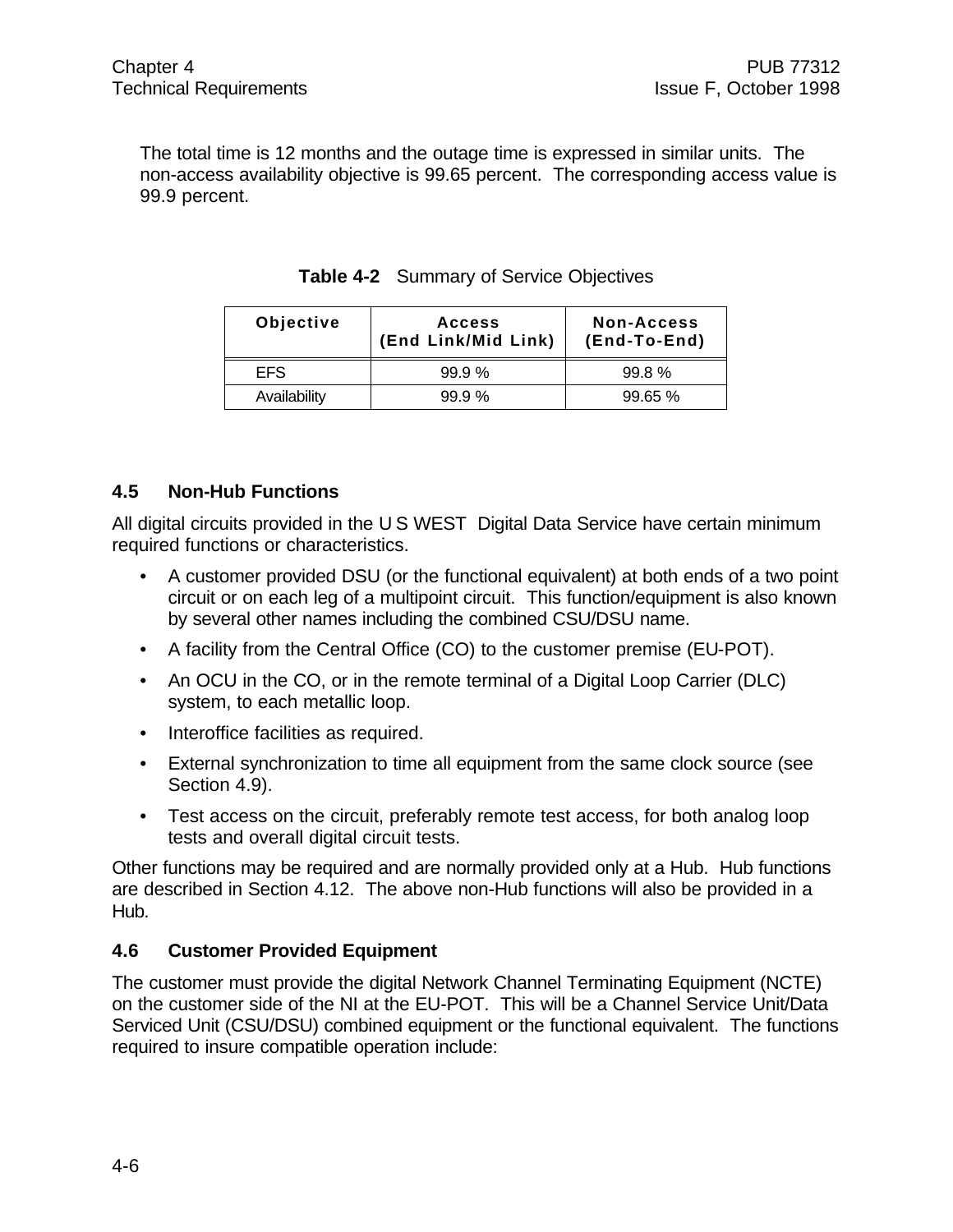- Balance the loop terminations,
- Arrangements for rapid remote loopback testing of channel by U S WEST,
- Coding and decoding of signal,
- Timing recovery,
- Synchronous sampling,
- Formatting,
- Generation and recognition of control signals.

There was an interim period of time when the DSU functions were split between two units. The first unit was the customer provided DSU. The second unit was the exchange carrier provided CSU. Then, at a somewhat later date, it was ruled that the Local Exchange Carrier could not provide the CSU and that the CSU must be CPE.

Now, the situation has returned to almost the original arrangement where both functions are normally provided in a single unit called the DSU. The only difference is that now the DSU is CPE, while years ago it was provided by the carrier. Some customers may still be using the split CSUs and DSUs.

This publication uses the acronym DSU to mean the combined CSU/DSU function.

Figure 4-1 illustrates a typical DSU without secondary channel capabilities.

The transmitting logic circuits provide the logic for zero substitution and idle-code generation. The line driver provides amplification and filtering.

The receiving circuit contains logic for recognizing the DSU loopback code, ZCS code, idle code, and the trouble code. The receiver also recovers network timing information from the recovered data-bit positions, and makes the timing available to its transmitter (used for the loop-timed option of the DSU), and to the business machine interface.

Automatic Gain Control (AGC), equalization, and slicing circuitry recover and reconstitute the received signal.

Those DSUs that have secondary channel capabilities also function as a two channel multiplexer to derive the second channel. Other functions that may take advantage of the second channel to provide various functions (such a maintenance capabilities) may also be included.

The DSU contains a sealing current detector. A reversal of the dc sealing current causes the CSU/DSU to establish a CSU loopback for testing. The current reversal is generated by the OCU in response to a control code received from a test center.

The DSU illustrated in Figure 4-1 is designed with the preferred method of looping the DSU. The operation of relay LB1 loops the regenerated receive signal back to the line driver on the transmit side of the circuits. Some models of DSUs do the loopback of the non-regenerated signal at the line transformers. The latter design is not desirable since improper test results may be obtained from the non-regenerated signal.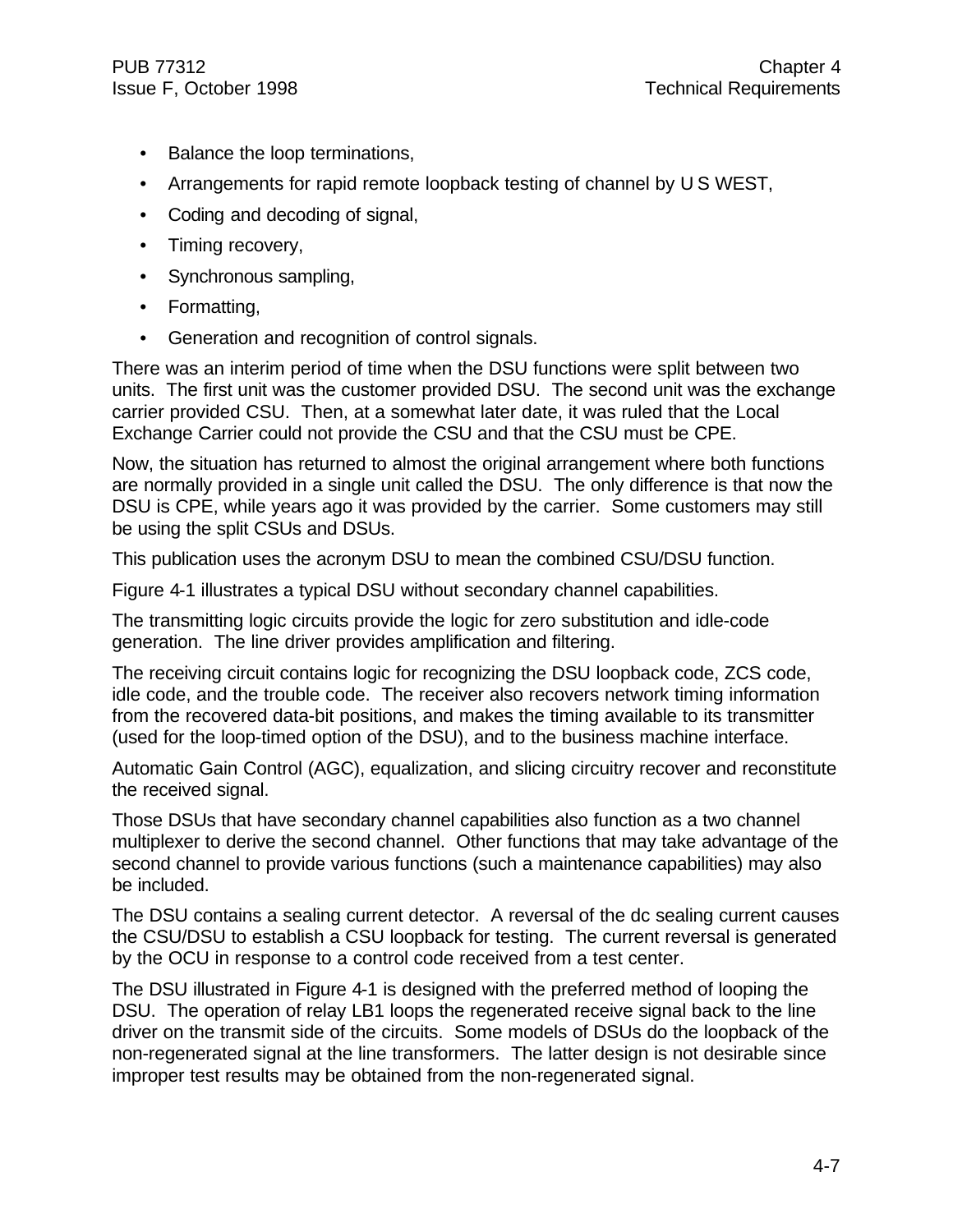

**Figure 4-1** Typical DSU Without Secondary Channel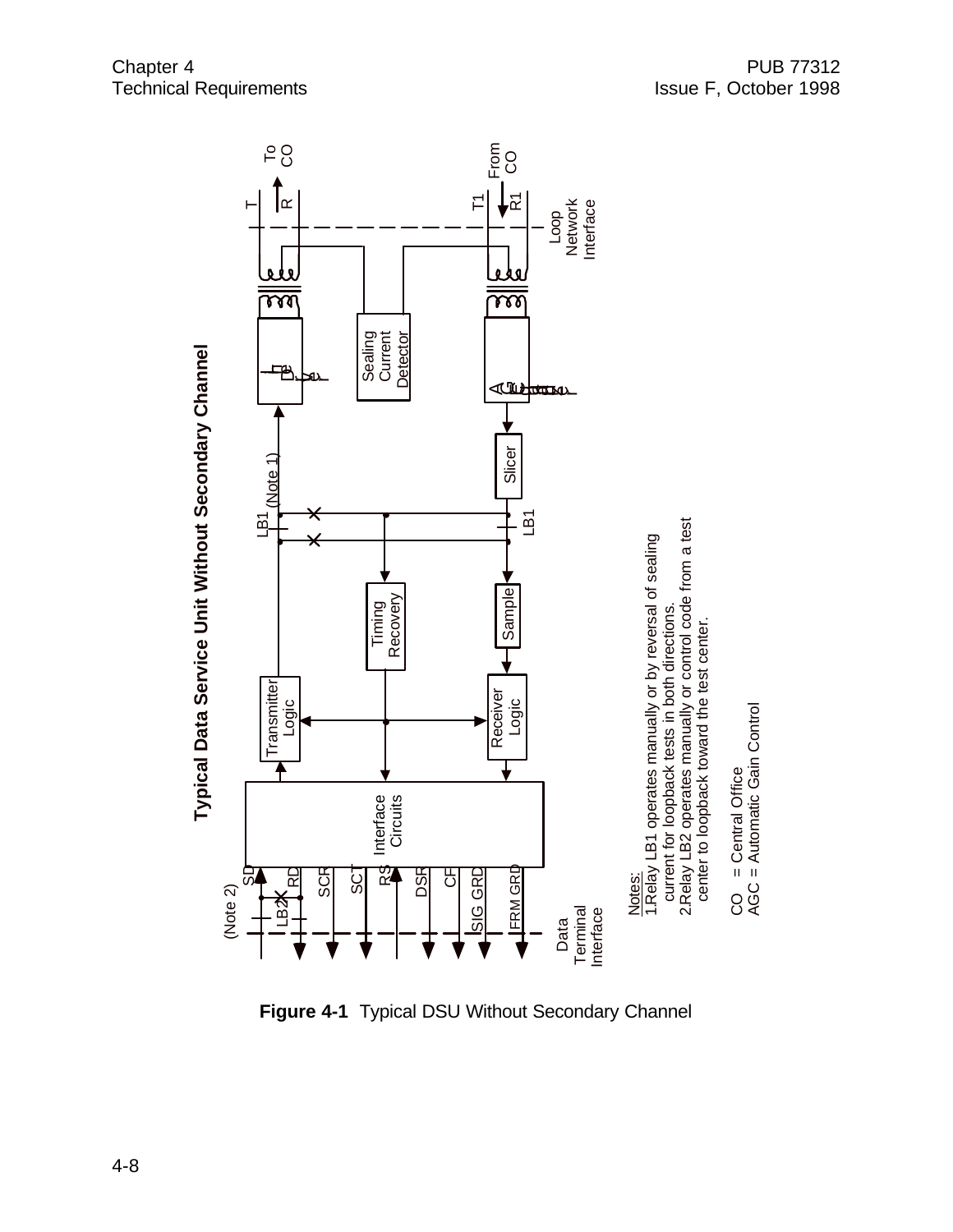Any DSU to be used with DDS must meet the requirements listed in ANSI T1.410-1992.

#### **4.7 Office Channel Unit (OCU)**

The OCU provides the interface between the 4-Wire loop and the network. The OCU functions are:

- Transmit outgoing loop signals to the customer station.
- Reshape, re-time, and regenerate incoming loop signals.
- Provides dc sealing current for the loop.
- Provides OCU loopback test capability at the local loop side of the CO.
- Responds to a CSU loopback code and reverses the sealing current to the CSU. The current reversal is detected by the CSU as a signal to loopback the loop facility at the CSU. This test, however, is sometimes inconclusive. The DSU loopback is a more conclusive test.
- Convert the customer data range BPRZ signal required on the loop to the 64 kbit/s BPNRZ signal used in the DDS network. The network signal is called a DS0-A format.

The OCU is located in the DDS End Office or at the customer end of a digital subscriber carrier system. Further information on the DS0-A signal may be found in the Bellcore Technical Reference TR-TSY-000458, *Digital Signal Zero "A" (DS-0A 64 kb/s) Systems Interconnection*.

#### **4.8 Synchronization**

All equipment used in providing U S WEST Digital Data Service is timed from a hierarchical timing arrangement that is derived from a Primary Reference Standard. This source is a Stratum I clock and is accurate to one part in 10<sup>11.</sup> This provides synchronous transmission that is virtually slip-free. The timing system is designed so that phase jitter and phase hits do not propagate through the network. Further information on the network synchronization plan may be found in the Bellcore Technical Advisory GR-436-CORE, *Digital Synchronization Network Plan*.

There may be some Digital Islands where the Stratum I timing is not available. In this situation, the highest quality clock available is used to provide the timing. Once the area ceases being a digital island, Stratum I timing will be provided.

The means of synchronization is a signal within the CO called Composite Clock. The Composite Clock timing signal is a 64 kHz, 5/8-duty-cycle, Return-to-Zero, bipolar signal with a bipolar violation every eighth bit. The Composite Clock signal is restricted by distance limitations to the confines of the CO. Those requiring further information should consult GR-378-CORE, *Timing Signal Generator (TSG) Requirements and Objectives.* Composite Clock must be considered by Interconnectors as discussed in Section 4.12.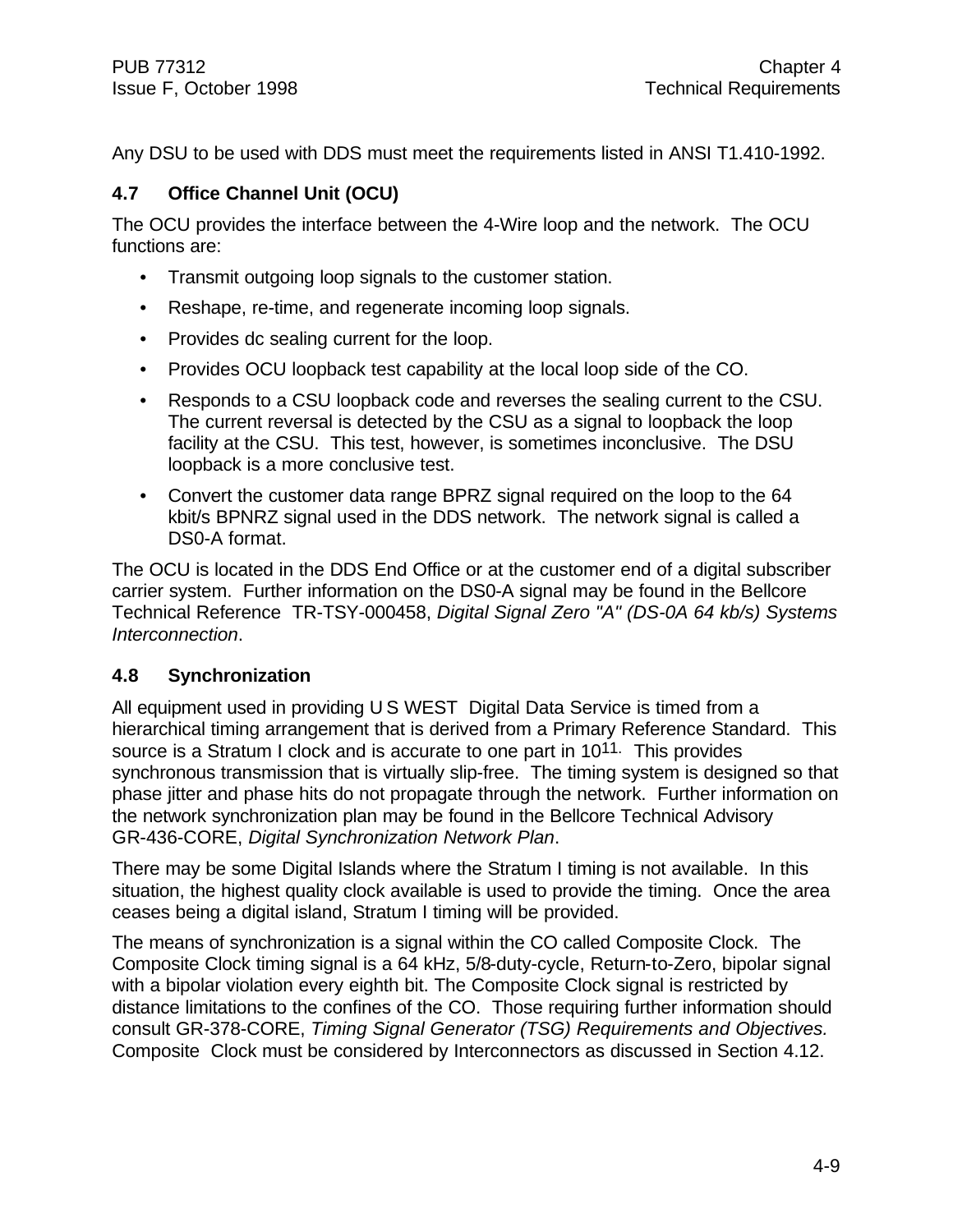The bipolar loop signal has enough pulse density to permit the DSU (see Section 4.7) to recover timing for sampling the received signal and for generating the transmitted signal.

#### **4.9 Interoffice Transport**

The transport facilities used between Central Offices (COs) may be one of several digital transport systems using the North American standard digital transmission hierarchy. The basic DS1 carrier systems may utilize Time Division Multiplexers, cross-connects (including DCSs), and transmission facilities, including metallic-based systems such as T1, fiber-based systems, and digital radio.

#### **4.10 Testing**

Test access on U S WEST Digital Data Service circuits is of two types: analog and digital. Each loop has analog test access to measure analog criteria such as the Nyquist frequency loop loss, impulse noise, etc. Normally, the testing is done remotely from centralized test centers.

Each circuit also has one or more digital test access points. One or more of these are usually tested remotely. These digital access points are used to loop back various equipment elements, such as the OCU and DSU, to locate and then correct the problem in a timely manner.

Customers suspecting a trouble condition should note the symptoms and notify their service provider. The identification of which stations are experiencing trouble on multipoint circuits is especially useful. Since most circuit maintenance tests are intrusive, it is expected that the customer will release the circuit for testing if required.

#### **4.11 Digital Data Service (DDS) Hub/Node Functions**

A Central Office (CO) or wire center designated as a "DDS Hub" in the FCC # 4 National Exchange Carrier Association (NECA) tariff has several capabilities in addition to those listed in Section 4.6. The additions include the multiplexing and bridging functions. Hubs must have remote test capabilities. Any circuit requiring bridging or multiplexing (either DS1 to DS0 or DS0 to Subrate) must go through a DDS Hub. Standard two point circuits, including those using DS1 to Voice and Digital Data (Section 4.11.1) multiplexing, do not have to go through a DDS Hub.

U S WEST Digital Data Service typically has more than one DDS Hub per LATA. This has become economically justifiable with the newer and more flexible hardware used in place of the older T1DM/SRDM generation of equipment.

The concept of a DDS Node has been added in some Intrastate jurisdictions to provide additional offices at which Hub functions may be purchased.

The following sections describe some of the differences between Hubbed and Non-Hubbed functions as described in Sections 4.6 through 4.11.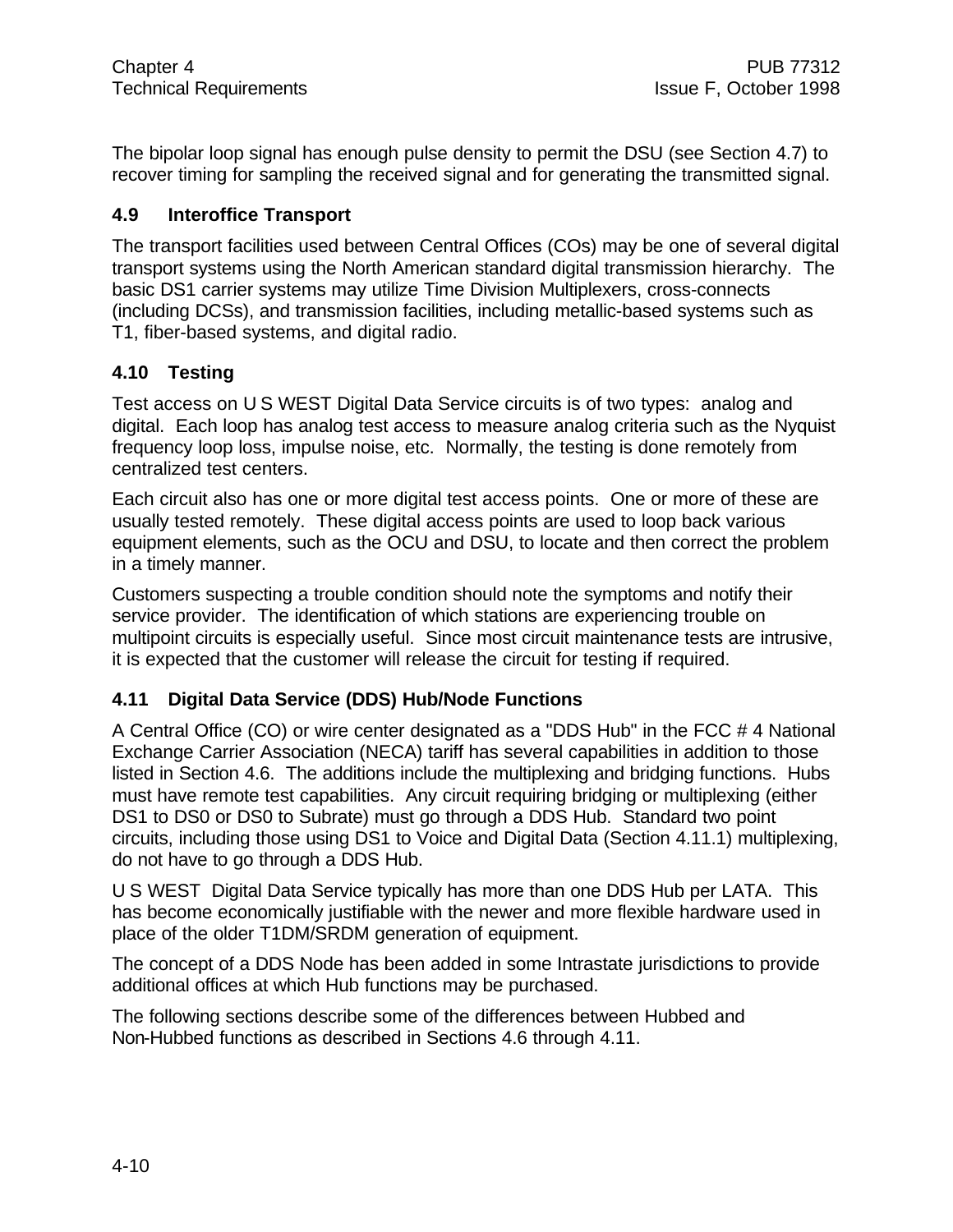#### **4.11.1 Multiplexing**

Multiplexing is a process in which two or more channels are combined (multiplexed) together into a high capacity facility. The channels are then split apart (demultiplexed) again at the far end. This is done to reduce the cost of transporting several channels over a distance.

The two most common techniques of multiplexing are frequency-division multiplexing and time-division multiplexing. Frequency-division multiplexing is most often used with analog carrier and radio systems while the time-division technique is used in digital carrier and radio systems. A detailed description of these techniques is beyond the scope of this publication.

The multiplexing used with U S WEST Digital Data Service is synchronous time-division multiplexing. Several types may be encountered either as part of U S WEST's interoffice network or purchased by a customer. Table 4-3 summarizes some of the types which may be encountered. Multiplexing above the DS1 level need not be done at a DDS Hub, but restrictions may apply. Other publications should be referenced for information above the DS1 level.

The primary type of multiplexing done at a DDS Hub is to multiplex (and demultiplex) several DS0 channels together into a single DS1 channel. There are two types of DS1 to DS0 multiplexing done in a DDS Hub. Customers using the older T1DM formatted high-capacity channel with CO multiplexing would multiplex 23 DS0 channels into the DS1. Those using the newer type of DS1 would multiplex 24 channels. The DS0 carried by these two multiplexer types can be either a DS0-A (single circuit) or a DS0-B (multiple circuit with subrate multiplexing). These two types of multiplexing are being phased out and customers should order the "DS1 to Voice and Digital Data" as follows.

A third type of DS1 to DS0 CO multiplexing that may be used with the U S WEST Digital Data Service is the "DS1 to Voice or Digital Data" multiplexing option. An externally timed multiplex of this type is intended to carry both analog voice circuits as well as a few digital data circuits. This multiplexing option is not restricted to having the multiplexer in a DDS Hub. The before mentioned NECA tariff lists the locations where the "DS1 to Voice and Digital Data" option may be ordered.

Each of these DS0 channels would carry one bit and byte stuffed circuit as created by the OCU. The DS0-A signal contains the basic channel and, if applicable, the second channel. The previously mentioned ANSI documents discuss the signal formats.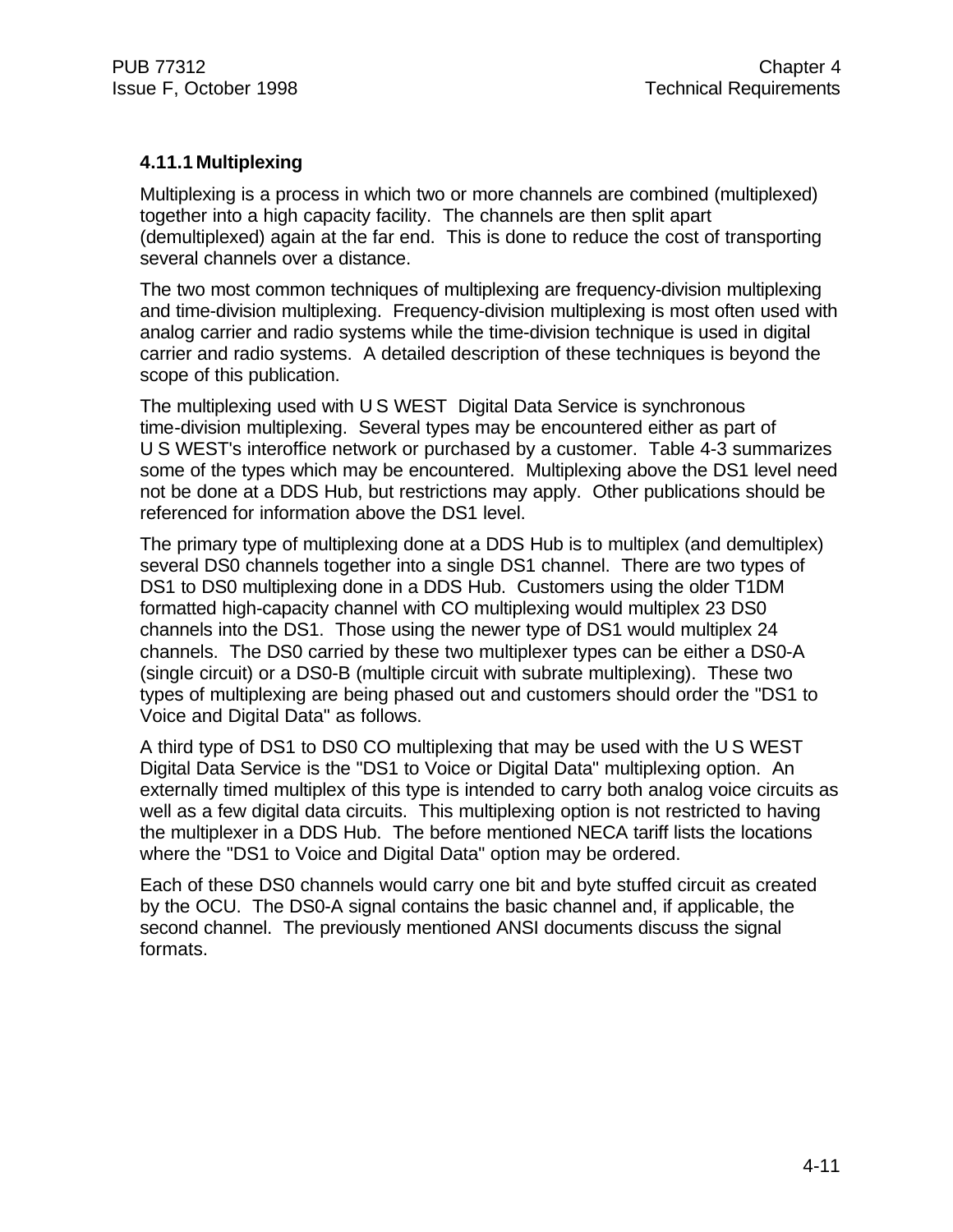| Multiplex                     |                    | Digital Signal Level & Bit Rates | Quantity<br>οf  | <b>Sold</b><br><b>Under</b> |                |                                   |
|-------------------------------|--------------------|----------------------------------|-----------------|-----------------------------|----------------|-----------------------------------|
| Type                          |                    | <b>Higher Level</b>              | Lower Level     |                             | Lower<br>Level | <b>US WES</b><br><b>T</b> Service |
| <b>DS3 - DS1</b>              | DS <sub>3</sub>    | 44.736 Mbit/s                    | DS <sub>1</sub> | 1.544 Mbit/s                | 28             | DS3 ***                           |
| DS1 - DS0 $†$                 | DS <sub>1</sub>    | 1.544 Mbit/s                     | D <sub>S0</sub> | 64. kbit/s                  | 24             | DS1 **                            |
| DS1-DS0 (T1DM)                | DS <sub>1</sub>    | 1.544 Mbit/s                     | D <sub>S0</sub> | 64. kbit/s                  | 23             | DS1 **                            |
| DS1-Voice and<br>Digital Data | DS <sub>1</sub>    | 1.544 Mbit/s                     | D <sub>S0</sub> | 64. kbit/s                  | $24*$          | DS1 **                            |
| DS0-Subrate                   |                    |                                  |                 |                             |                |                                   |
| $2.4$ kbit/s                  | DS <sub>0</sub> -B | $64.0$ kbit/s                    | $DS0-A#$        | 64. kbit/s                  | 20             | <b>DDS</b>                        |
| 4.8 kbit/s                    | DS <sub>0</sub> -B | $64.0$ kbit/s                    | $DS0-A#$        | 64. kbit/s                  | 10             | <b>DDS</b>                        |
| 9.6 kbit/s                    | DS <sub>0</sub> -B | $64.0$ kbit/s                    | $DS0-A#$        | 64. kbit/s                  | 5              | <b>DDS</b>                        |

\* DS1 to Voice and Digital Data allows voice channels to mix with data channels on the DS1.

U S WEST DS1 Service was formerly sold under the name of DIGICOM® III.

\*\*\* U S WEST DS3 Service was formerly sold under the name of DIGICOM® 45. U S WEST Technical Publication 77324, *U S WEST DS3 Service*, discusses this service in greater details.

† Existing services only.

# The tariffs refer to these as "subrates" rather than DS0-As.

There may be circumstances where it may be economical to also multiplex several subrate (2.4, 4.8, or 9.6 kbit/s) channels into a single DS0-B signal. This is commonly called "Subrate Multiplexing" (SRMX). Further information on subrate multiplexers may be found in Bellcore Technical Advisory TA-TSY-000189, *Generic Requirements for the Subrate Multiplexer* (see Chapter 7). Subrate Multiplexing is available only in a DDS Hub or DDS Node.

An additional type of multiplexing, (not listed in Table 4-3) that is encountered with DDS involves secondary channel. This situation is somewhat different in that the multiplexing/demultiplexing is done by the customer's DSU. Two channels, the basic data channel and the lower rate "secondary" channel, are multiplexed together into a single data stream. More information on this subject is found in ANSI T1.410-1992.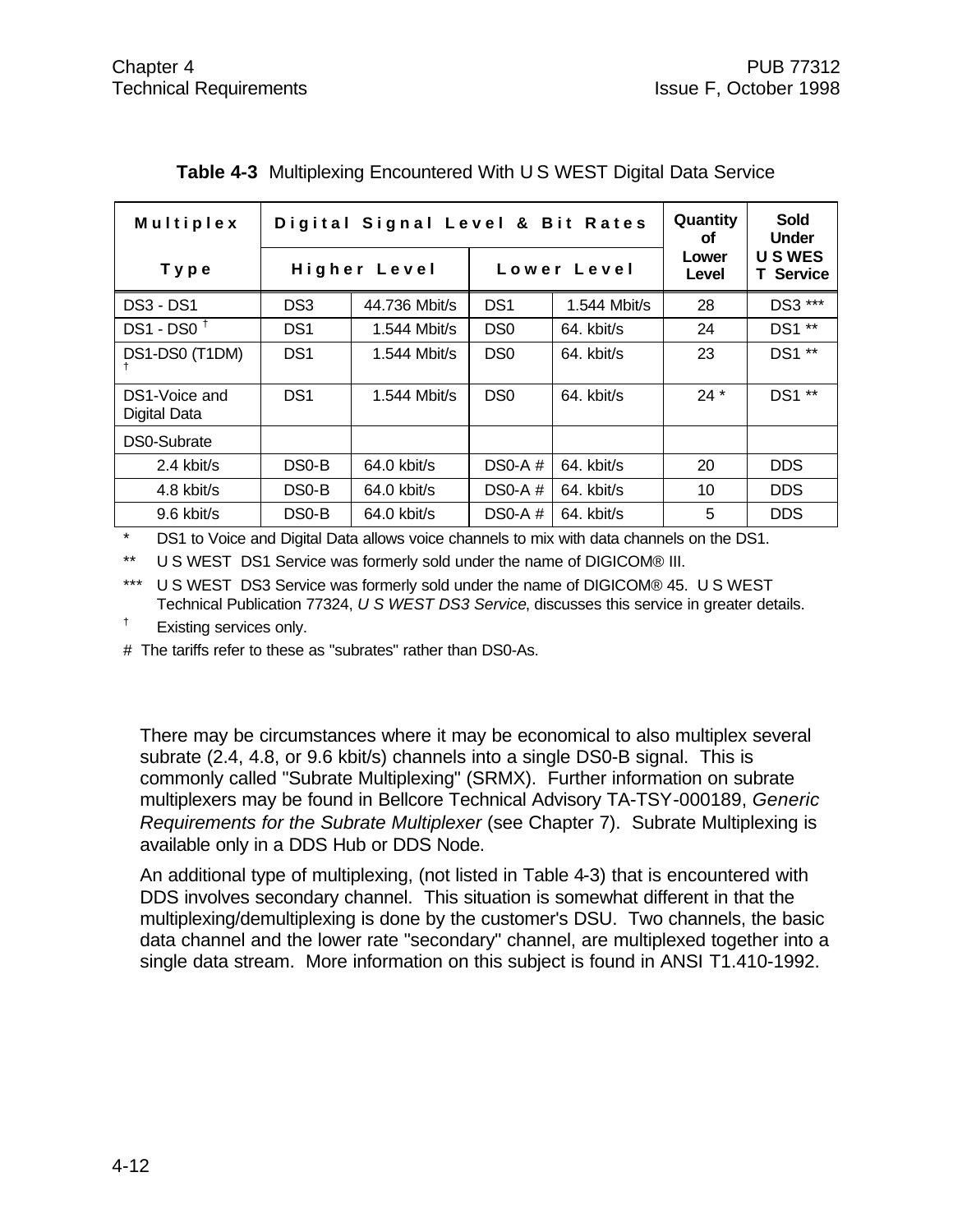# **4.11.2 Bridging**

A specific type of bridge, the Multipoint Junction Unit or MJU, is used to provide multipoint circuits for U S WEST Digital Data Service. Figure 4-2 illustrates a typical multipoint circuit.

The customer's control station broadcasts downstream from the control station to the remote or branch stations. The MJUs combine the bit streams transmitted by the remote stations in the upstream direction towards a single control station. It is the responsibility of the data customer to provide the appropriate protocol to insure that collisions do not occur in the upstream direction. A polling technique is often used by the customer to allow only one remote station to transmit at a time.

The MJU provides full duplex transmission (i.e., simultaneous transmission in both directions) at all DDS data rates except 64 kbit/s. The interface with stand-alone MJUs is a DS0-A signal. The MJU function can be provided by several types of hardware.

The MJUs now being used provide for one control leg and four branch legs. The MJUs may be cascaded together for larger networks. When cascading MJUs, the control leg of the additional MJUs are connected to branch legs of a previous MJU.

Figure 4-2 illustrates an eight point circuit with 1 control and 7 branch stations. In general, a circuit with N MJUs will result in 3N+1 downstream branches or remote stations. The connection between the two MJUs is a DS0-A which would be appropriately multiplexed for interoffice transmission should the two MJUs be in different locations.



Numbers designate port numbers.

**Figure 4-2** Eight Point Circuit Arrangement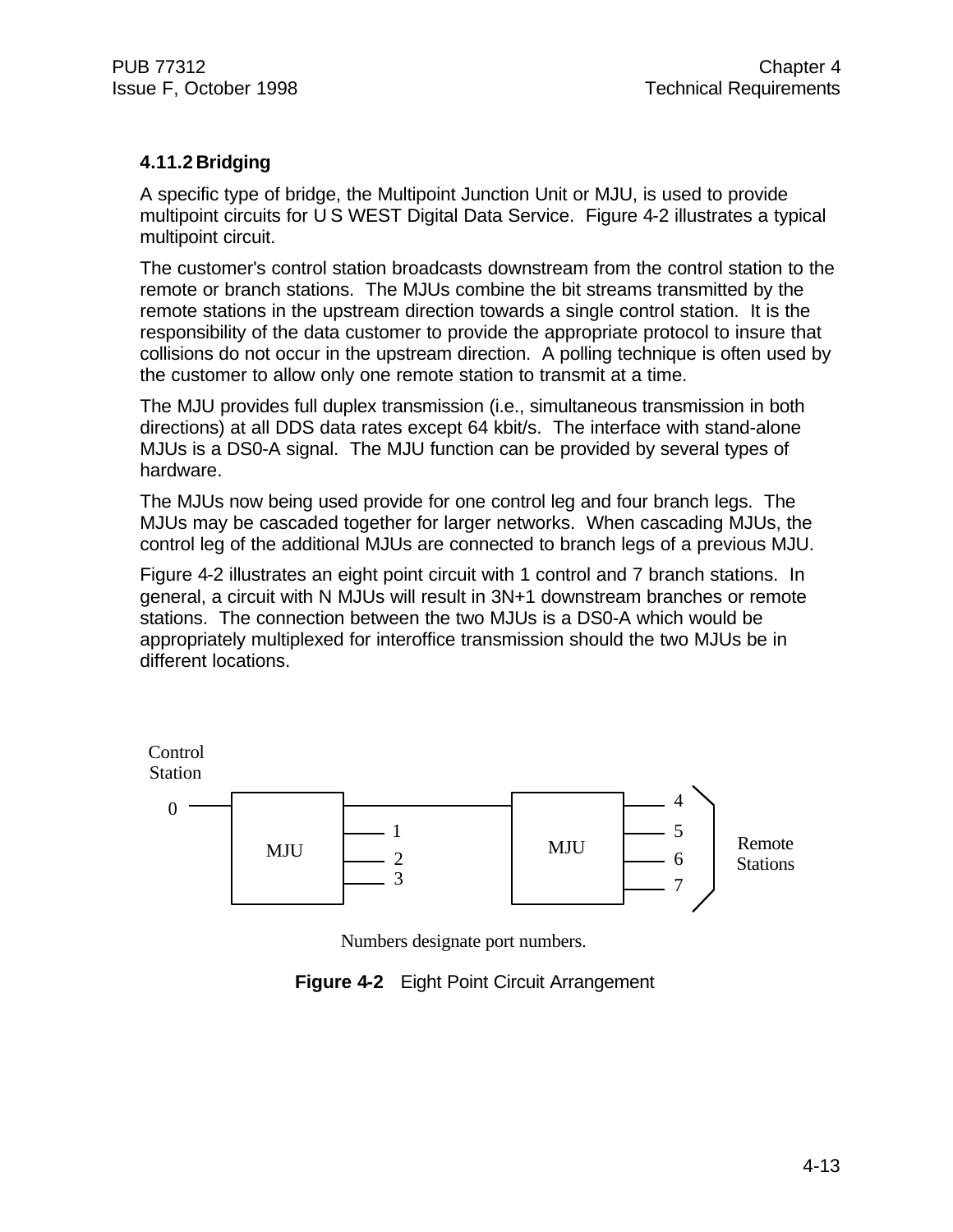The MJUs are synchronized by a source traceable to a Stratum I clock as outlined in Section 4.9.

A delay will be introduced by the MJUs in both the upstream and downstream directions. Table 4-4 lists some typical delays. Cascading MJUs will increase the delay. The customer's data protocol will have to accommodate this, and other delays.

| Data Rate<br>(kbit/s) | <b>Bytes</b><br>Delay |
|-----------------------|-----------------------|
| 2.4                   | 20                    |
| 4.8                   | 10                    |
| 9.6                   | 5                     |
| 56.0                  |                       |

| Table 4-4 Typical MJU Delay |
|-----------------------------|
|-----------------------------|

There are coding restrictions for 56 kbit/s circuits using secondary channel. These restrictions were discussed in Section 4.2

Further information on MJU bridges may be found in ANSI T1.410-1992, (see Chapter 7).

# **4.11.3 Cross-connecting**

Cross-connecting is a function used to connect channels from one previously established multiplexed carrier system to other previously established multiplexed carrier systems. The function is used internally by U S WEST for the interoffice transport of DDS circuits and is also available to the customer in the form of a Central Office Connecting Channel (COCC) or Mux-to-Mux connecting arrangement.

Several examples of the Mux-to-Mux Connecting Arrangement, or Thru-Connection Service, are in Service PUB 77204. The NC codes used may include the HS and the XA, XB, etc.

The actual cross-connecting may be done using a variety of equipment depending on availability in the particular DDS Hub. The commonly used methods include the use of a DCS (if available), the traditional quad terminal panels used in the older T1DM vintage equipment, or jumpers (wires) on a frame.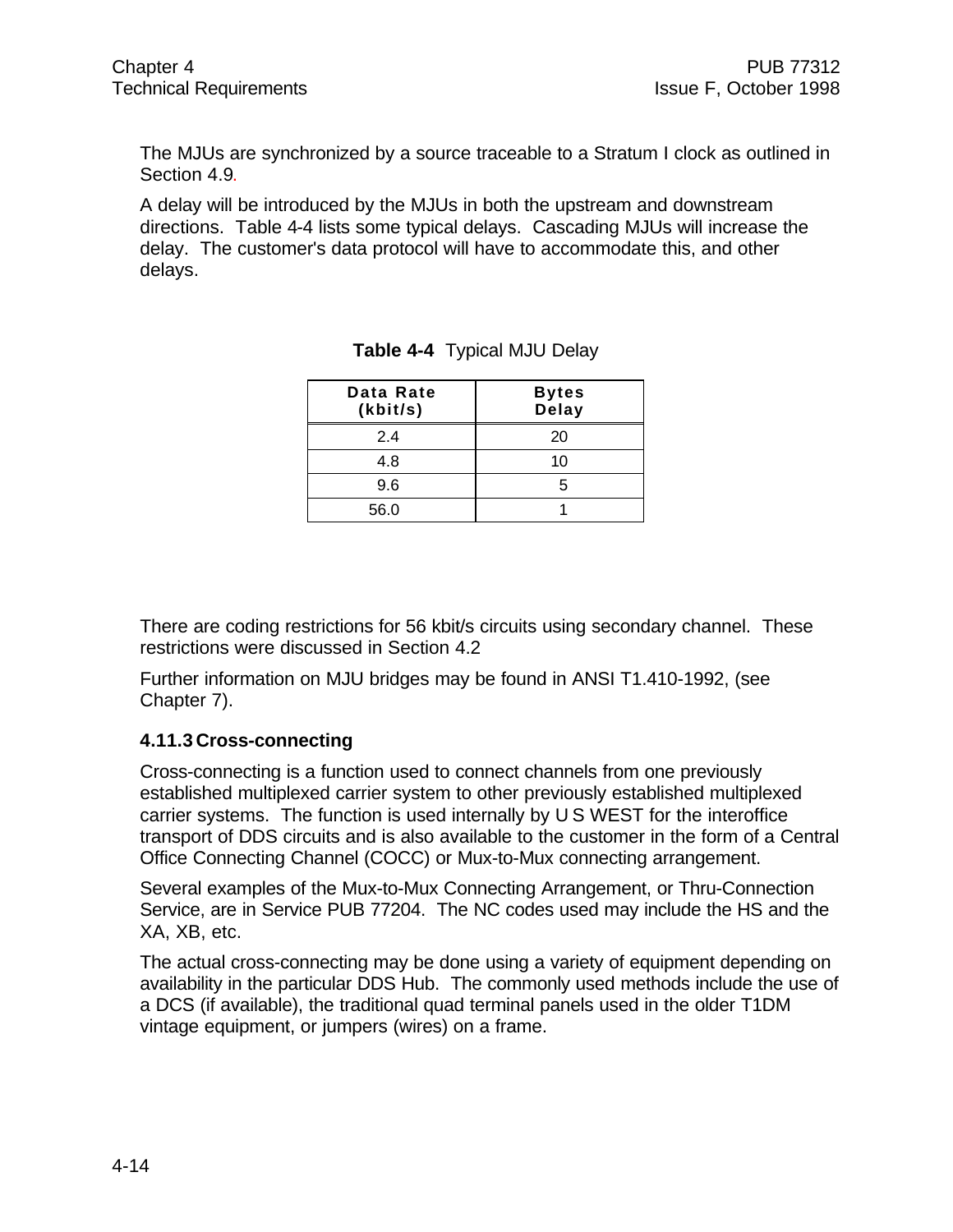# **4.12 Connections With Certified Local Exchange Carriers**

Customers who have transmission equipment in a U S WEST wire center through some type of collocation agreement for interconnection to U S WEST's Services such as DDS, will be termed "Interconnectors." These customers are Certified Local Exchange Carriers (CLECs). Equipment under control of a CLEC, whether for Physical Collocation or Virtual Collocation, will be called "Interconnector Designated Equipment" (IDE).

A CLEC may collocate IDE in a U S WEST wire center to connect with U S WEST Finished Services. Typically, in this context, the service connects the CLEC to the customer location. Further information about Collocated Interconnection may be found in PUB 77386, *Interconnection and Collocation for Transport And Switched Unbundled Network Elements and Finished Services.* Chapter 10 specifically discusses the DDS applications. Chapter 13 discusses synchronization.

The NI with an Interconnector is a CLEC Point of Termination (CLEC-POT) as discussed in PUB 77386. The NI is described by the Network Channel Interface (NCI) codes similar to those generally used with Interexchange Carriers plus the addition of the "DO" NCI code. The "DO" NI is described in Section 5.7.

PUB 77204 lists the NCI codes that are available with the U S WEST Digital Data Service. Other publications describe other services which may use the NCI codes described in this publication.

The "DO" interface requires that the Interconnector obtain Composite Clock (Section 4.8) from U S WEST to synchronize their multiplexer or channel bank to the same clock source as the channel bank or DLC Central Office Terminal (COT) provided by U S WEST. Some IDE may also require a DS1 clock signal. PUB 77386 (Issue B or later) should be consulted for further information.

The Interconnector must provide a channel unit generically known as a DS0-DP unit to meet this interface. U S WEST will provide a matching DS0-DP (or functional equivalent) in the channel bank, DLC COT, or other equipment on their side of the interface.

The connected service will be similar to any other U S WEST DDS service. The primary difference in a service going directly out to an End-User's location is that the digital test access (Section 4.10) is less likely to be remote test access.

Section 5.8 describes Network Interfaces used with Unbundled Network Elements.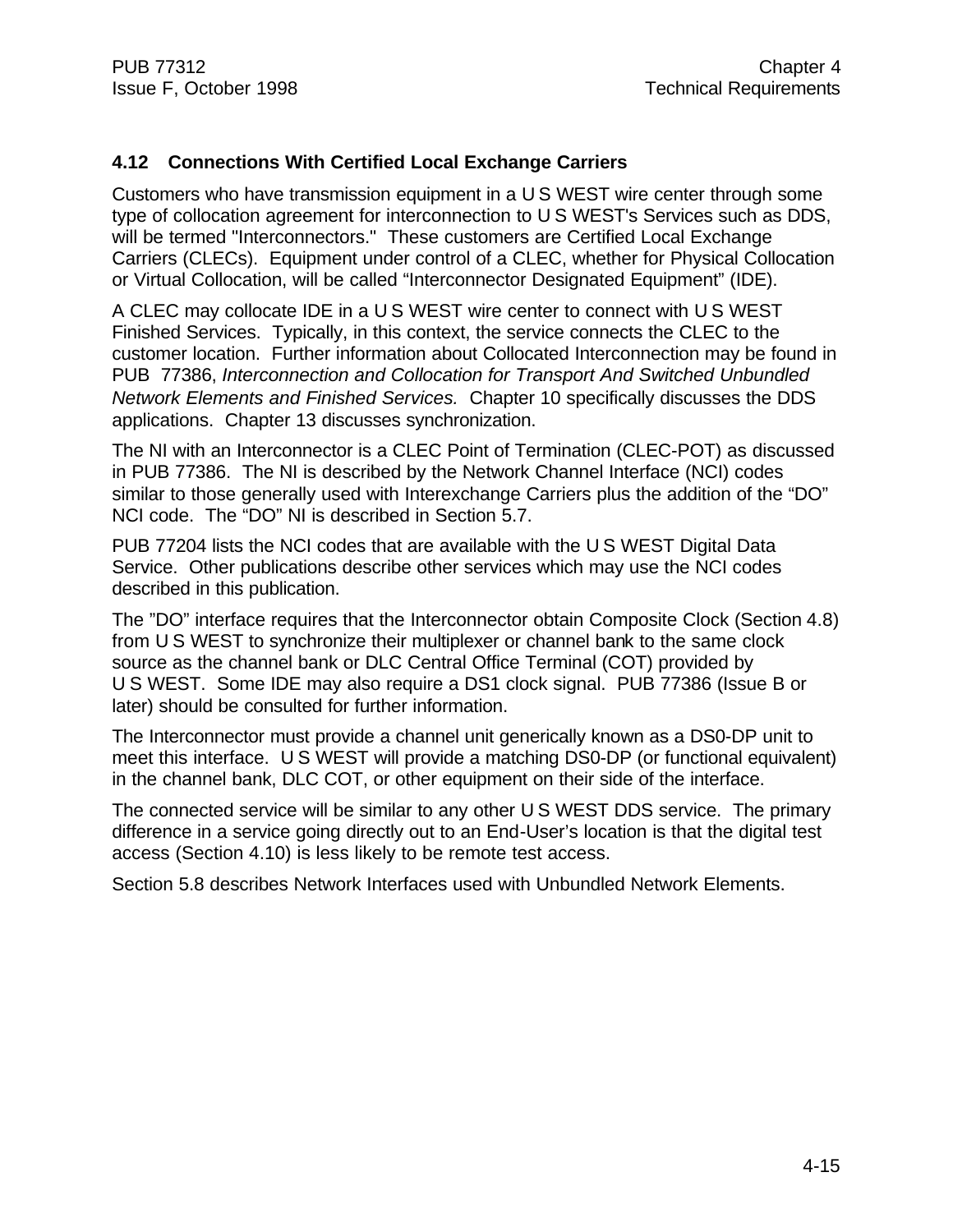# **CONTENTS**

# **Chapter and Section Page**

| 5. |     | $5 - 1$  |
|----|-----|----------|
|    | 5.1 |          |
|    | 5.2 |          |
|    | 5.3 |          |
|    | 5.4 |          |
|    | 5.5 |          |
|    | 5.6 |          |
|    | 5.7 |          |
|    |     |          |
|    |     |          |
|    |     | $5-9$    |
|    | 5.8 | $5 - 10$ |
|    |     | $5 - 11$ |
|    |     |          |
|    |     |          |
|    | 5.9 |          |
|    |     |          |

# **Figures**

# **Tables**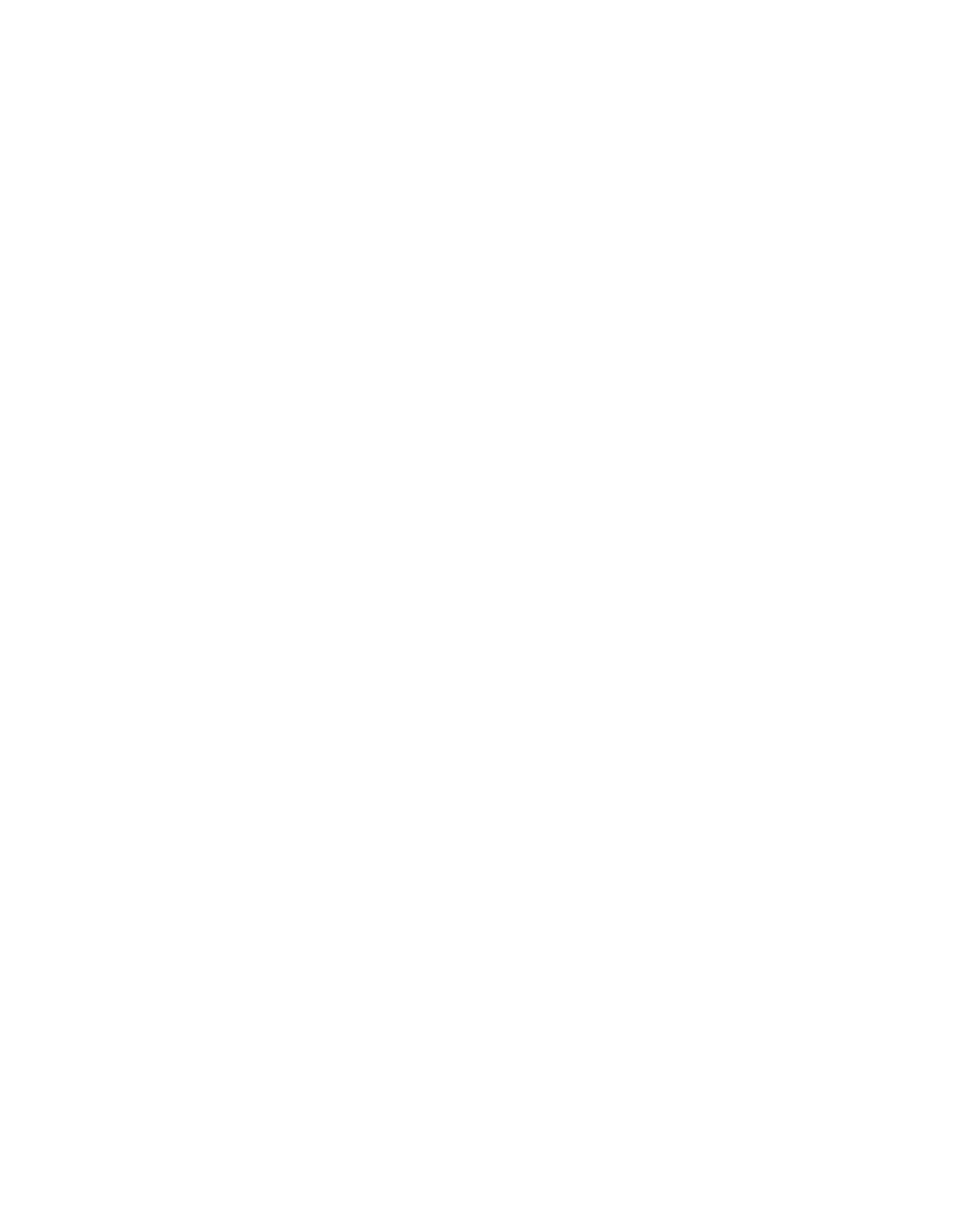# **5. Network Interfaces**

This chapter illustrates the interfaces between U S WEST and the customer used to provide U S WEST Digital Data Service. The interfaces apply in both Access and Non-Access jurisdictions. The central office interfaces for bridging and transfer arrangement are also included.

The 04DU5 interfaces are the traditional OCU-metallic facility-CSU/DSU arrangement. Those who need detailed information concerning these interfaces should consult ANSI T1.410-1992.

## **5.1 RJ48 AND SJA JACKS**

There are two jacks of registration, the RJ48S and RJ48T, involved with U S WEST Digital Data Service. There are also two equivalent jacks not of registration, the SJA56 and SJA57 jacks respectively. These jacks serve as the physical part of the Network Interface (NI) or Customer Interface (CI). The RJ48 and SJA jacks may be used interchangeably.

The RJ48S and SJA56 are eight-position keyed jacks that carry the Tip/Ring and Tip1/Ring1 conductors of a single circuit. The NCI codes that would apply are of the form 04DU5.xx or 04DU5.xxS where xx indicates the data rate on the facility. Figure 5-1 illustrates the wiring connections.



**Figure 5-1** RJ48S or SJA56 Wiring Diagram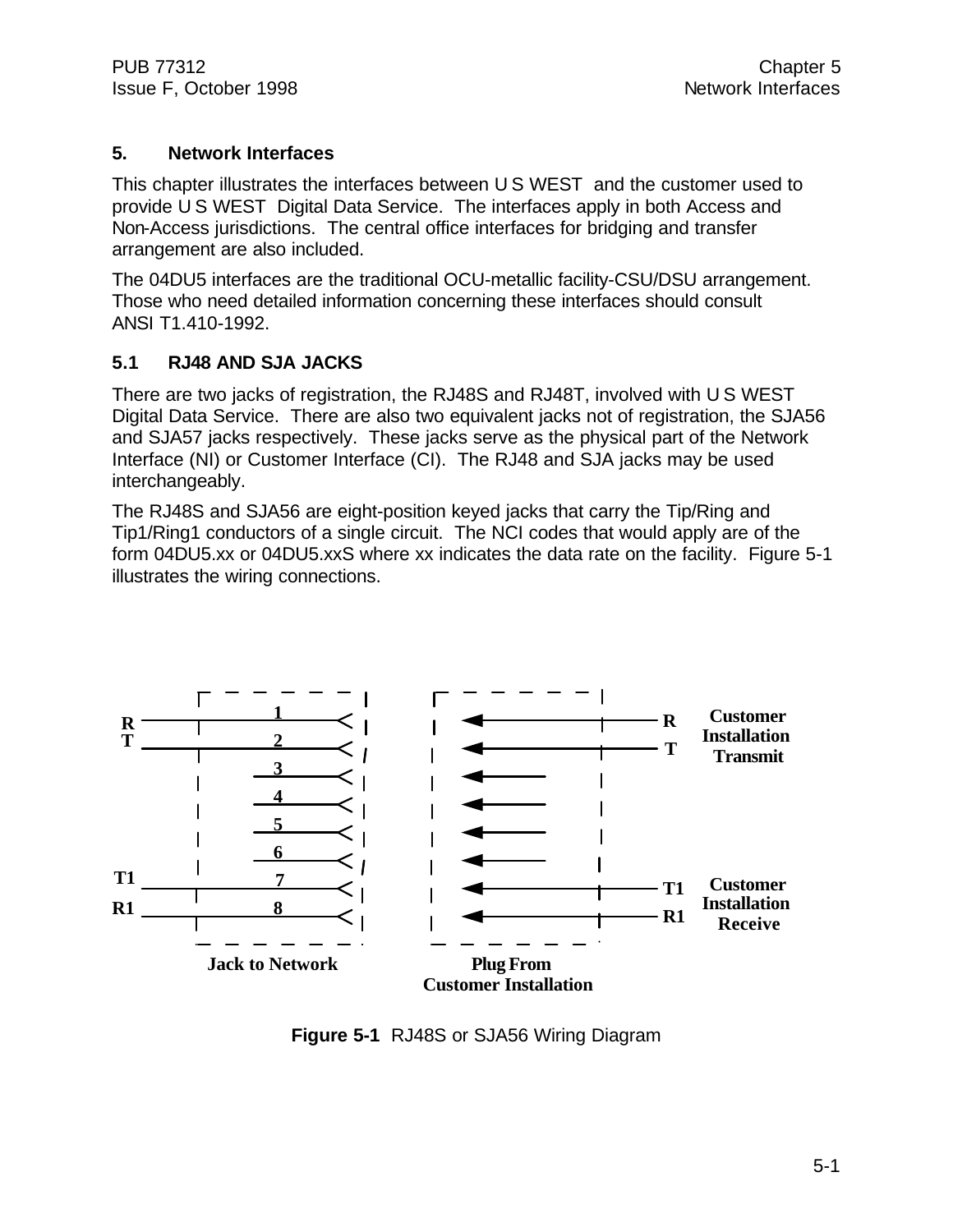The RJ48T and SJA57 jacks are fifty-position miniature ribbon jacks which provide for twelve Tip/Ring and Tip1/Ring1 connections. The NCI codes that would apply are of the form 04DU5.xx or 04DU5.xxS where xx indicates the data rate on the facility. Figure 5-2 illustrates the wiring diagram.



| Line | Customer<br><b>Receive</b> |                | Customer | <b>Transmit</b> |
|------|----------------------------|----------------|----------|-----------------|
|      | T1                         | R <sub>1</sub> | т        | R               |
| 1    | 26                         | 1              | 27       | 2               |
| 2    | 28                         | 3              | 29       | 4               |
| 3    | 30                         | 5              | 31       | 6               |
| 4    | 32                         | 7              | 33       | 8               |
| 5    | 35                         | 9              | 35       | 10              |
| 6    | 36                         | 11             | 37       | 12              |
| 7    | 38                         | 13             | 39       | 14              |
| 8    | 40                         | 15             | 41       | 16              |
| 9    | 42                         | 17             | 43       | 18              |
| 10   | 44                         | 19             | 45       | 20              |
| 11   | 46                         | 21             | 47       | 22              |
| 12   | 48                         | 23             | 49       | 24              |

**Figure 5-2** RJ48T or SJA57 Wiring Diagram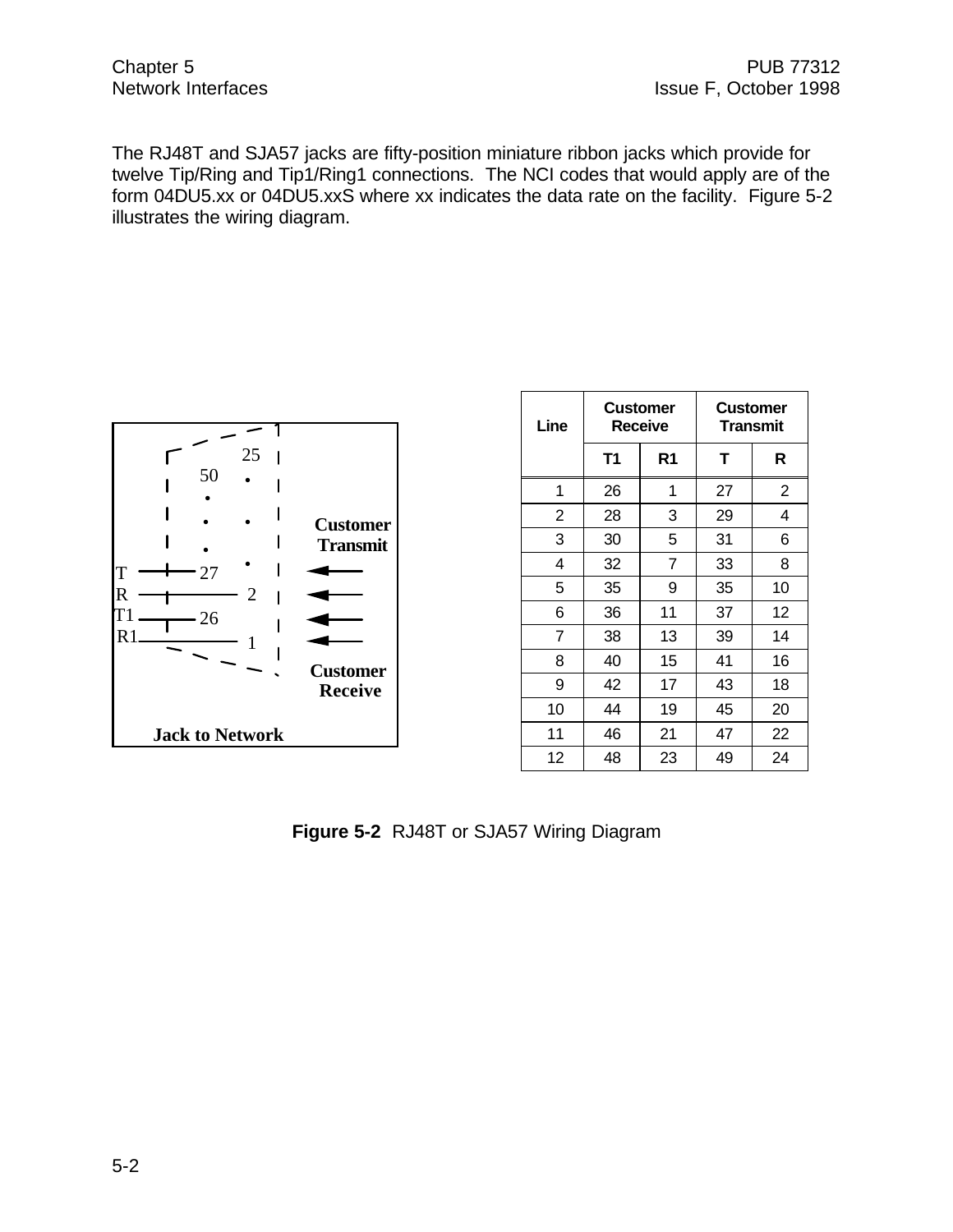## **5.2 Standard 04DU5 Interface**

| APPLICATION:                | Digital data                                                                               |
|-----------------------------|--------------------------------------------------------------------------------------------|
| PHYSICAL DESCRIPTION:       | 4-Wire (T, R, T1, R1). See Table 5-1 for jack.                                             |
| <b>ELECTRICAL FEATURES:</b> |                                                                                            |
| <b>IMPEDANCE:</b>           | 135 ohms.                                                                                  |
| LEVELS:                     | Digital signal levels at the interface must comply with<br>ANSI T1.410-1992.               |
| DATA RATE:                  | Bipolar Return to Zero (BPRZ), with timing on the signal<br>from U S WEST to the customer. |

| Interface               | Data Rate     | Applicable Jack |
|-------------------------|---------------|-----------------|
| 04DU5.19                | 19.2 kbit/s   | SJA56 or SJA57  |
| 04DU5.24                | $2.4$ kbit/s  | RJ48S or RJ48T  |
| 04DU5.48                | 4.8 kbit/s    | RJ48S or RJ48T  |
| 04DU5.56                | 56.0 kbit/s   | RJ48S or RJ48T  |
| 04DU5.64<br>04DU5.64A * | $64.0$ kbit/s | SJA56 or SJA57  |
| 04DU5.96                | 9.6 kbit/s    | RJ48S or RJ48T  |

**Table 5-1** Network Channel Codes and Jacks

\* The 04DU5.64 interface is a near-clear channel interface subject to the coding restrictions described in Section 5.3. The 04DU4.64A is not a clear channel interface. See Technical Publication 77204 for usage.

# **5.3 64 kbit/s Coding Restrictions**

Transmission on 64 kbit/s circuits is subject to coding restrictions to ensure that the customer interface does not activate mapping in a network-latching loopback device or accidentally activate a latching loopback.

The following coding restriction shall apply: A DTE/DSU shall not transmit more than 29 loopback enable (LBE) bytes (N101011F0) out of any 40 consecutive bytes.

See ANSI T1.410-1992 for further information.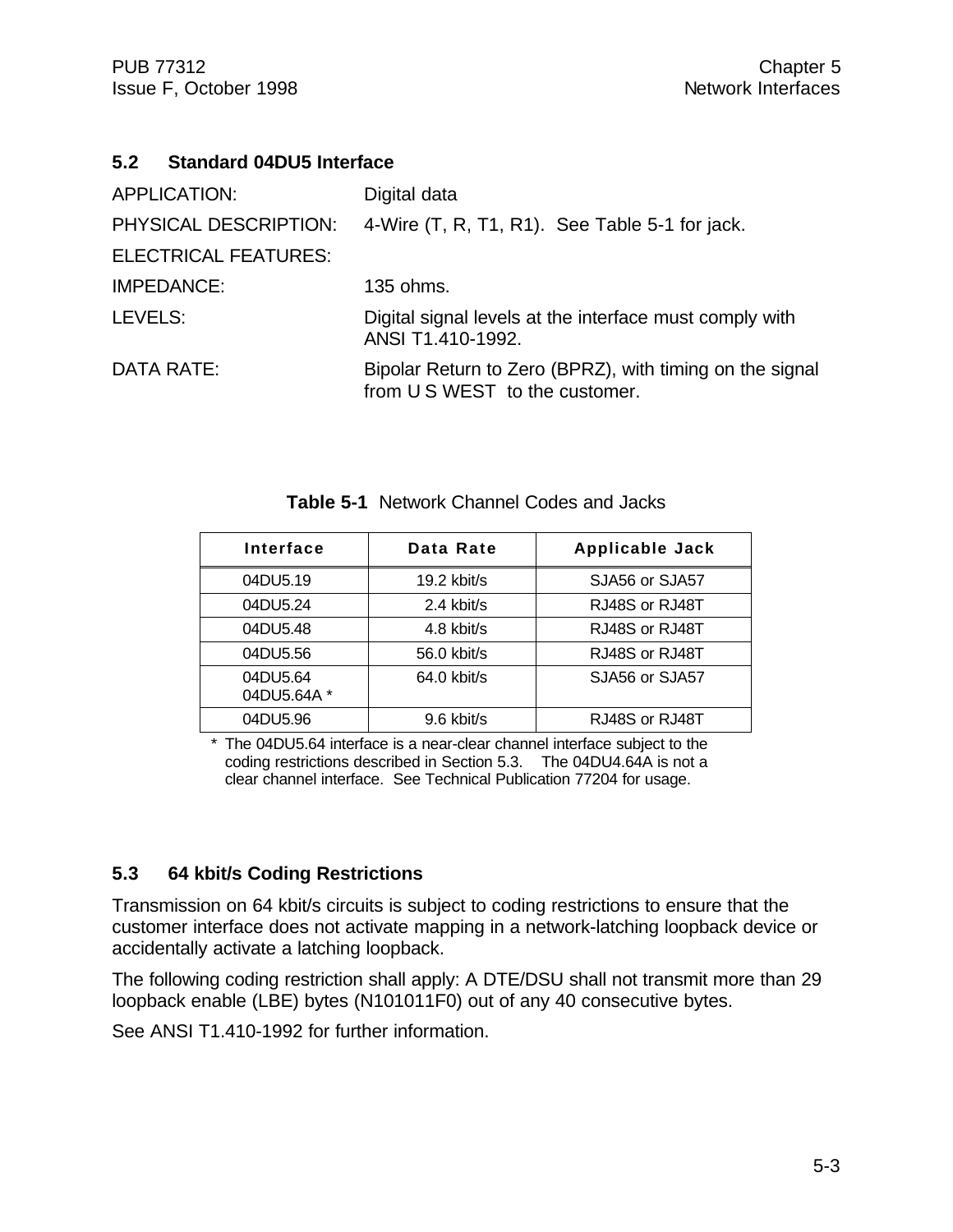# **5.4 Standard 04DU5 Interface With Secondary Channel**

| APPLICATION:          | Digital data with Secondary Channel.                                                       |
|-----------------------|--------------------------------------------------------------------------------------------|
| PHYSICAL DESCRIPTION: | 4-Wire (T, R, T1, R1) SJA56 or SJA57 Jack.                                                 |
| ELECTRICAL FEATURES:  |                                                                                            |
| <b>IMPEDANCE:</b>     | 135 ohms.                                                                                  |
| LEVELS:               | Digital signal levels at the interface must comply with<br>ANSI T1.410-1992.               |
| DATA RATE:            | Bipolar Return to Zero (BPRZ), with timing on the signal<br>from U S WEST to the customer. |

|  | Table 5-2 Network Interfaces With Secondary Channel |  |  |  |  |  |
|--|-----------------------------------------------------|--|--|--|--|--|
|--|-----------------------------------------------------|--|--|--|--|--|

| Interface | Primary<br>Channel<br>Data Rate<br>(bit/s) | 2-Point and<br>Downstream<br><b>Multipoint Secondary</b><br><b>Channel</b><br>(bit/s) | Upstream<br><b>Multipoint</b><br><b>Secondary Channel</b><br>(bit/s) | Loop<br>Rate<br>(bit/s) |
|-----------|--------------------------------------------|---------------------------------------------------------------------------------------|----------------------------------------------------------------------|-------------------------|
| 04DU5.19S | 19200                                      | 3200/N                                                                                | 1066 2/3                                                             | 25600                   |
| 04DU5.24S | 2400                                       | 400/N                                                                                 | $133 \frac{1}{3}$                                                    | 3200                    |
| 04DU5.48S | 4800                                       | 800/N                                                                                 | 266 2/3                                                              | 6400                    |
| 04DU5.56S | 56000                                      | 8000/N                                                                                | 666 1/3                                                              | 72000                   |
| 04DU5.96S | 9600                                       | 1600/N                                                                                | 533 1/3                                                              | 12800                   |

#### **NOTE:**

The Secondary Channel is derived by replacing every Nth C-bit with an encoded Secondary Channel bit.  $N \geq 3$  is arbitrary on 2-point and downstream multipoint circuits. Upstream on multipoint circuits, the MJU assumes that  $N = 3$ .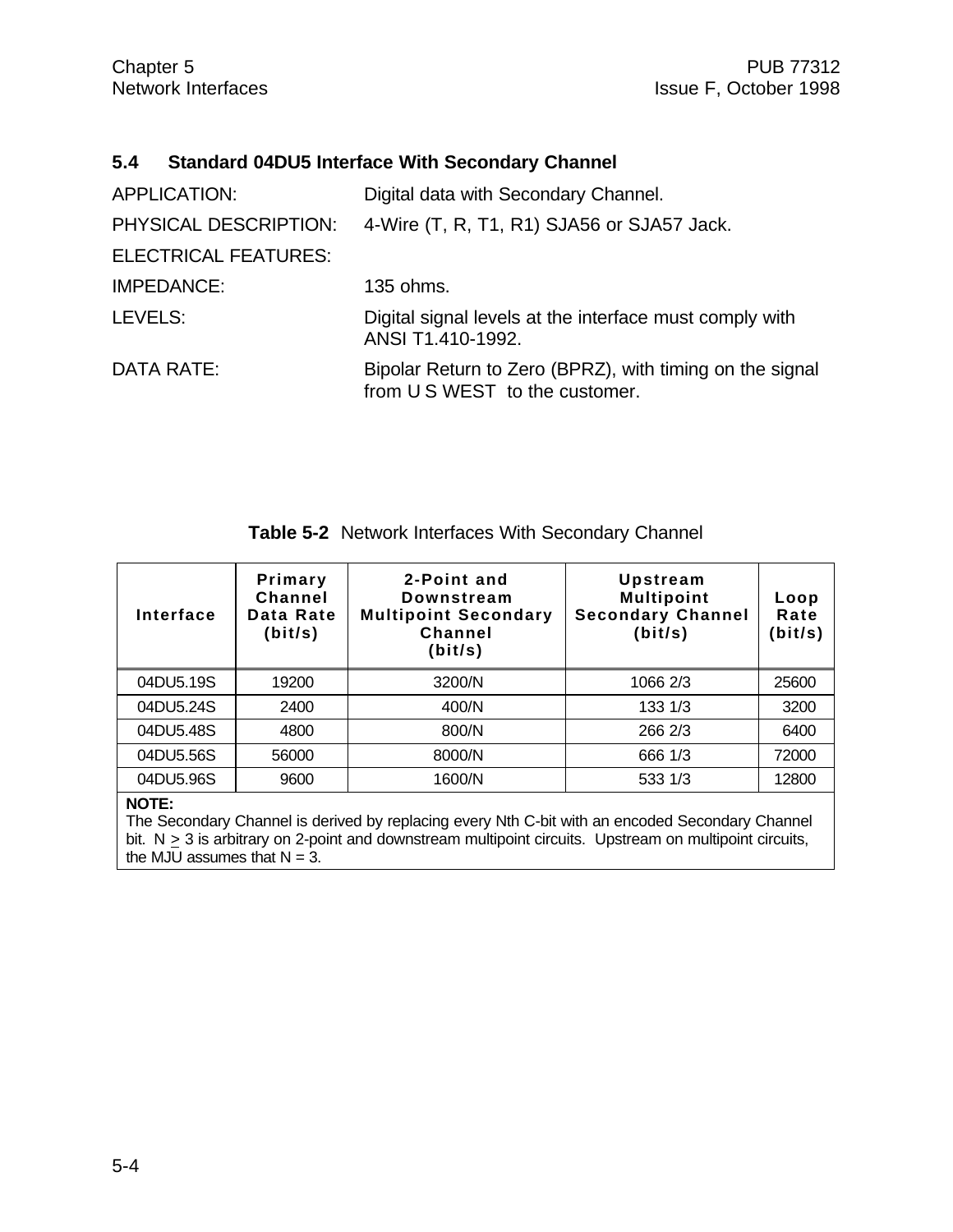## **5.5 Standard 04DU5.56C Interface**

| <b>APPLICATION:</b>         | Digital Data Access Line (DDAL)                                                            |
|-----------------------------|--------------------------------------------------------------------------------------------|
| PHYSICAL DESCRIPTION:       | 4-Wire (T, R, T1, R1). SJA56 or SJA57 jack.                                                |
| <b>ELECTRICAL FEATURES:</b> |                                                                                            |
| IMPEDANCE:                  | $135$ ohms.                                                                                |
| LEVELS:                     | Digital signal levels at the interface must comply with<br>ANSI T1.410-1992.               |
| DATA RATE:                  | Bipolar Return to Zero (BPRZ), with timing on the signal<br>from U S WEST to the customer. |
| PROTOCOLS:                  | Signaling and operation as described in<br>ANSI/TIA/EIA-596-1992.                          |

The 04DU5.56C interface is used for the U S WEST 's DDAL service. Specifically, it is for a non-U S WEST 56 kbit/s switched service. That is, another carrier performs the switching function. U S WEST provides only the 56 kbit/s access line where U S WEST performs testing from the End-user premises NI.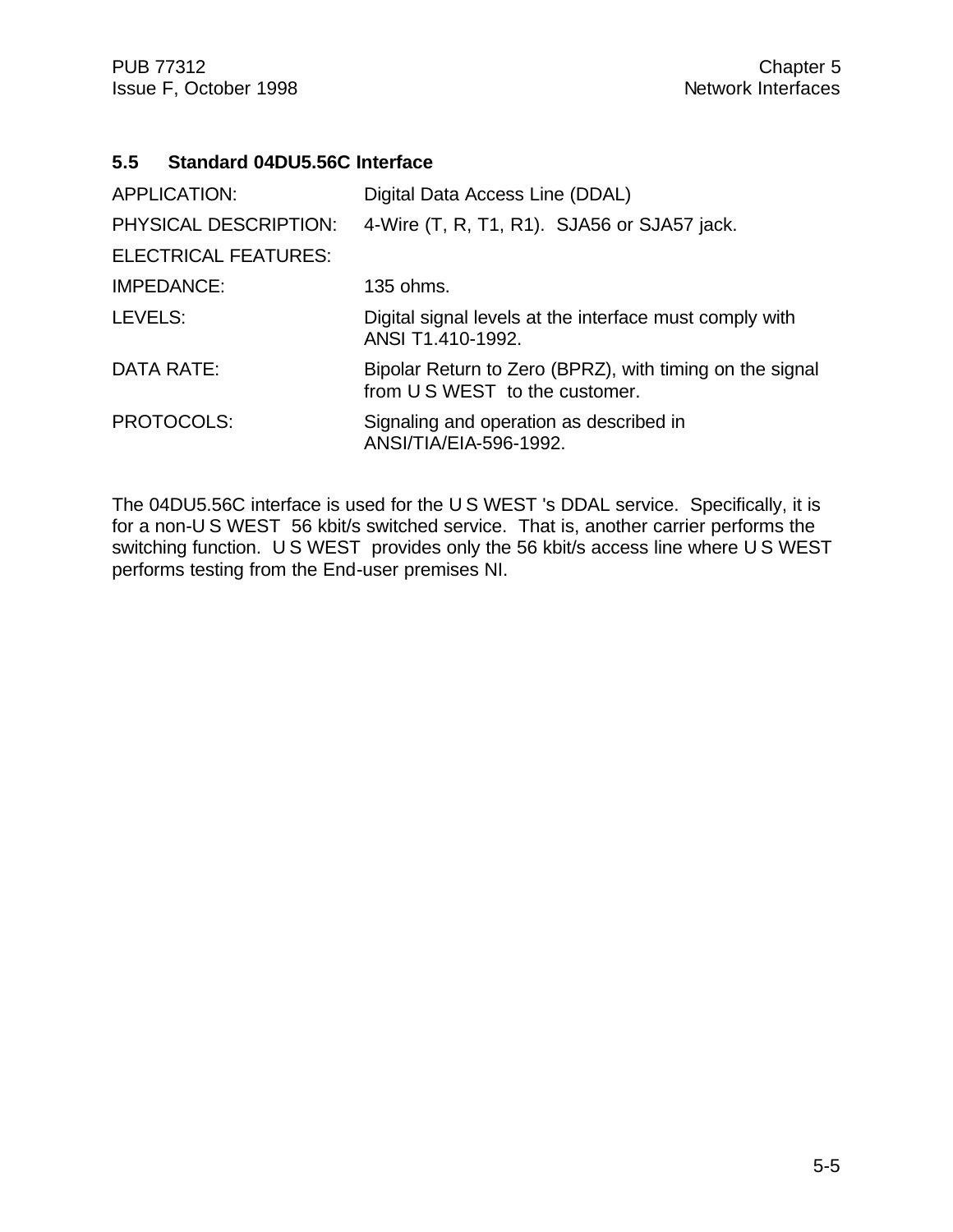# **5.6 Interface Type 04BD5**

DESCRIPTION: Central Office bridging arrangement OPERATING MODE:

| Data Rate | <b>NCI</b> |
|-----------|------------|
| (kbit/s)  | $C$ o d e  |
| 2.4       | 04BD5.24   |
| 4.8       | 04BD5.48   |
| 9.6       | 04BD5.96   |
| 19.2      | 04BD5.19   |
| 56.0      | 04BD5.56   |

**Table 5-3** Bridging Arrangement Interfaces

PHYSICAL DESCRIPTION: 4-Wire (T, R, T1, R1) IMPEDANCE: 135 ohms



**Figure 5-3** Interface Type 04BD5

The signal at the 04BD5 interface is a DS0-A signal formatted as described in ANSI T1.107-1995. The channel data rate imbedded in the DS0-A is at the data rate designated in the table. These NCI codes may not be used in all jurisdictions at this time.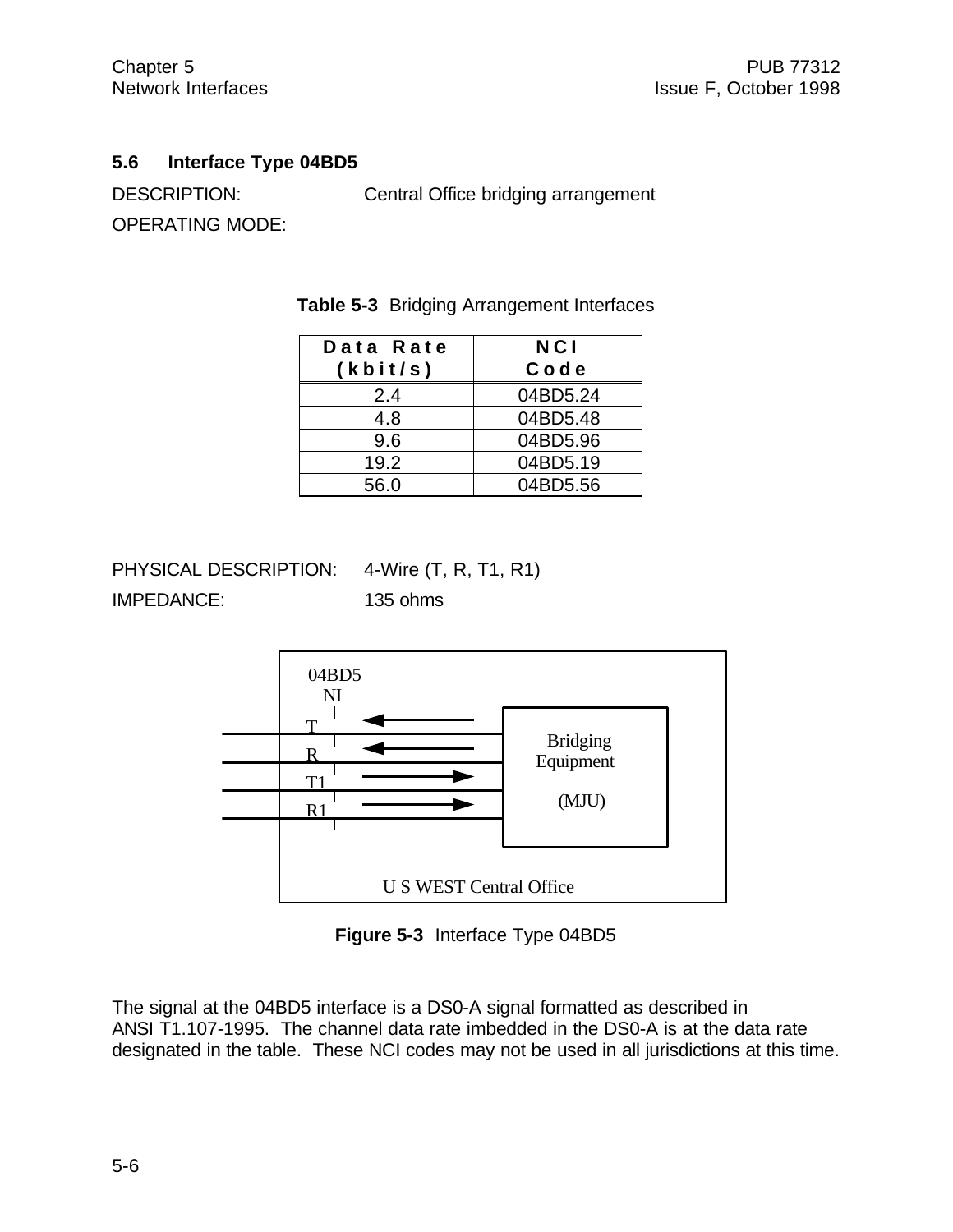# **5.7 Interface Type 04DO5**

DESCRIPTION: Digital Interface at the Digital Signal Level Zero (DS0) OPERATING MODE:

| DS0 type            | <b>NCI</b> |
|---------------------|------------|
| (kbit/s)            | Code       |
| DS0-A at 2.4        | 04DO5.A    |
| DS0-A at 4.8        | 04DO5.B    |
| <b>DS0-A at 9.6</b> | 04DO5.C    |
| DS0-A at 19.2       | 04DO5.D    |
| DS0-A at 56.0       | 04DO5.E    |
| DS0-A at 64.0       | 04DO5.F    |
| DS <sub>0</sub> -B  | 04DO5.L    |

**Table 5-4** Digital Interface at the Digital Signal Level Zero

PHYSICAL DESCRIPTION: 4-Wire (T, R, T1, R1) IMPEDANCE: 135 ohms



**Figure 5-4** Interface Type 04DO5

The DS0-A and DS0-B signals are described in Section 6.4 of ANSI T1.107-1995. DS0-A signals carry data for only one station. DS0-B signals carry data for several stations which operate at the 2.4, 4.8 or 9.6 kbit/s data rate. The DSX-0 is a digital cross-connect used to interconnect equipment at the DS0 (64 kbit/s) level.

The 04DO5 interface will normally require synchronization.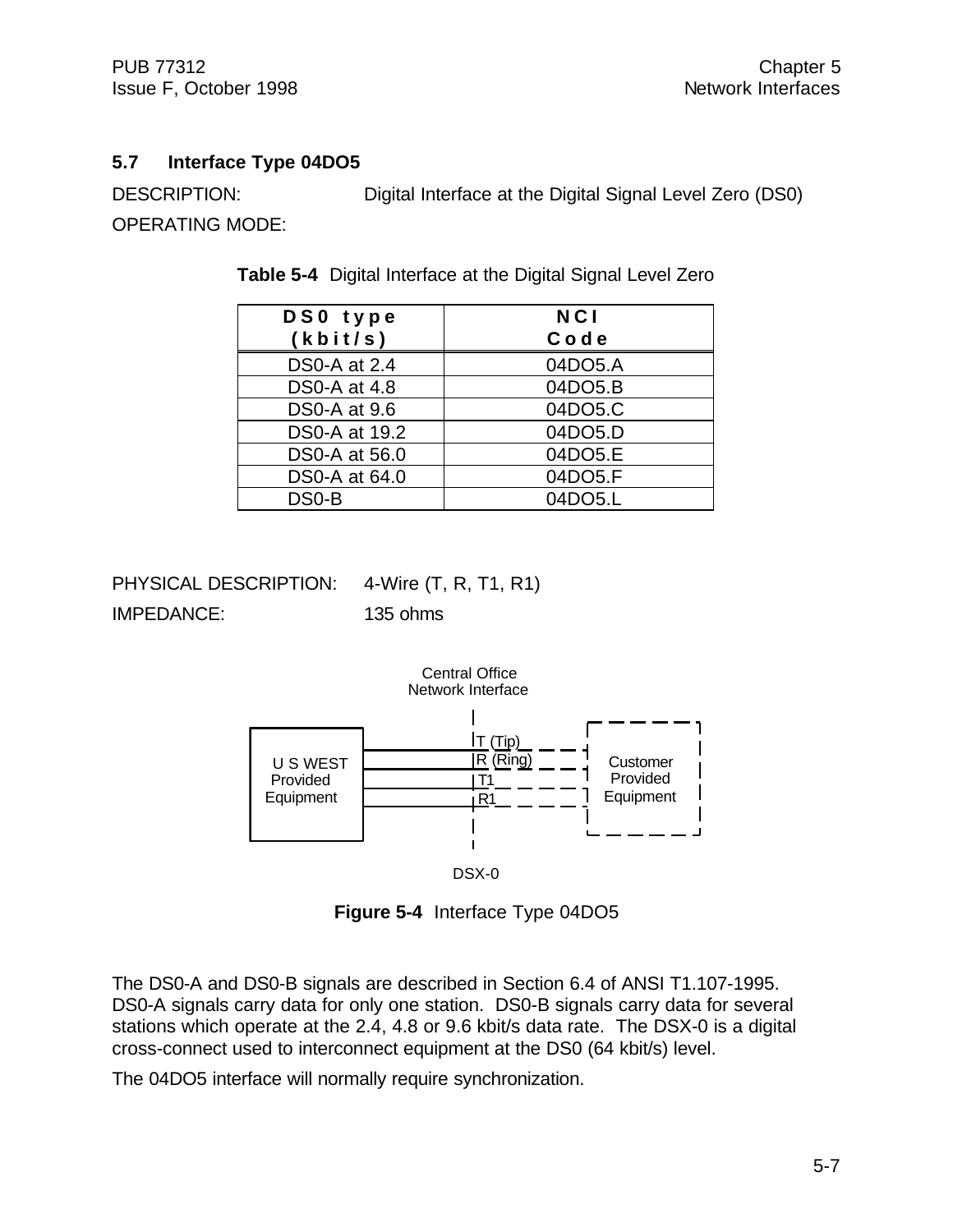## **5.7.1 Electrical Requirements**

The DS0 signal used to interconnect between digital (64 kbit/s) terminal equipment within an office has a bipolar nonreturn-to-zero format. The nominal 64 kbit/s DS0 signal clocking is controlled by bit and byte clocks derived from a Composite Clock signal.

The Composite Clock Signal is described in Chapter 9 of PUB 77386, Issue B or later*.* Composite Clock is available only to Collocated Interconnectors in U S WEST Central Offices.

The transmitted signal at the output port should meet the following specifications:

| Amplitude -      | One: | Zero: $< 0.7$ volts<br>$>$ 3.0 volts, $\leq$ 5.5 volts                                                                           |
|------------------|------|----------------------------------------------------------------------------------------------------------------------------------|
| Pulse shape:     |      | Rectangular (nominal)<br>Rise/fall time $< 0.5$ microseconds<br>Width = $15.6$ microseconds (nominal)                            |
| Jitter:          |      | Not worse than Composite Clock                                                                                                   |
| Impedance:       |      | 135 ohms resistive                                                                                                               |
| Amplitude Ratio: |      | 0.95 to 1.05 for positive and negative pulses at the<br>center of the pulse interval<br>0.95 to 1.05 for pulses of like polarity |
| Width ratio:     |      | 0.95 to 1.05 of positive and negative pulses at the<br>nominal half amplitude point                                              |

The received signal at the interconnection must be able to accept the above signal modified by the characteristics of from 0 to 1500 feet of 24 AWG unshielded CO cable.

These requirements limit the distance between drivers and terminators to 1500 feet. The DSX-0 cross-connect may be located anywhere within this 1500 foot limitation. Specific information about lengths for a specific CO will be provided by U S WEST to the Interconnector when negotiating the Collocation agreement.

These rigidly defined maximums are based on propagation times rather than attenuation. The 1500 foot maximum controls transmission delays to ensure that bit transitions at the receiving point will not overlap the local clock sampling instants.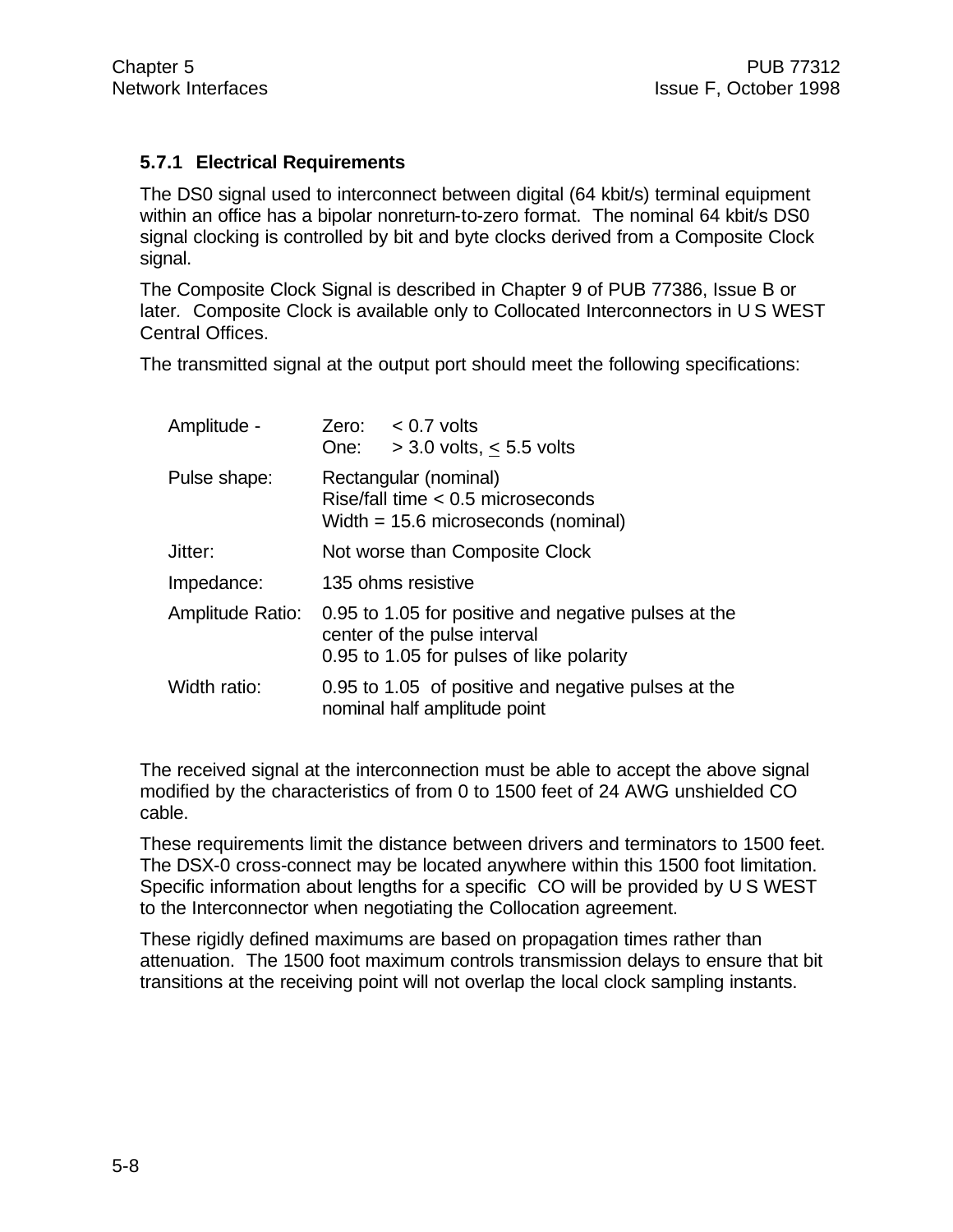## **5.7.2 Synchronization Requirements**

Two levels of synchronization are important for digital transmission: bit synchronization and byte synchronization. Bit synchronization refers to the transmitter and the receiver operating at the same rate. Byte synchronization refers to the transmitter and receiver achieving proper alignment by identifying the beginning and end of a frame or byte. Digital signals are synchronized by a concept (Building Integrated Timing Supply or BITS) described in GR-436-CORE. A BITS distributes all DS1 and DS0 timing required by other clocks within that building.

DS0 synchronization is provided via a composite clock signal, which is a 64 kHz, nominal 5/8 duty cycle, bipolar return-to-zero signal with a bipolar violation every eighth pulse. The existing network terminals (i.e., channel banks) with DS0 inputs do not have buffer storage to maintain byte synchronization variations as they are at the DS1 inputs. Thus these variations are accommodated by requiring that signals at all DS0 level interconnections be synchronized by a single composite clock source.

#### **5.7.3 Applicability**

The 04DO5 interfaces are used when Collocated Interconnectors wish to connect to U S WEST 's Digital Data Service. The Network Interface (NI) uses the "QC" NCI codes (Section 5.8). The "DO" interface functions as a "Design-To" point (Figure 5-5). The channel from the Interconnector Designated Equipment, through the NI, and on to the "Design-To" point is such that the signal at the DSX-0 cross-connect is a templated signal as described by the 04DO5 NCI code. See Section 4.12 and PUB 77386 for further information.



CPE = Customer Premise Equipment

**Figure 5-5** Typical Collocated Interconnector Design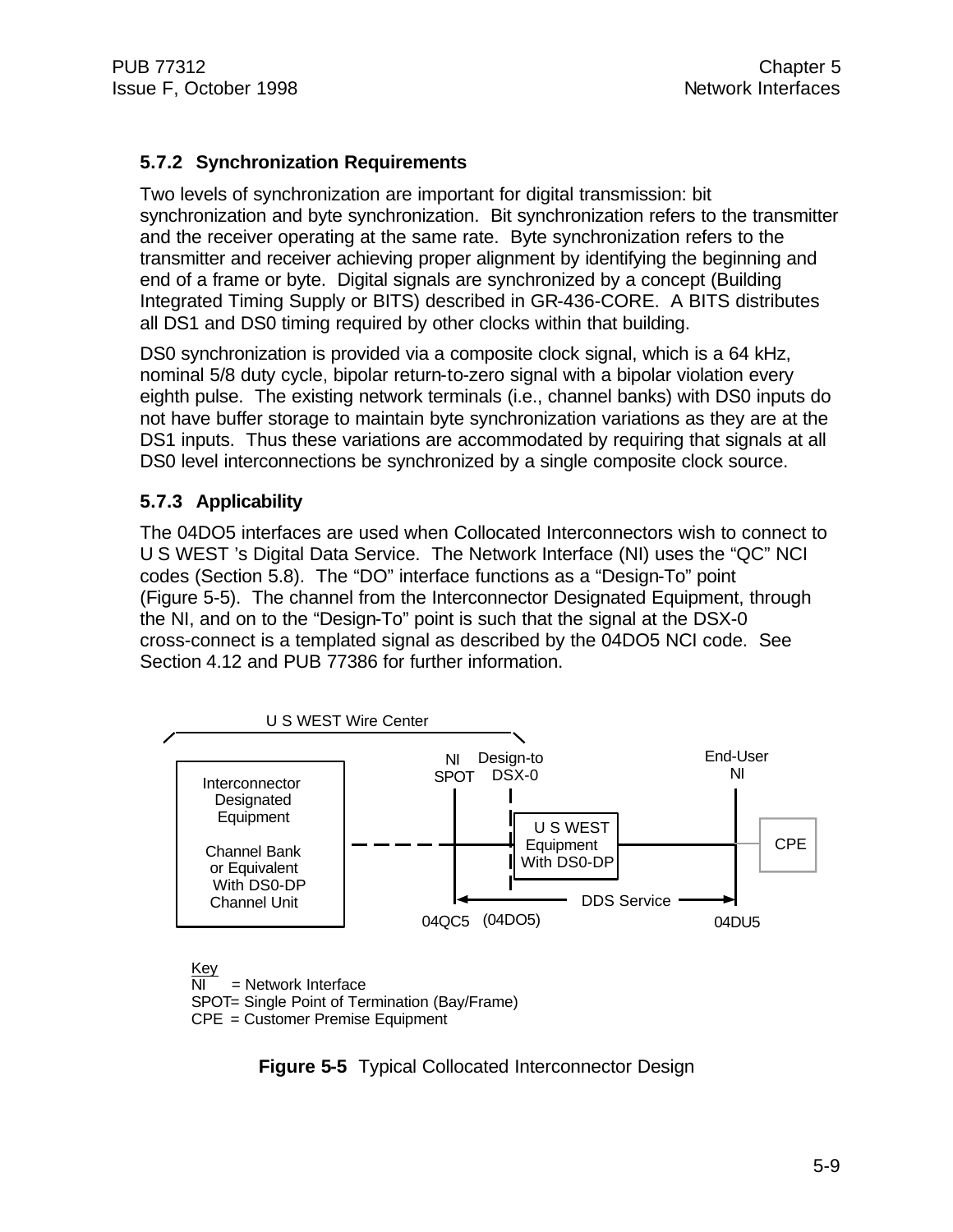# **5.8 Interface Type 04QC5**

DESCRIPTION: Manual Cross-Connect DS0 Termination for Digital Service

OPERATING MODE:

| <b>Table 5-5</b> Manual Cross-Connect DS0 Termination Interface |
|-----------------------------------------------------------------|
|-----------------------------------------------------------------|

| Data Rate | <b>NCI</b> |
|-----------|------------|
| (kbit/s)  | Code       |
| 2.4       | 04QC5.OOJ  |
| 4.8       | 04QC5.OOK  |
| 9.6       | 04QC5.OOL  |
| 19.2      | 04QC5.OOM  |
| 56.0      | 04QC5.OOP  |
| 64.0      | 04QC5.OOQ  |

PHYSICAL DESCRIPTION: 4-Wire (T, R, T1, R1) IMPEDANCE: 135 ohms



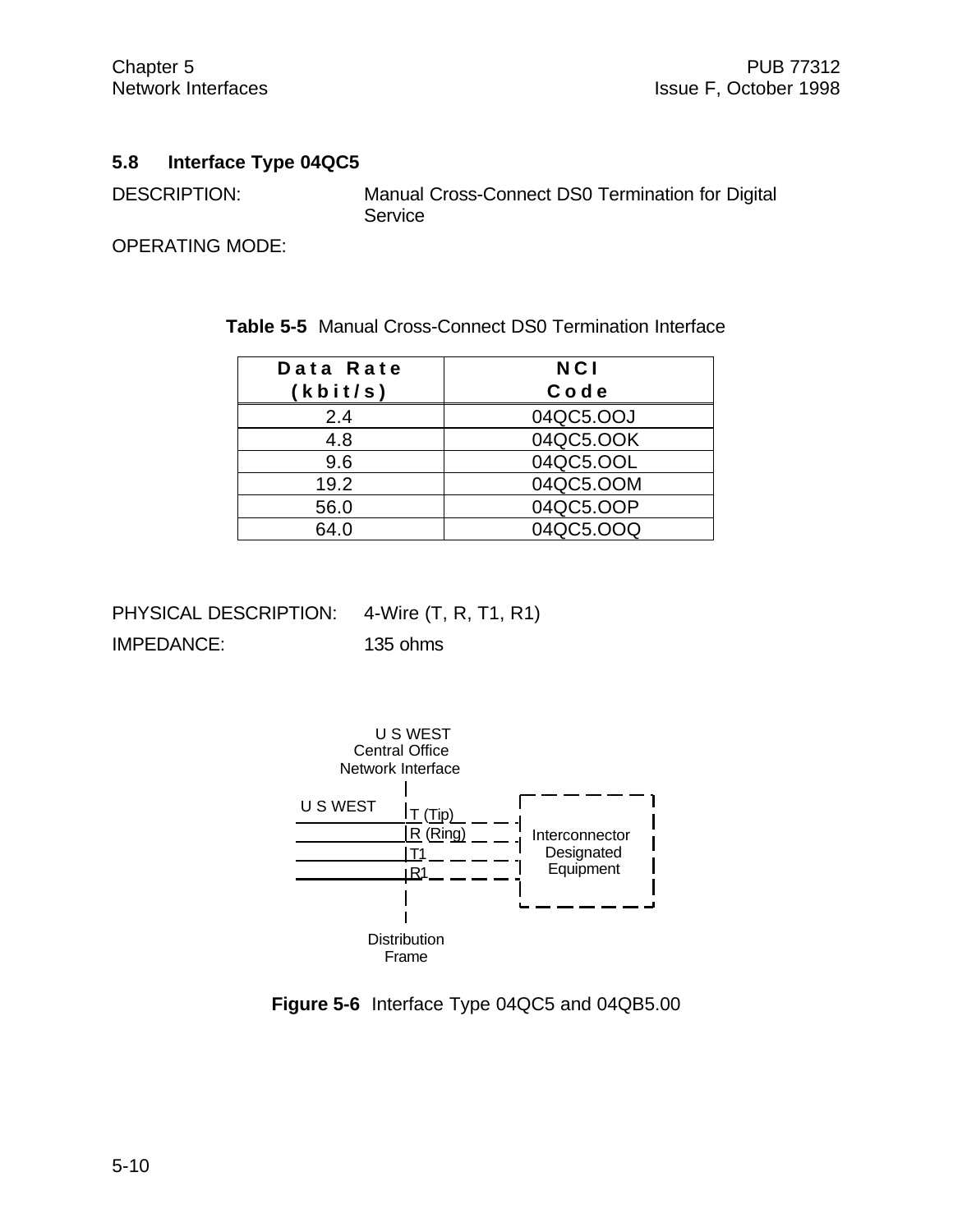## **5.8.1 Electrical Requirements**

The 04QC5 network interfaces apply when connecting to a Collocated Interconnector as discussed in Section 4.12. The application is illustrated in Figure 5-5.

#### **5.8.2 Synchronization Requirements**

The Collocated Interconnector must obtain synchronization from U S WEST with this interface arrangement.

#### **5.8.3 Availability**

The 04QC5 interfaces are available only to Collocated Interconnectors in U S WEST Central Offices.

#### **5.9 Interface Type 04QB5.00**

| <b>DESCRIPTION:</b>                         | Manual Cross-Connect DS0 Termination with no subrating<br>capability |
|---------------------------------------------|----------------------------------------------------------------------|
| <b>OPERATING MODE:</b>                      | <b>Main Distribution Frame Cross-Connect</b>                         |
| PHYSICAL DESCRIPTION: 4-Wire (T, R, T1, R1) |                                                                      |
| IMPEDANCE:                                  | 135 ohms                                                             |

This interface is a generic DS0 interface at a manual Cross-Connect frame. No standards for electrical requirements exist other than normal limits placed for health and safety as may be described in other publications.

The interface is illustrated in Figure 5-6.

Synchronization may or may not be required depending on the signal requirements.

The 04QB5.00 interface is available only to Collocated Interconnectors in U S WEST Central Offices.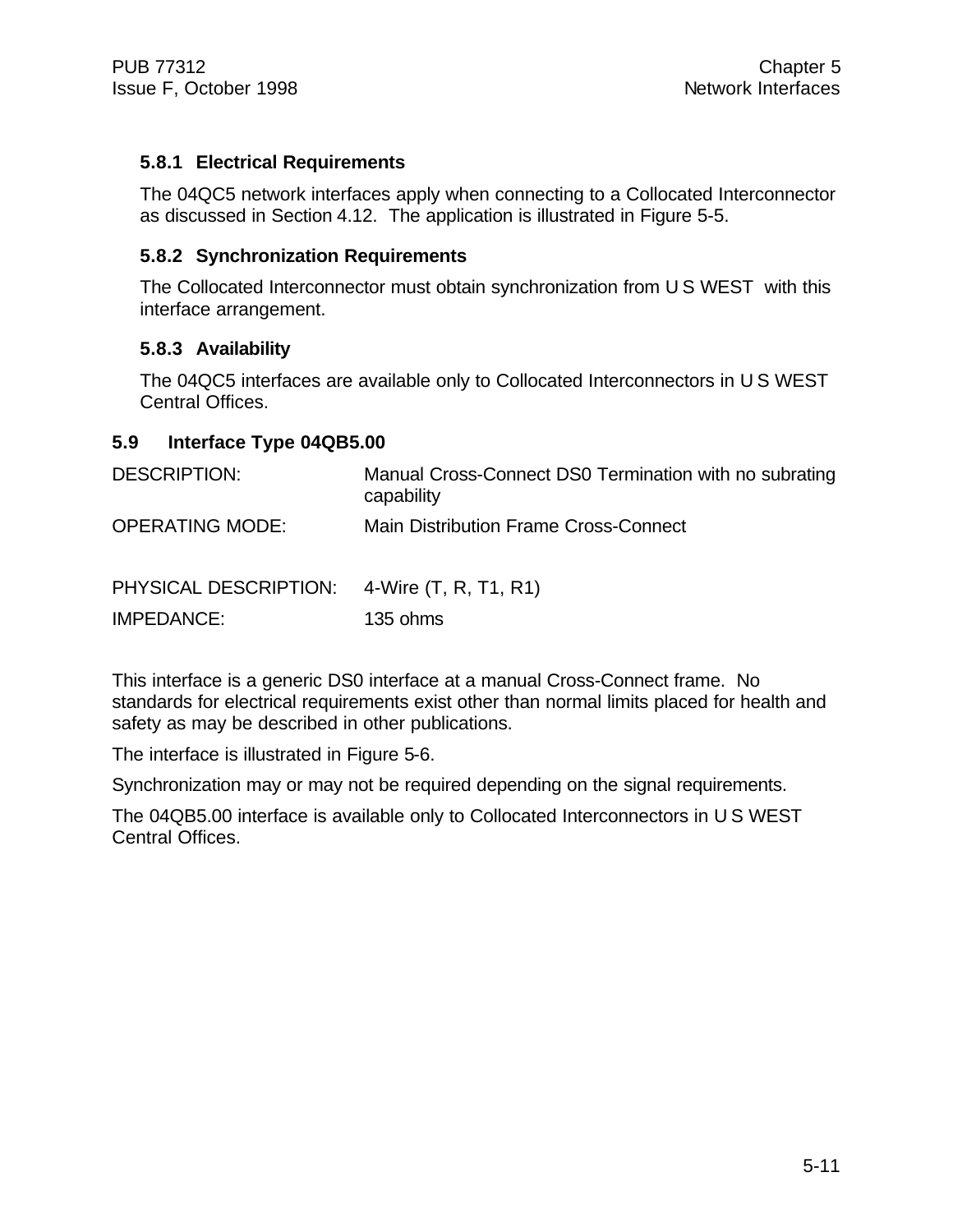# **CONTENTS**

# **Chapter and Section**

# Page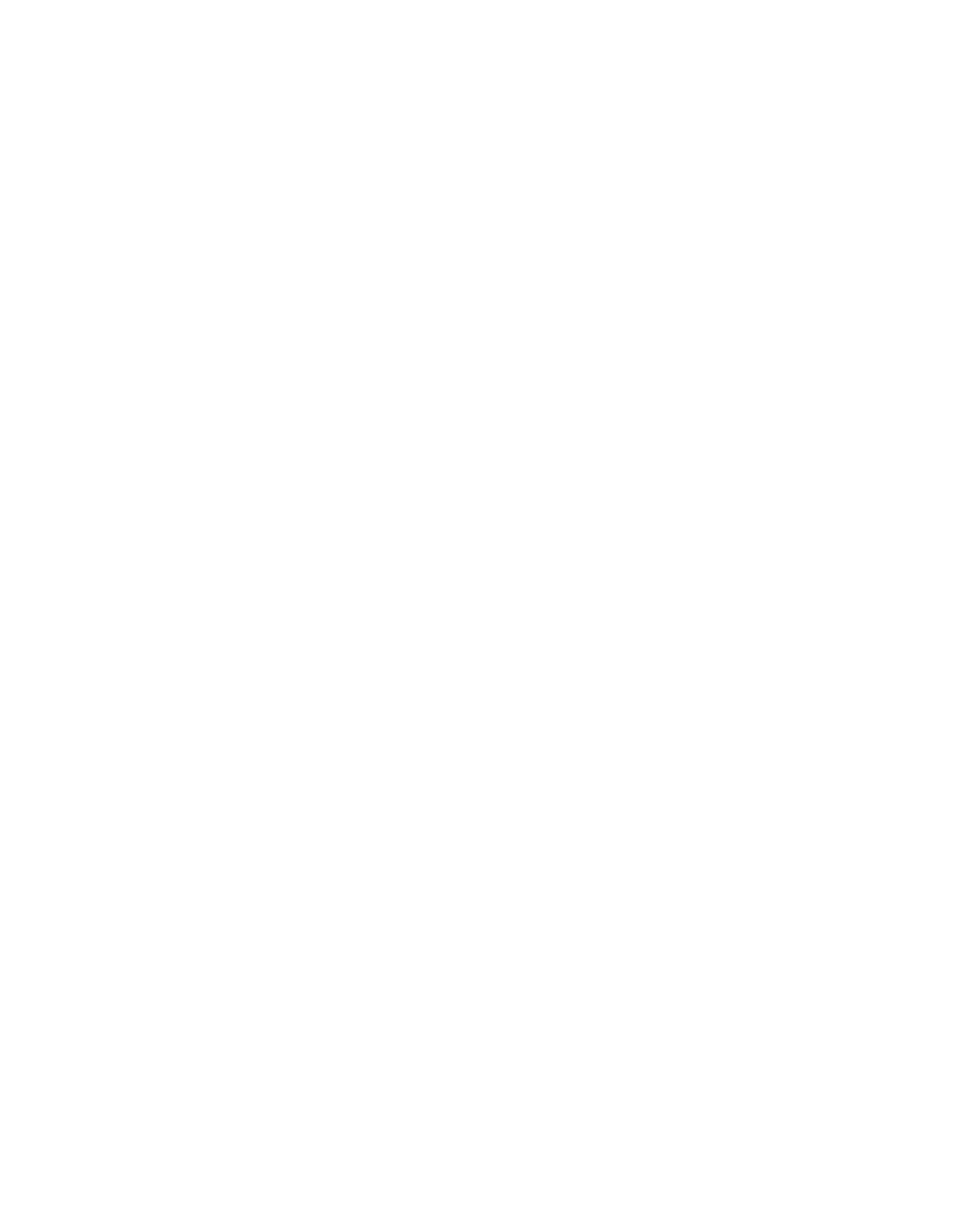PUB 77312<br>
Issue F, October 1998<br>
Issue F, October 1998 Issue F, October 1998

# **6. Definitions**

# **6.1 Acronyms**

| <b>AGC</b>      | <b>Automatic Gain Control</b>                                               |
|-----------------|-----------------------------------------------------------------------------|
| <b>ANSI</b>     | America National Standards Institute                                        |
| AWG             | <b>American Wire Gauge</b>                                                  |
| B8ZS            | Bipolar with 8 Zero Substitution                                            |
| <b>BIT</b>      | <b>Binary Digit</b>                                                         |
| B8ZS            | <b>Bipolar With 8 Zero Substitution</b>                                     |
| <b>BPRZ</b>     | <b>Bipolar Return to Zero</b>                                               |
| <b>BPNRZ</b>    | <b>Bipolar Non-Return to Zero</b>                                           |
| CCC             | <b>Clear Channel Capability</b>                                             |
| <b>CLEC</b>     | <b>Certified Local Exchange Carrier</b>                                     |
| CO              | <b>Central Office</b>                                                       |
| <b>CPE</b>      | <b>Customer Provided Equipment</b>                                          |
| CSU             | <b>Channel Service Unit</b>                                                 |
| dB              | decibel                                                                     |
| dc              | <b>Direct Current</b>                                                       |
| <b>DCS</b>      | <b>Digital Cross-Connect System</b>                                         |
| <b>DDAL</b>     | <b>Direct Digital Access Line</b>                                           |
| <b>DDS</b>      | <b>Digital Data Service</b>                                                 |
| <b>DLC</b>      | <b>Digital Loop Carrier</b>                                                 |
| DP              | Data Port                                                                   |
| DS <sub>1</sub> | High Capacity 1.544 Mbit/s Service<br>Digital Signal Level 1 (1.544 Mbit/s) |
| D <sub>S0</sub> | Digital Signal Level 0 (64 kbit/s) (1 voice channel)                        |
| <b>DSU</b>      | Data Service Unit                                                           |
| <b>EFS</b>      | <b>Error Free Seconds</b>                                                   |
| EIA             | <b>Electronic Industries Association</b>                                    |
| ES              | Errored Second(s)                                                           |
| EU              | <b>End User</b>                                                             |
| EU-POT          | <b>End-User-Point of Termination</b>                                        |
|                 |                                                                             |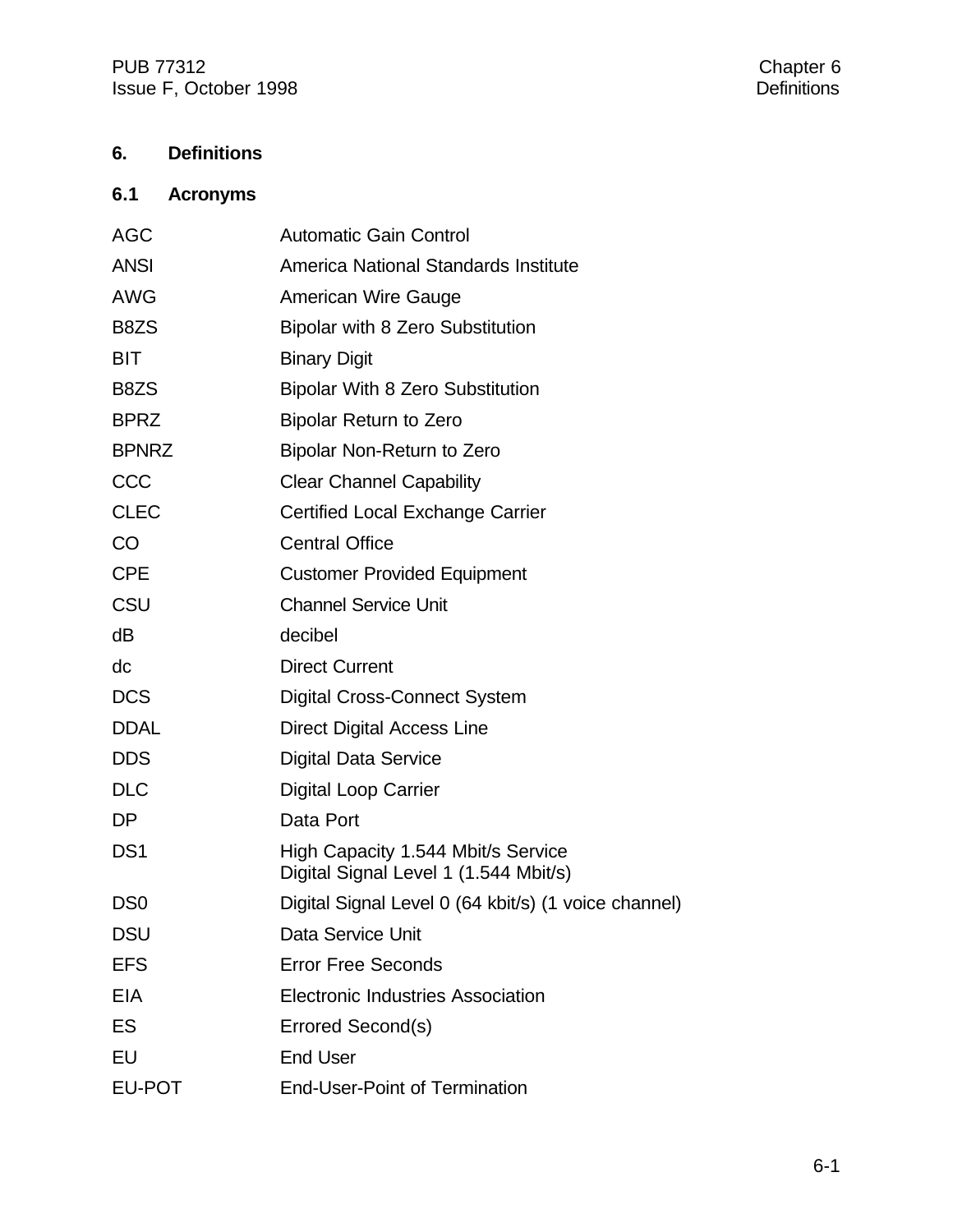#### Chapter 6 PUB 77312 Definitions **ISSUE F, October 1998**

| <b>FCC</b>       | <b>Federal Communications Commission</b>       |
|------------------|------------------------------------------------|
| <b>HERTZ</b>     | <b>Cycles per Second</b>                       |
| Hz               | 1 Hertz (formerly 1 cycle per second)          |
| IC               | Interexchange Carrier (or IEC)                 |
| <b>IntraLATA</b> | Intra Local Access and Transport Area          |
| kbit/s           | kilobits per second (1,000 bit/s)              |
| kHz              | Kilohertz (1,000 Cycles Per Second)            |
| LATA             | Local Access and Transport Area                |
| <b>LEC</b>       | Local Exchange Carrier                         |
| <b>MUX</b>       | <b>Multiplexer</b>                             |
| <b>NCI</b>       | Network Channel Interface                      |
| <b>NCTE</b>      | <b>Network Channel Terminating Equipment</b>   |
| <b>NECA</b>      | National Exchange Carrier Association          |
| NI               | Network Interface                              |
| OCU              | <b>Office Channel Unit</b>                     |
| <b>POT</b>       | <b>Point Of Termination</b>                    |
| <b>PSDS</b>      | <b>Public Switched Digital Services</b>        |
| <b>SRDM</b>      | Subrate Data Multiplexing                      |
| <b>SRMX</b>      | <b>Subrate Multiplexer</b>                     |
| <b>TIA</b>       | <b>Telecommunications Industry Association</b> |

# **6.2 Glossary**

#### **Acceptance Limit**

The maximum deviation from a design parameter that is allowed at service turnup or customer acceptance.

#### **Actual Measured Loss**

The actual measured insertion loss of a circuit at a given frequency (see Insertion Loss).

## **Alternate Mark Inversion (AMI)**

A one (mark) pulse which is the opposite polarity as its predecessor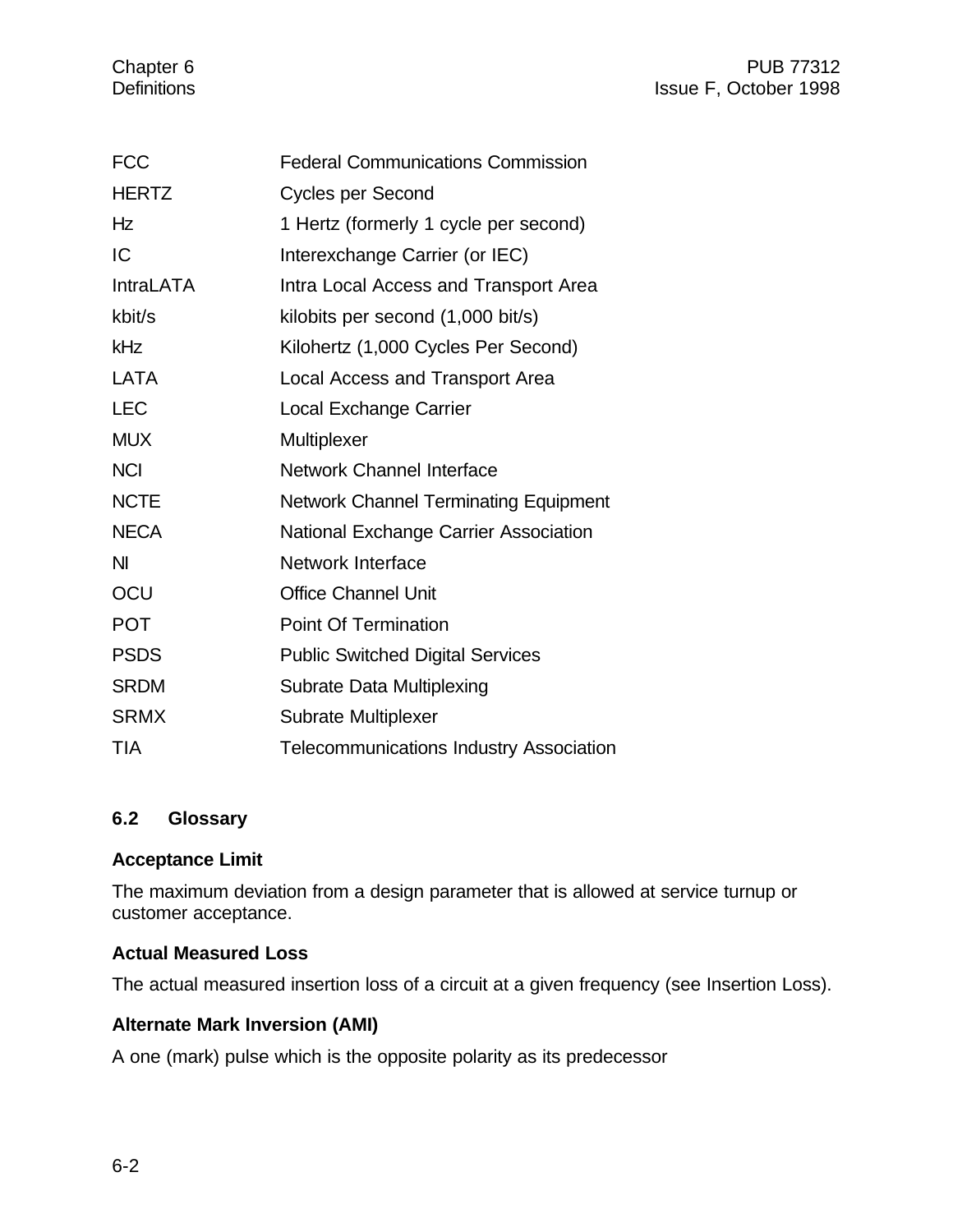## **American National Standard Institute (ANSI)**

An organization supported by the telecommunications industry to establish performance and interface standards.

## **Automatic Gain Control (AGC)**

The process by which gain is automatically adjusted in a specified manner as a function of input or other specified parameters.

#### **Automatic Protection Switch**

A device which monitors a channel and automatically switches the channel to another facility whenever the channel fails or when specified parameters go beyond a specified threshold.

#### **Availability**

The relative amount of time that a service is "usable" by a customer, represented as a percentage over a consecutive 12 month period.

#### **Bipolar With 8 Zero Substitution (B8ZS)**

Bipolar 8 Zero Substitution is an application of BPRZ and is an exception to the Alternate Mark Inversion (AMI) line-code rule. It is one method of providing bit independence for digital transmission by providing a minimum 1s density of 1 in 8 bits.

#### **Bit (Binary Digit)**

A binary unit of information. It is represented by one of two possible conditions, such as the value 0 or 1, on or off, high potential or low potential, conducting or not conducting, magnetized or demagnetized. A Bit is the smallest unit of information, by definition.

#### **Bits/second (bit/s)**

Bits per second, e.g., 1200 bit/s. In data transmission, it is the number of binary zero and one bits transmitted in 1 second. Modern terminology uses "bit/s" e.g., 1200 bit/s.

#### **Bit Error Rate**

The ratio of the number of bit errors to the total number of bits transmitted in a given time interval.

#### **Bridging (MULTIPOINT-SERVICE)**

Denotes the process of connecting three or more customer locations.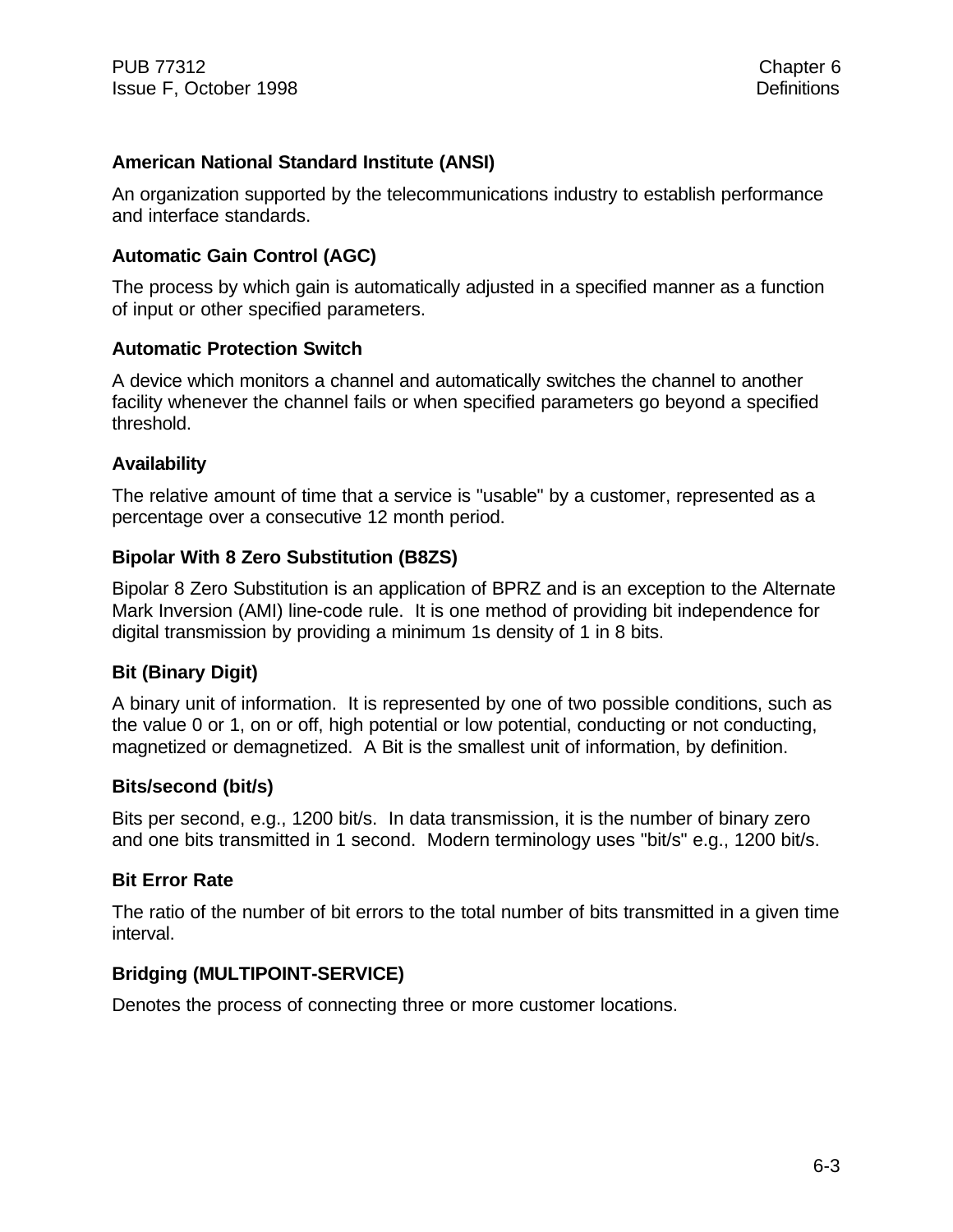# **Byte**

A consecutive number of bits usually constituting a complete character or symbol. If the length of the byte is not specified, it is conventionally assumed to have a length of 8-bits. In the Digital Data System, a byte refers to an arbitrary group of 8 consecutive bits; it does not correspond to a byte of customer data.

# **Carrier**

An organization whose function is to provide telecommunications services. Examples are: Local Exchange Carriers, Interexchange Carriers, Cellular Carriers, etc.

# **Central Office (CO)**

A local switching system (or a portion thereof) and its associated equipment located at a wire center.

# **Channel**

An electrical or photonic, in the case of fiber optic based transmission systems, communications path between two or more points of termination.

# **Channel Service Unit (CSU)**

This unit provides regeneration of the signal received from the network, controls the pulse shape and amplitude for transmission of the signal into the network, and possibly provides loop-back. the CSU function is frequently found within a Data Service Unit (DSU).

# **Clear Channel Capability (CCC)**

A characteristic of a transmission path in which the bit positions allocated for customer data may represent any combination of zeroes and ones.

# **Customers**

Denotes any individual, partnership or corporation who subscribes to the services provided by U S WEST customers are divided into two distinct and separate categories: (1) carriers, who provide interexchange services for hire for others, and (2) end-users, who request services only for their own use.

# **Customer Installation (CI)**

Equipment and wiring at the customer's location on the customer side of the Network Interface.

# **Customer Interface**

The interface with a customer at a point of termination.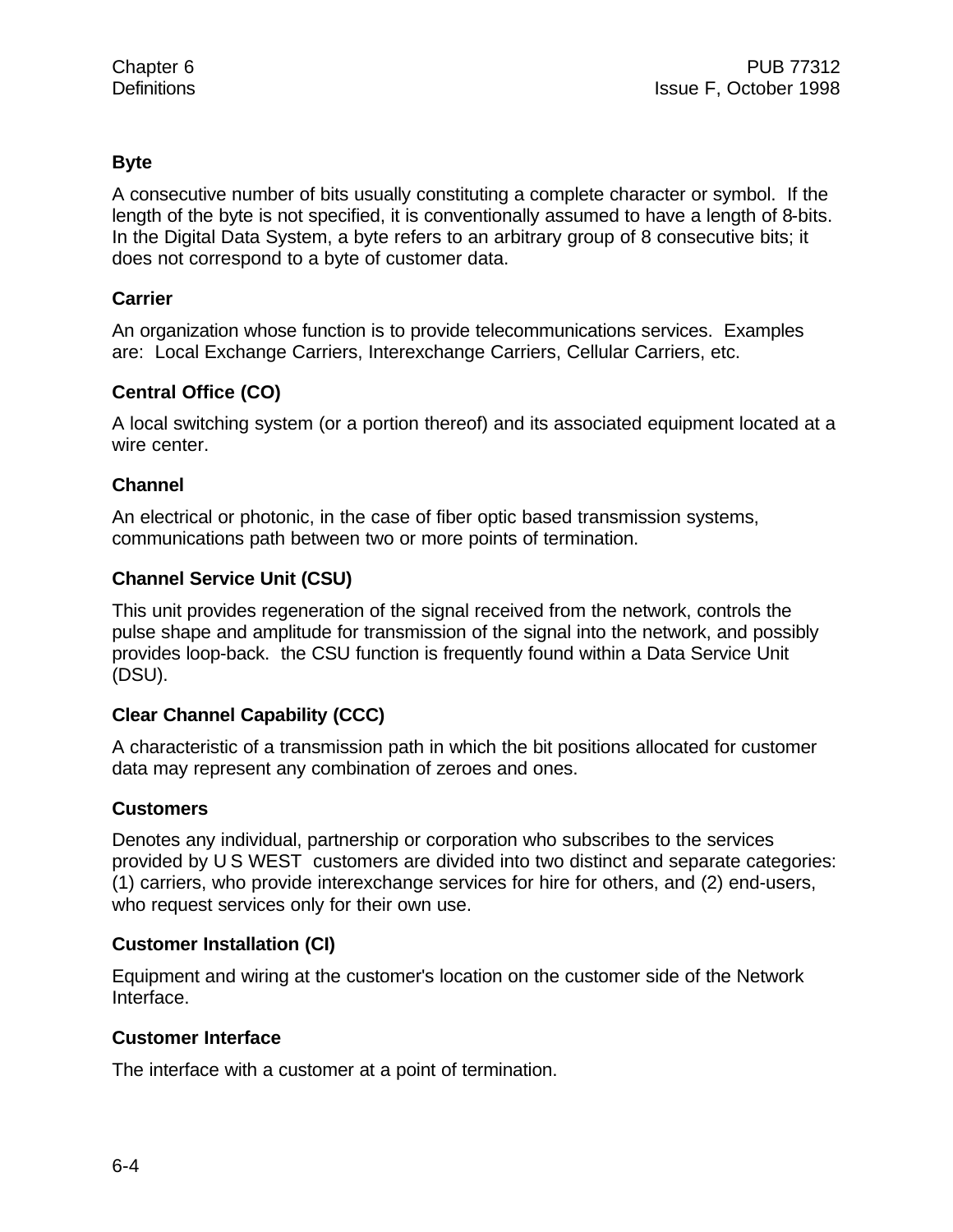# **Customer Premises**

Denotes a building or portion(s) of a building occupied by a single customer or end-user either as a place of business or residence. Adjacent buildings and the buildings on the same continuous property occupied by the customer and not separated by a public thoroughfare, are also considered the customer's premises.

# **Customer Provided Equipment (CPE)**

Equipment owned and maintained by the customer and located on their side of the End-User Point of Termination (EU-POT) network interface. In the U S WEST Digital Data Service application, CPE typically includes the DSU (CSU/DSU) and data terminal equipment which are connected to the channel.

## **Data Service Unit (DSU)**

Digital, customer premises equipment used to recover timing from a baseband BPRZ signal, and which converts from BPRZ line signals to a business machine interface signal such as V.35. At 64 kbit/s and below, DSU and Channel Service Unit (CSU) functions are, in modern equipment, combined in a single unit sometimes called a General Service Unit (GSU), Basic Service Unit (BSU) or Data Service Unit-A (DSU-A) so that it is part of the Data Communications Equipment (DCE). Above 64 kbit/s, DSU functions are frequently contained in the Data Terminal Equipment (DTE). the DSU usually contains circuitry to recognize, and respond to, loop-back commands from the serving test center.

# **DDS End Office**

A central office which provides all DDS Hub functions except for subrate multiplexing and bridging functions.

#### **DDS Hub**

A Hub, identified in the FCC #4 (NECA) tariff, used to provide multiplexing, test access, cross-connecting and bridging functions for U S WEST Digital Data Service (DDS) or DDS like services.

#### **Decibel (dB)**

A unit measurement of transmission loss, gain, or relative level. It is the logarithmic unit of signal power ratio most commonly used in telephony. It is used to express the relationship between two signal powers, usually between two acoustic, electrical, or optical signals; it is equal to ten times the common logarithm of the ratio of the two signal powers.

#### **Demultiplexing**

The opposite of multiplexing. That is, the multiplexer combines signals and the demultiplexer takes them apart again. Also see Multiplexing.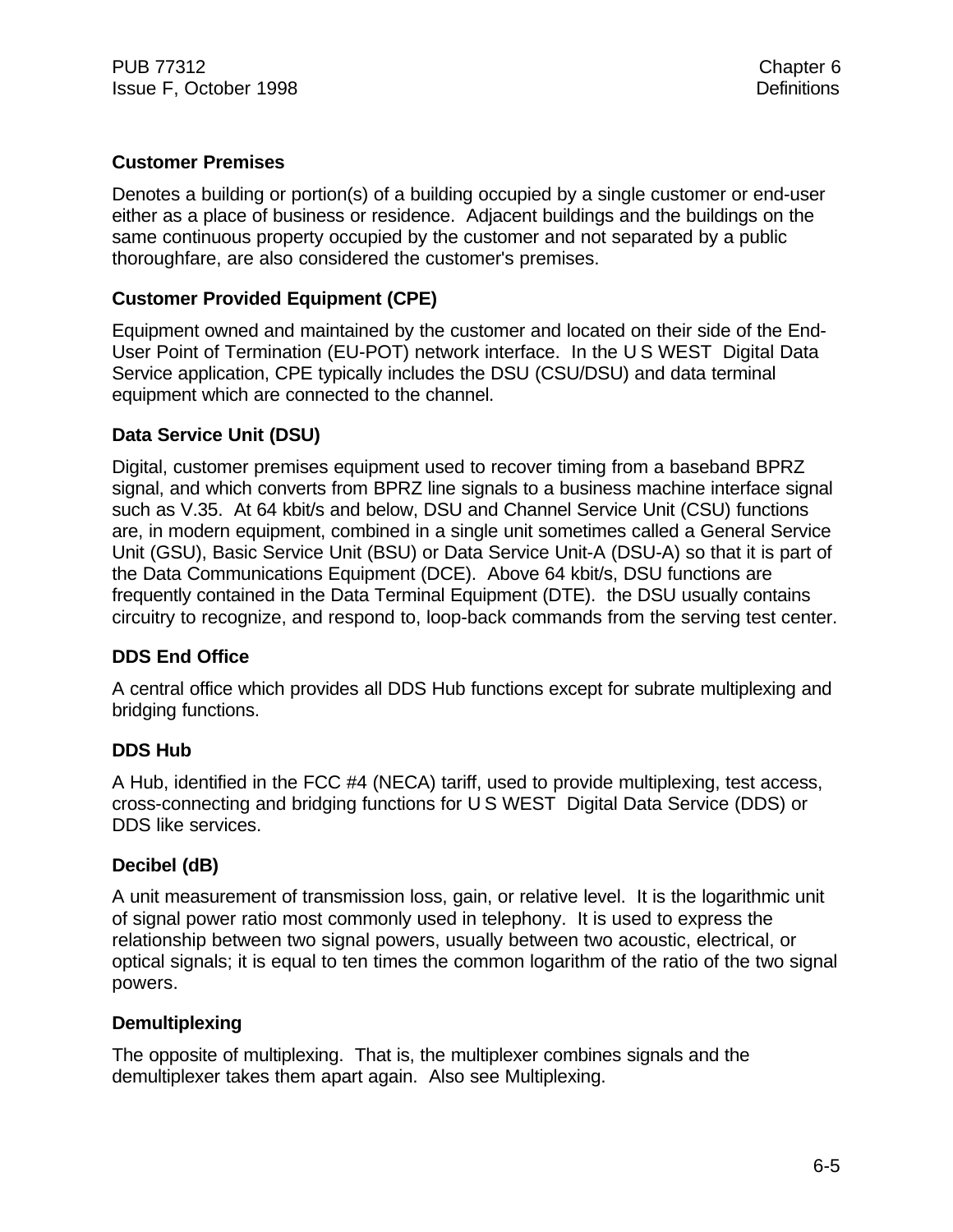# **Digital Cross-Connect System (DCS)**

An intelligent (processor controlled) digital terminal that provides the capability to perform electronic cross-connects on digital channels operating at or below the bit rate of the transport systems terminated on the unit. This unit may also provide other features, e.g., bridging.

# **Digital Data Service (DDS)**

While DATAPHONE® Digital Service is a registered brand name for AT&T's Digital Data Service, common usage has come to use the DDS generically to mean the digital data service offering at 64 kbit/s and below.

## **Digital Hierarchy Level**

The level in the digital hierarchy. The levels and the respective bit rates are:

| Level             | <b>Bit Rate</b> | Level | <b>Bit Rate</b> |
|-------------------|-----------------|-------|-----------------|
| D <sub>S0</sub>   | 64.0 kbit/s     | DS3   | 44.736 Mbit/s   |
| DS <sub>1</sub>   | 1.544 Mbit/s    | DS4NA | 139.264 Mbit/s  |
| DS <sub>1</sub> C | 3.152 Mbit/s    | DS4   | 274.176 Mbit/s  |
| DS <sub>2</sub>   | 6.312 Mbit/s    |       |                 |

# **Digital Island**

A single central office (or two or more central offices connected with digital interoffice transport facilities) that has (have) no digital connectivity beyond the office(s).

# **Digital Loop Carrier (DLC)**

A digital transport facility used to carry circuits or channels on part of all of the loop between the serving wire center and the customer's location. Copper or fiber is normally used as the transport medium.

# **DS0-A**

A DS0 signal that carries data for only one signal.

# **DS0-B**

A DS0 signal that carries data multiplexed from several subrate signals.

# **DS1 Clear Channel**

Denotes that 1.535 Mbit/s of a 1.544 Mbit/s DS1 facility are available for customer information. The remaining 8 kilobits, or overhead, are for error correction, framing, and network performance/status/information.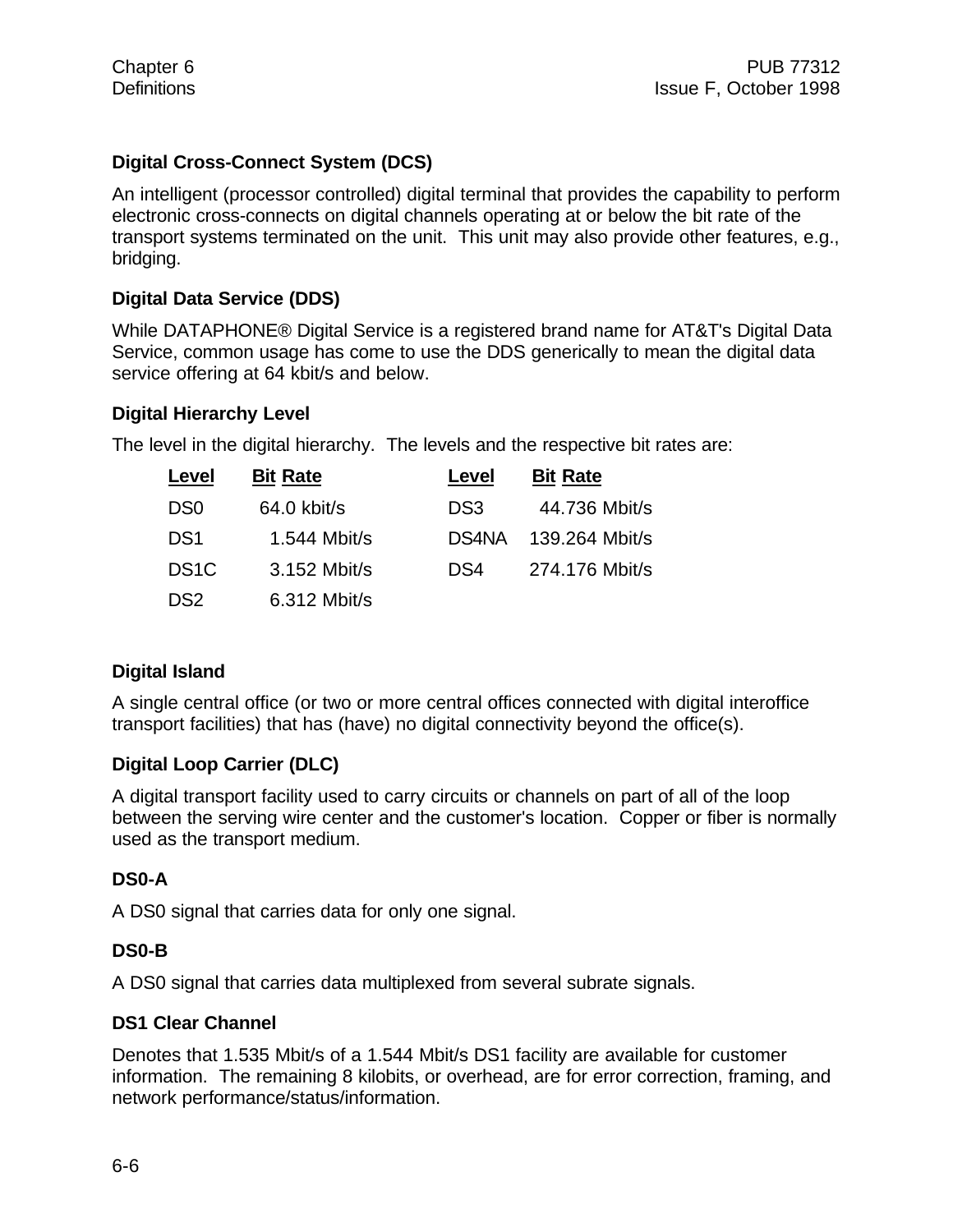# **End-User (EU)**

The term "End-User" denotes any customer of telecommunications service that is not a carrier, except that a carrier shall be deemed to be an "End-User" to the extent that such carrier uses a telecommunications service for administrative purposes without making such service available to others, directly or indirectly. The term is frequently used to denote the difference between a Carrier interface and an interface subject to unique regulatory requirements at non-Carrier customer premises (FCC Part 68, etc.)

# **End-User POT (EU-POT)**

The Network Interface at the End-User's premises at which U S WEST Communication, Inc.'s responsibility for the provision of service ends.

# **Error Free Second (EFS)**

A one-second interval which does not contain any bit-errors. Usually expressed as a percent over a consecutive 24-hour period.

# **Errored Second (ES)**

A one second interval with one or more bit errors.

Note - A period of no signal shall be considered a period of errored bits.

#### **Full Duplex**

Simultaneous transmission in both directions between two points.

#### **Hub**

A U S WEST designated serving wire center at which bridging and multiplexing functions are performed. See also Digital Data Service (DDS) Hub.

#### **Impulse Noise**

Any momentary occurrence of the noise on a channel significantly exceeding the normal noise peaks. It is evaluated by counting the number of occurrences that exceed a threshold.

#### **Inserted Connection Loss**

This term denotes the 1004 Hz power difference (in dB) between the maximum power available at the originating end, and the actual power reaching the terminating end through the inserted connection.

#### **Insertion Loss**

Insertion loss is the ratio (expressed in dB) of the power delivered to a specified load at the receiving interface by a specified source at the transmitting interface to the power delivered by the same source directly to an identical load.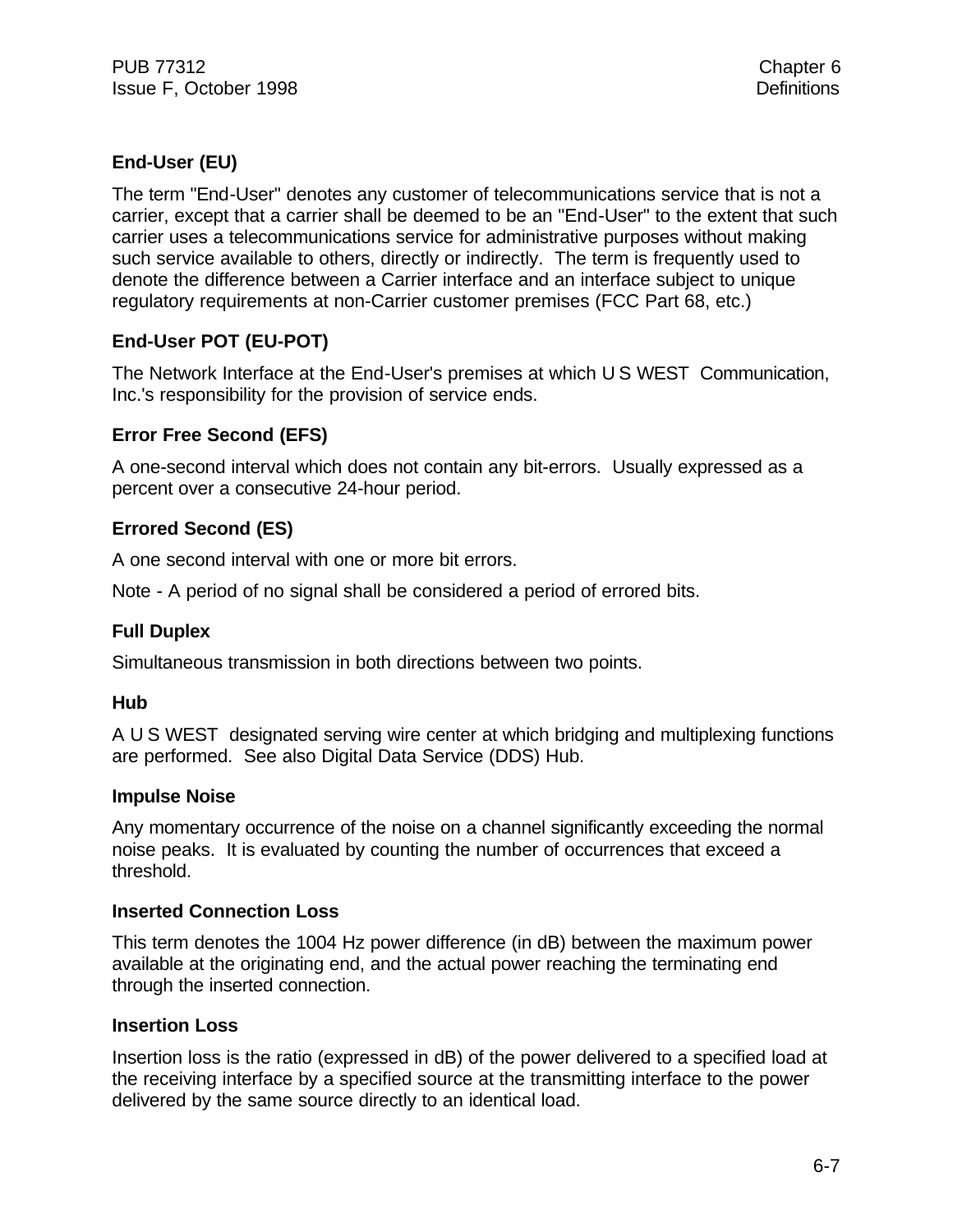#### **Intelligent Network Element (INE)**

A software programmable network component.

#### **Interexchange Carrier (IC)/(IEC)** or Interexchange Common Carrier

Any individual, partnership, association, joint-stock company, trust, governmental entity or corporation engaged for hire in interstate or foreign communication by wire or radio, between two LATA's.

#### **Interface Code**

See Network Channel Interface

#### **Jitter**

Random timing distortions of a digital signal, whereby the appearance of a pulse differs from where the pulse should occur relative to time.

#### **Key Activated Transfer Arrangement**

An arrangement that allows the customer to transfer a leg of a Private Line Transport Service to either spare or working channel that terminates in either the same or a different customer premises. A key activated control service is required to operate the transfer arrangement.

#### **Kilobit/Second (kbit/s)**

One thousand (1000) bits/second

#### **Loaded Cable**

Inductance, in the form of "Load Coils", is placed on longer metallic cables to improve the cable's voice transmission performance.

#### **Local Access and Transport Area (LATA)**

A geographic area for the provision and administration of communications service. It encompasses designated exchanges that are grouped to serve common social, economic and other purposes.

#### **Local Exchange Carrier (LEC)**

The regulated entity providing Access and Intra-LATA services.

#### **Loopback**

An out-of-service test procedure applied to a full duplex channel that causes a received signal to be returned to the source.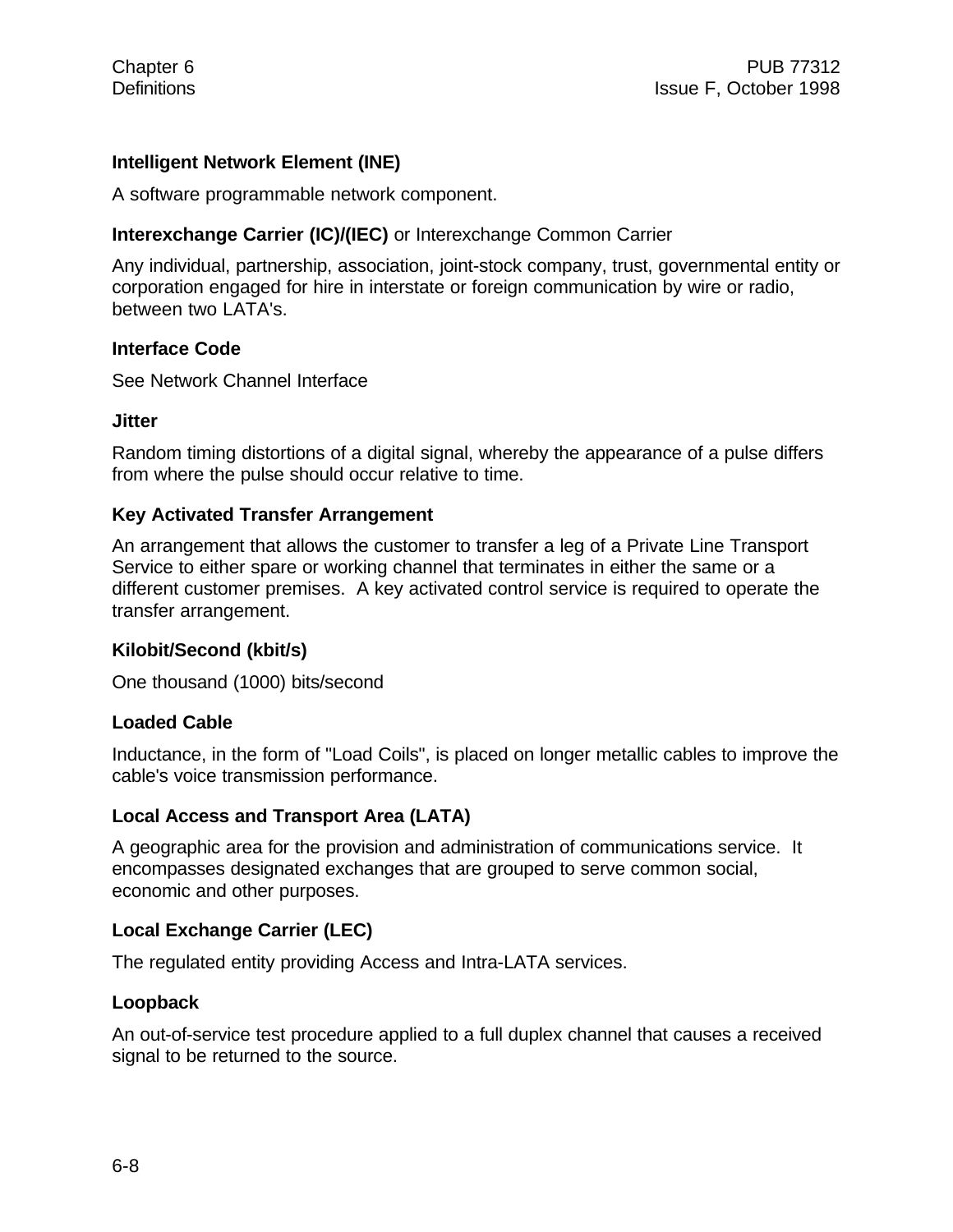## **Master Station**

Denotes the equipment located on the customer's premises which controls communications between the master station and remote stations.

## **Multiplex**

See multiplexer

## **Multiplexer (Mux)**

An equipment unit to multiplex, or do multiplexing: Multiplexing is a technique of modulating (analog) or interleaving (digital) multiple, relatively narrow bandwidth channels into a single channel having a wider bandwidth (analog) or higher bit-rate (digital). the term Multiplexer implies the demultiplexing function is present to reverse the process so it is not usually stated.

## **Network Channel Interface (NCI) Code**

The Network Channel Interface (NCI) code is an encoded representation used to identify five (5) interface elements located at a Point of Termination (POT) at a central office or at the Network Interface at a customer location. The Interface code elements are: Total Conductors, Protocol, Impedances, Protocol Options, and Transmission Level Points (TLP). (At a digital interface, the TLP element of the NCI code is not used.)

#### **Network Interface (NI)**

The point of demarcation on the customer's premises at which U S WEST 's responsibility for the provision of service ends.

# **Ohm**

The unit of electric resistance.

#### **Phase Jitter**

Intermittent, random displacements in time of digital bits, from their ideal placement in time.

#### **Point of Termination (PO**T)

The physical telecommunications interface that establishes the technical interface, the test point(s), and the point(s) of operational responsibility. (See Network Interface).

#### **Premises**

Denotes a building or portion(s) of a building occupied by a single customer or end-user either as a place of business or residence.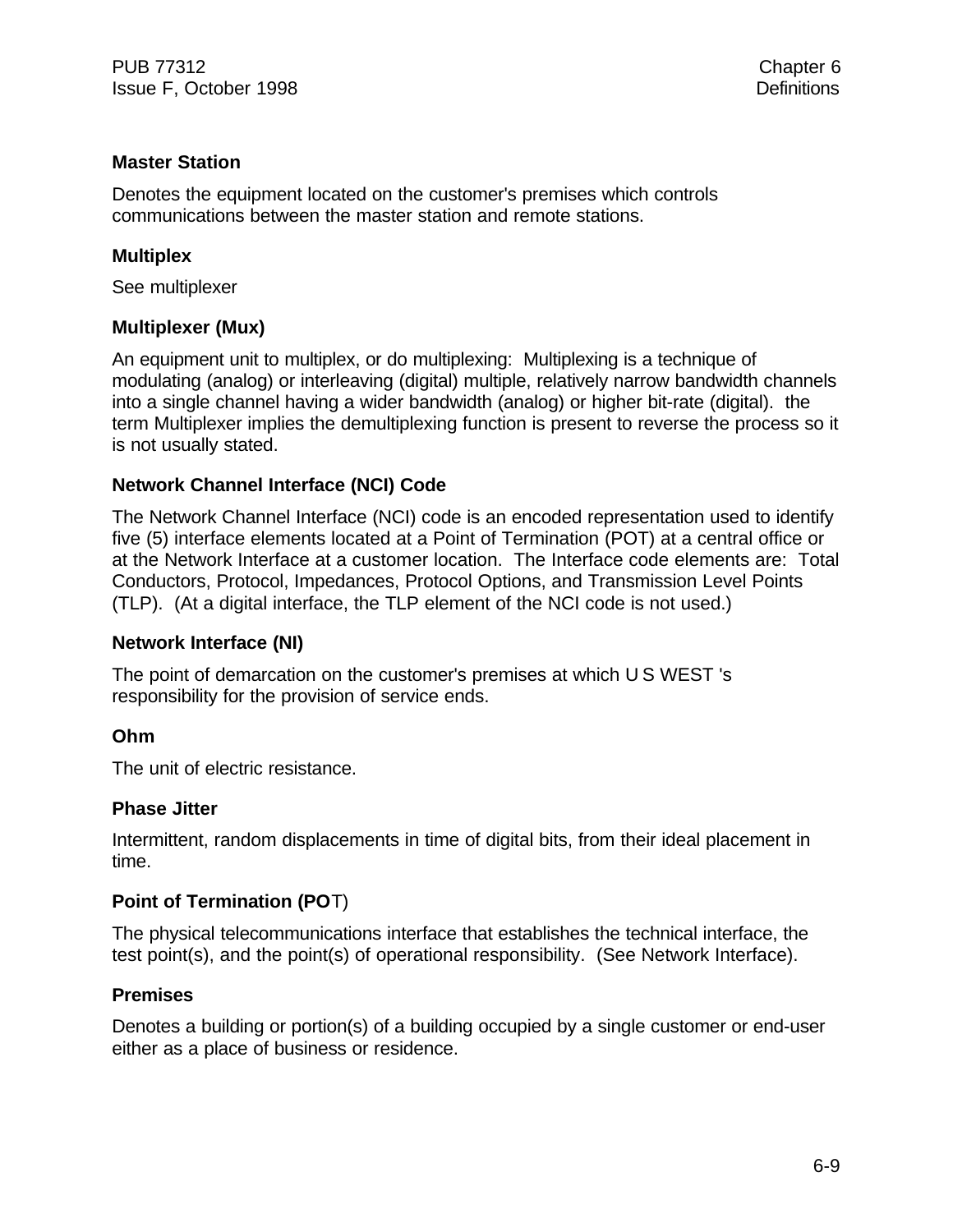# **Protocol**

The rules for communication system operation which must be followed if communication is to be effected; the complete interaction of all possible series of messages across an interface. Protocols may govern portions of a network, types of service, or administrative procedures.

## **Protocol Code**

The Protocol (character positions 3 and 4 or the Network Channel Interface [NCI] Code) is a two-character alpha code that defines requirements for the interface regarding signaling and transmission.

#### **Service Acceptance Limit**

The maximum deviation from a design parameter that is allowed at service turnup or customer acceptance.

# **Signaling**

The transmission of information to establish, monitor, or release connections and/or provide Network Control.

## **Special Access Service**

A service that provides a transmission path within a LATA to directly connect a Point Of Termination (POT) to an end-user premises or to another POT.

#### **Synchronous Transmission**

A transmission process such that between any two significant instants in the overall bitstream there is always an integral number of unit intervals.

#### **Transmission Path**

Denotes a path capable of transporting signals within the range of the service offering. A transmission path is comprised of physical or derived facilities consisting of any form or configuration of plant typically used in the telecommunications industry.

#### **Wire Center**

A building in which one or more central offices, used for the provision of local exchange services, are located.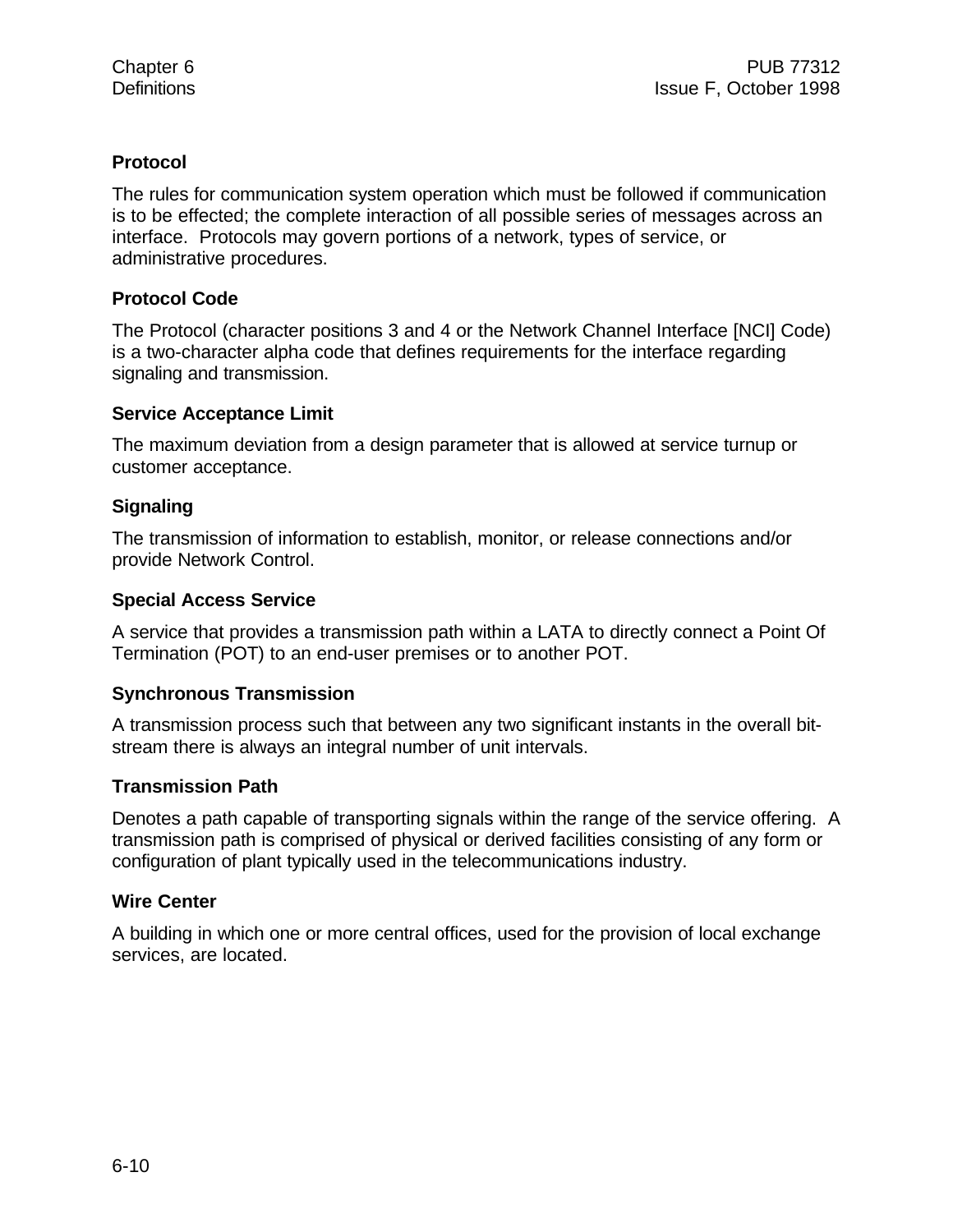# **CONTENTS**

# **Chapter and Section Page**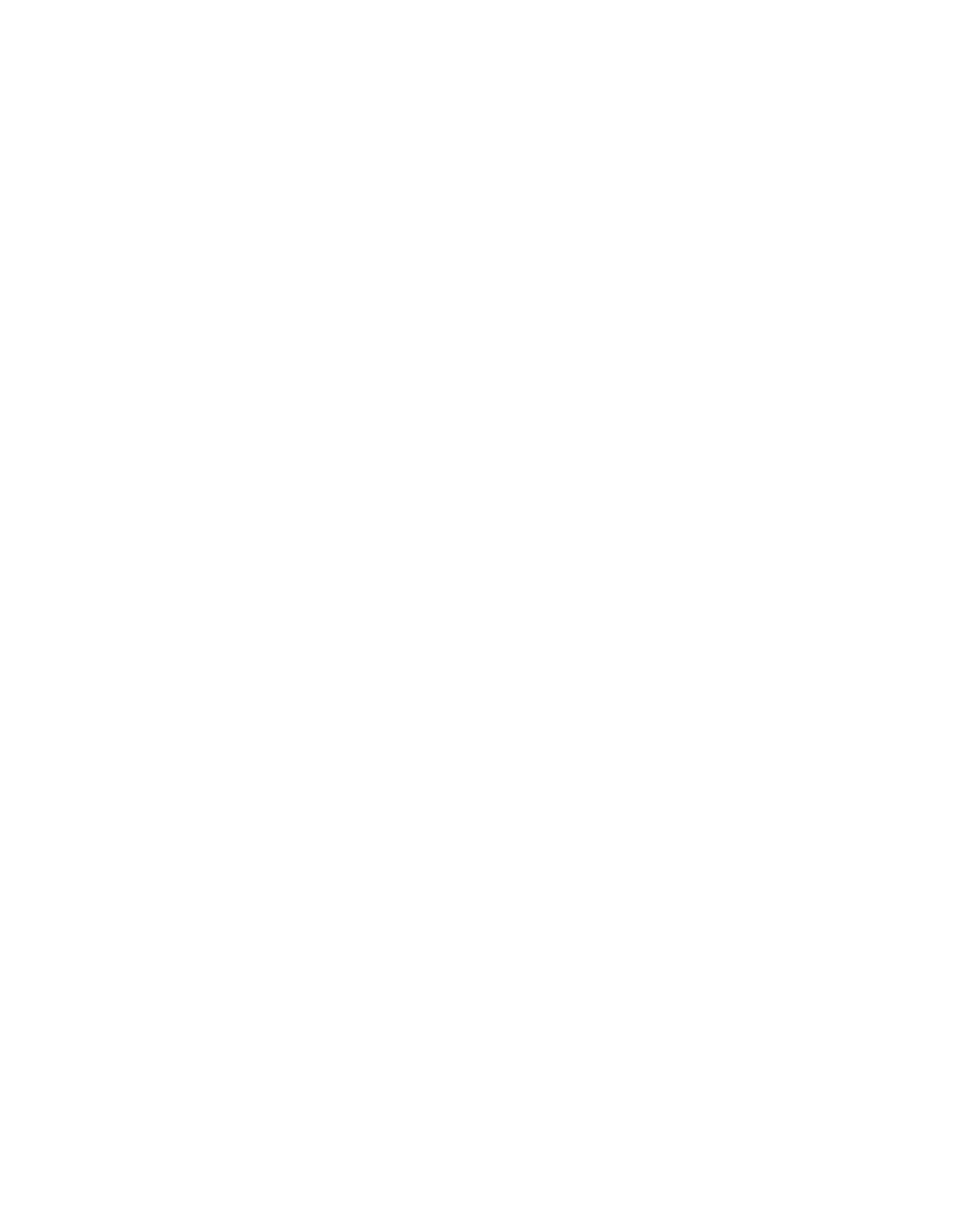#### **7. References**

#### **7.1 American National Standards Institute Documents**

| ANSI T1.107-1995             | Digital Hierarchy - Formats Specifications                                                                                                                                       |
|------------------------------|----------------------------------------------------------------------------------------------------------------------------------------------------------------------------------|
| ANSI T1.223-1997             | Information Interchange - Structure and Representation of<br>Network Channel (NC) and Network Channel Interface (NCI)<br>Codes for the North American Telecommunications System. |
| ANSI T1.410-1992             | Carrier-to-Customer Metallic Interface — Digital Data at<br>64 kbit/s and Subrates                                                                                               |
| ANSI T1.510-1994             | <b>Network Performance Parameters for Dedicated Digital</b><br>Services - Specifications.                                                                                        |
| <b>ANSI/TIA/EIA 596-1992</b> | <b>Network Channel Terminating Equipment for Public</b><br><b>Switched Digital Service.</b>                                                                                      |

#### **7.2 Bellcore Documents**

| TA-TSY-000189 | Generic Requirements for the Subrate Multiplexer. Issue 1, April, |  |
|---------------|-------------------------------------------------------------------|--|
|               | 1986.                                                             |  |

TR-NWT-000341 *Digital Data Special Access Service Transmission Parameter Limits and Interface Combinations.* Issue 2, February, 1993.

GR-378-CORE *Timing Signal Generator (TSG) Requirements and Objectives.* Issue 1, June, 1995.

GR-436-CORE *Digital Network Synchronization Plan.* Issue 1, June, 1994 and Revision 1, June, 1996.

TR-TSY-000458 *Digital Signal Zero "A" (DS-0A 64 kb/s) Systems Interconnection.* Issue 1, December, 1989.

#### **7.3 U S WEST Technical Publications**

PUB 77204 *U S WEST Digital Data Service, Product Description, Applications, and Interface Combinations.* Issue D, October, 1998.

PUB 77371 *COMMAND-A-LINKSM Technical Description And Interface Combinations.* Issue C, May, 1997.

PUB 77386 *Interconnection and Collocation for Transport and Switched Unbundled Network Elements and Services.* Issue B, April, 1997. Issue C will be available in December 1998 or January 1999.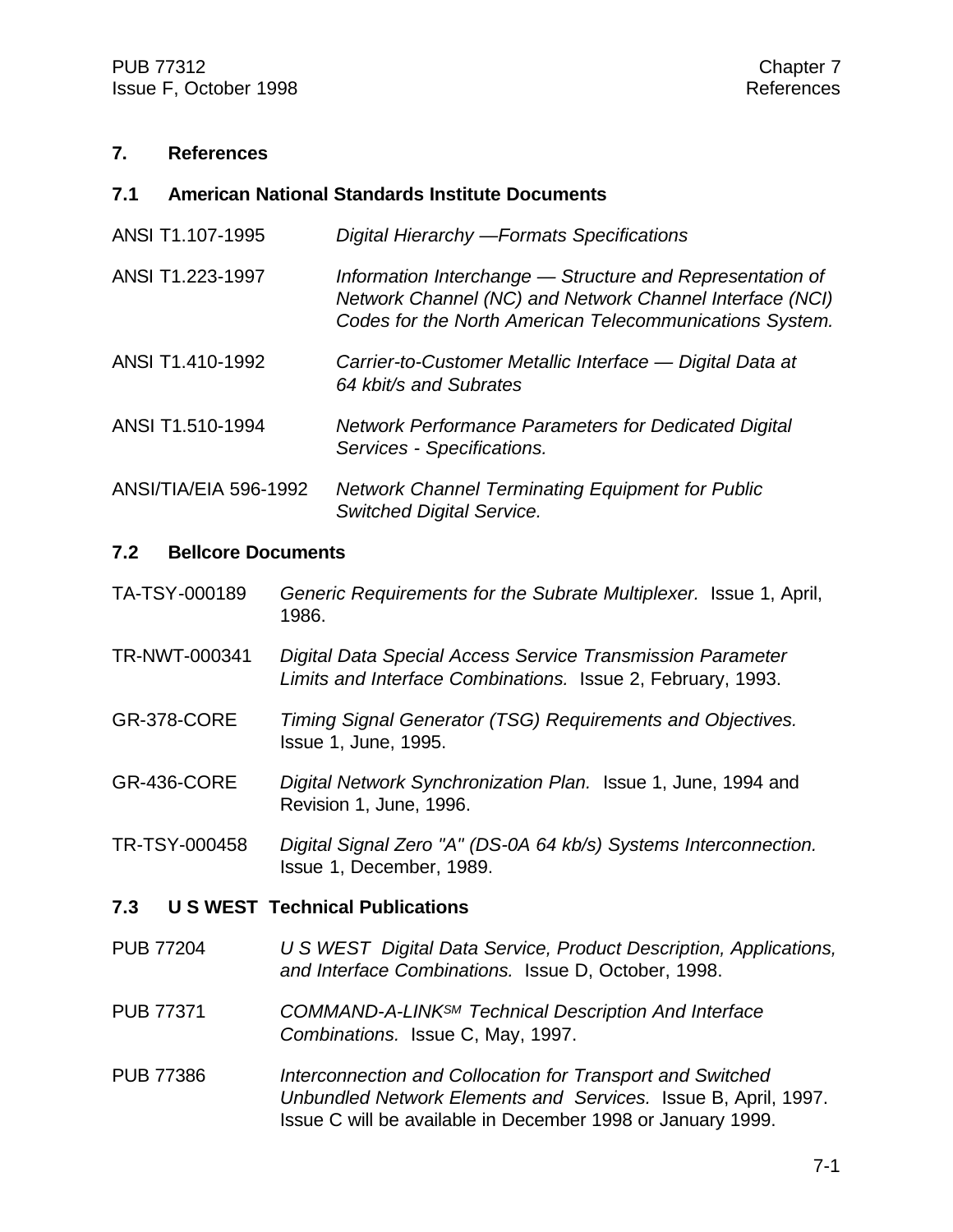# **7.4 Ordering Information**

All documents are subject to change and their citation in this document reflects the most current information available at the time of printing. Readers are advised to check status and availability of all documents.

Those who are not U S WEST employees may order;

American National Standards Institute (ANSI) documents from:

American National Standards Institute Attn: Customer Service 11 West 42nd Street New York, NY 10036 Phone: (212) 642-4900 Fax: (212) 302-1286

ANSI has a catalog available which describes their publications.

Bellcore documents from:

Bellcore Customer Relations 8 Corporate Place, PYA 3A-184 Piscataway, NJ 08854-4156 Fax: (908) 336-2559 Phone: (800) 521-CORE (2673) (U.S. and Canada) Phone: (908) 699-5800 (Others)

International Telecommunications Union documents may be ordered from:

International Telecommunications Union General Secretariat Place des Nations, CH-1211 Geneva 20, SWITZERLAND

U S WEST Technical Publications from:

Faison Office Products Company Suite 200 3251 Revere St. Aurora, CO 80011 Phone: (800) 777-3672 Fax: (303) 340-1905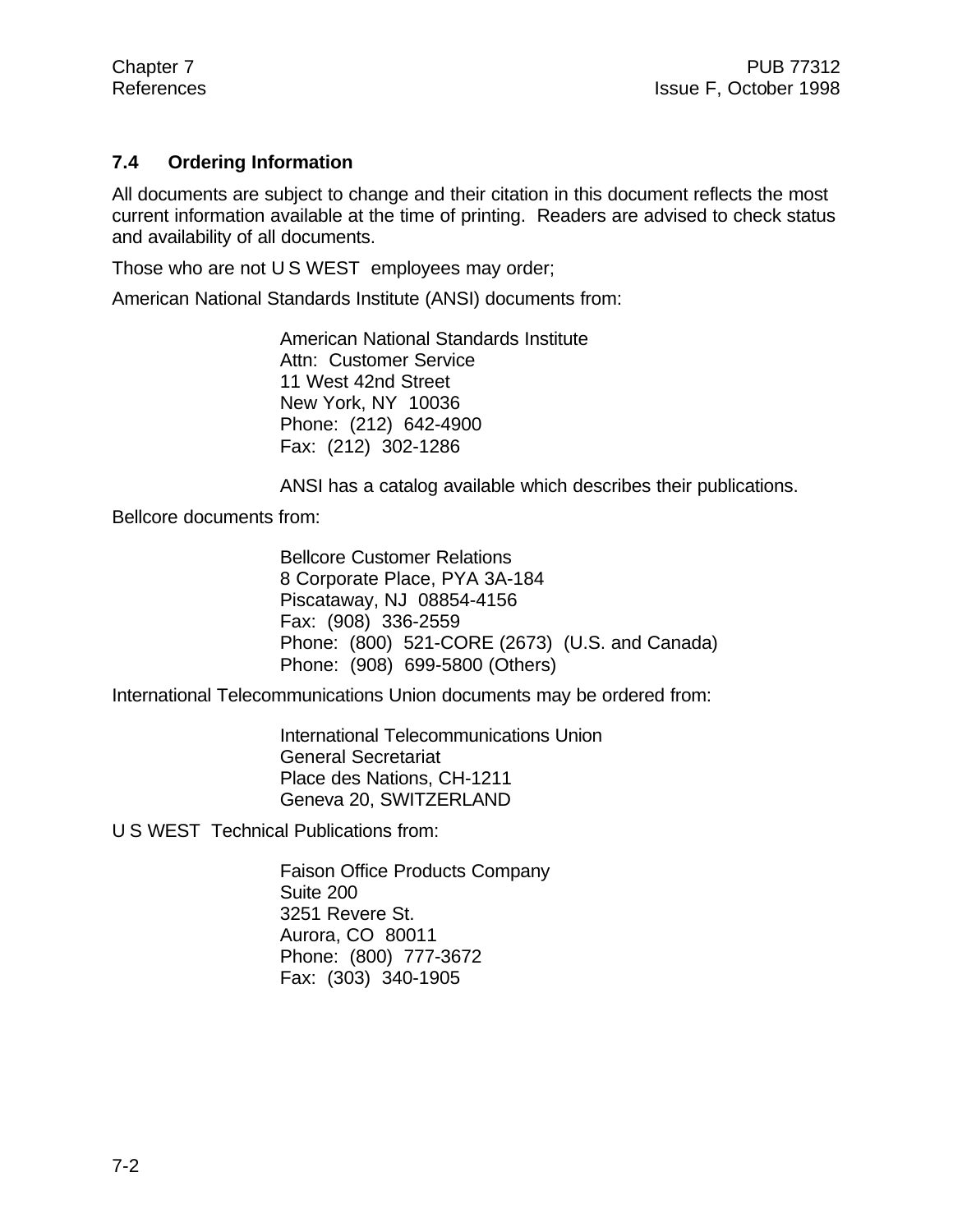Federal Communications Commission (FCC) documents may be obtained from:

Superintendent of Documents Government Printing Office Washington, D. C. 20402 Phone: 202 783-3238

Ordering information for Employees of U S WEST Communications, Inc. Submit form RG 31-0033 to:

> Information Resource Management (IRM) Group 1801 California St., Rm. 1340 Denver, CO 80202 Telephone: (303) 297-7620 Fax: (303) 896-7663

Most U S WEST publications are available to employees on the company network (E\*MEDIA). Call the above number for further information.

#### **7.5 Trademarks**

| <b>COMMAND A LINK</b> | Service Mark of U S WEST Communications, Inc.                             |
|-----------------------|---------------------------------------------------------------------------|
|                       | Dataphone Digital Service Registered Trademark of AT&T Technologies, Inc. |
| <b>DIGICOM</b>        | Registered Trademark of U S WEST Communications, Inc.                     |
| SwitchNet 56          | Registered Trademark of US WEST Communications, Inc.                      |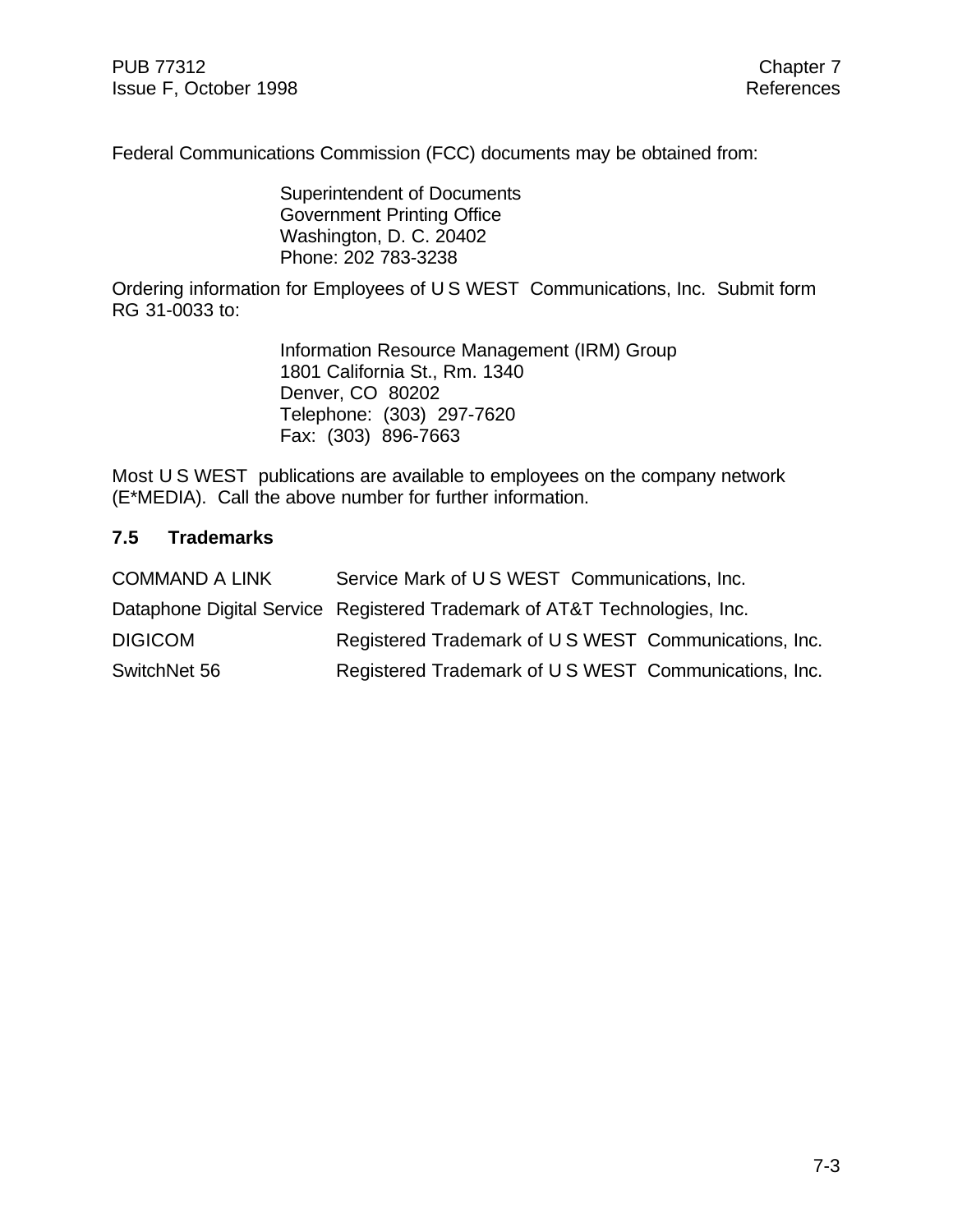# **CONTENTS**

| <b>Chapter and Section</b> |  | Page |
|----------------------------|--|------|
|                            |  |      |
| <b>Tables</b>              |  |      |
|                            |  |      |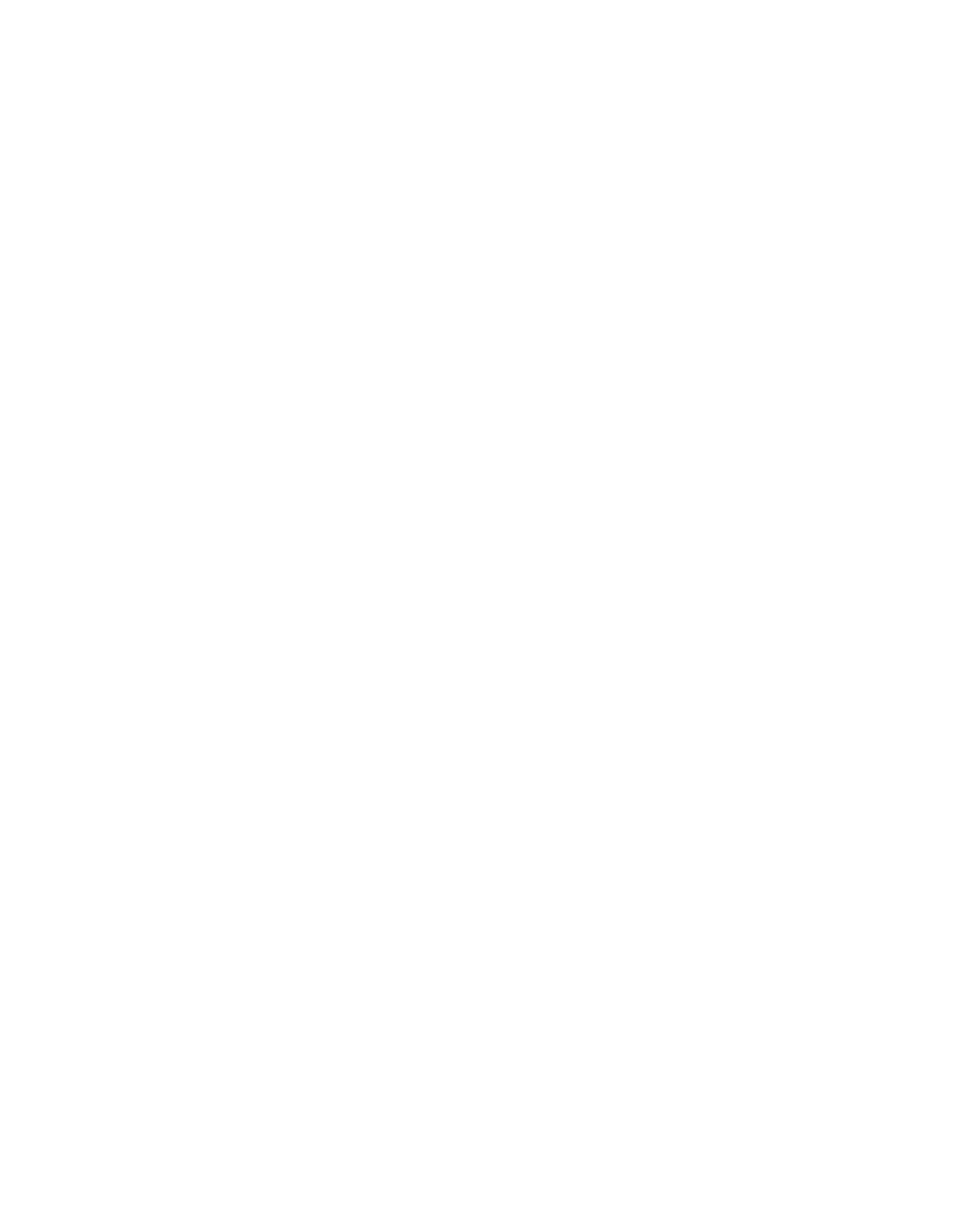# **A. Expected Delay**

Information in this appendix is provided as general information and is not a part of the technical description included in this technical publication.

One of the technical issues encountered with DDS is delay. Delay can be an important issue to a customer, especially on multipoint circuits where delay can affect the protocol of polling devices.

The end-to-end propagation delay for U S WEST Digital Data Service circuits depends on the network elements involved with the circuit. Table A-1 lists some typical delay values for secondary channel circuits. InterLATA circuits also involve an Interexchange Carrier. The carrier section of the circuit will introduce additional delay depending on the type of transmission facility and length (e.g., terrestrial or satellite). Furthermore, there is no guarantee that the delay will remain constant since changes in routing, equipment, and multiplexer reframes will affect propagation time.

| <b>Network</b>                       | Loop Rate<br>(Primary Channel Rate) |                               |                                |                           |  |
|--------------------------------------|-------------------------------------|-------------------------------|--------------------------------|---------------------------|--|
| <b>Element</b>                       | $3.2$ kbit/s<br>(2.4)<br>(ms)       | $6.4$ kbit/s<br>(4.8)<br>(ms) | $12.8$ kbit/s<br>(9.6)<br>(ms) | 72 kbit/s<br>(56)<br>(ms) |  |
| Loop                                 | 1.98                                | 2.0                           | 1.0                            | 0.175                     |  |
| <b>Subrate Multiplexer</b>           | 2.6                                 | 1.37                          | 0.75                           | na                        |  |
| <b>DS1 Multiplexer</b>               | 0.5                                 | 0.5                           | 0.5                            | 0.5                       |  |
| MJU                                  | 0.125                               | 0.125                         | 0.125                          | 0.125                     |  |
| Interoffice Facilities<br>(per mile) | 0.075                               | 0.075                         | 0.075                          | 0.075                     |  |

|  | <b>Table A-1</b> Approximate Maximum Propagation Delay |  |  |  |
|--|--------------------------------------------------------|--|--|--|
|--|--------------------------------------------------------|--|--|--|

na = Not Applicable.

There is no differential delay between the primary and secondary channel on two-point circuits and in the downstream direction on multipoint circuits. The delay in the upstream direction of multipoint circuits should not exceed three bits (if the "majority of three consecutive bytes" algorithm is used) at the secondary channel rate for each MJU in the circuit. There could be additional differential delay as a result of differential lengths of downstream branches.

The maximum delay on a circuit cannot be specified due to the many variables. Delays longer than 50 ms for two-point circuits and 70 ms for multipoint circuits should not be expected.

Customers must insure that the delay between the Request-To-Send and Clear-To-Send is set long enough when using polling protocols on the network. A no-delay setting may